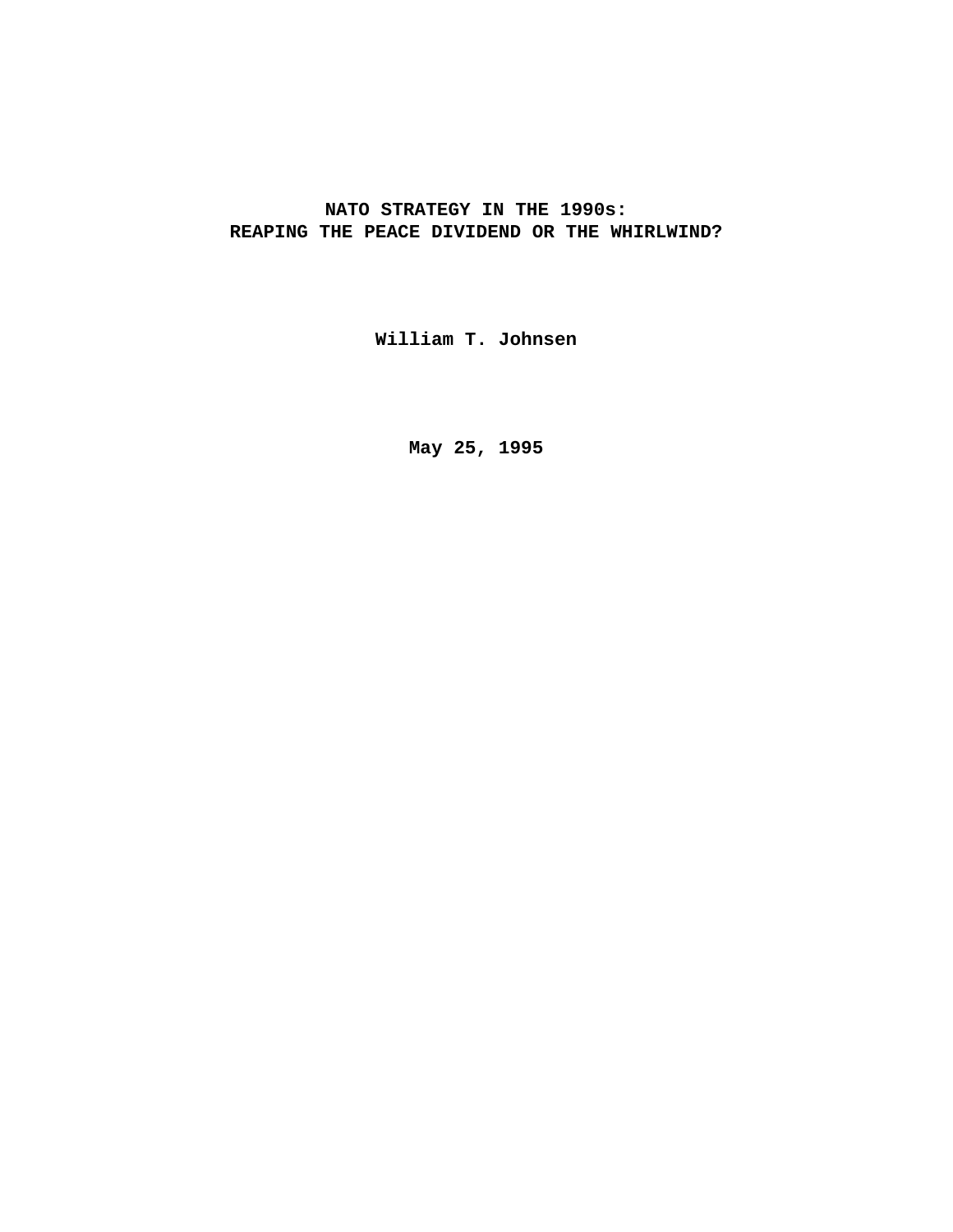#### \*\*\*\*\*\*\*

The views expressed in this report are those of the author and do not necessarily reflect the official policy or position of the Department of the Army, the Department of Defense, or the U.S. Government. This report is cleared for public release; distribution is unlimited.

#### \*\*\*\*\*\*\*

Comments pertaining to this report are invited and should be forwarded to: Director, Strategic Studies Institute, U.S. Army War College, Carlisle Barracks, PA 17013-5050. Comments also may be conveyed directly to the Conference Organizer, Dr. Earl H. Tilford, Jr., by calling commercial (717) 245-3234 or DSN 242- 3234. Comments also may be conveyed directly to the author by calling commercial (717) 245-4076 or DSN 242-4076. Copies of this report may be obtained from the Publications and Production Office by calling commercial (717) 245-4133, DSN 242-4133, FAX (717) 245-3820, or via the internet at rummelr@carlisleemh2.army.mil.

#### \*\*\*\*\*\*\*

All Strategic Studies Institute (SSI) monographs are loaded on the Strategic Studies Institute Homepage for electronic dissemination. SSI's Homepage address is: http://carlislewww.army.mil/usassi/.

#### \*\*\*\*\*\*\*

This study was originally presented at the U.S. Army War College Sixth Annual Strategy Conference held April 26-28, 1995, with the assistance of the Office of Net Assessment. The Strategic Studies Institute is pleased to publish the paper as part of its Conference Series.

ii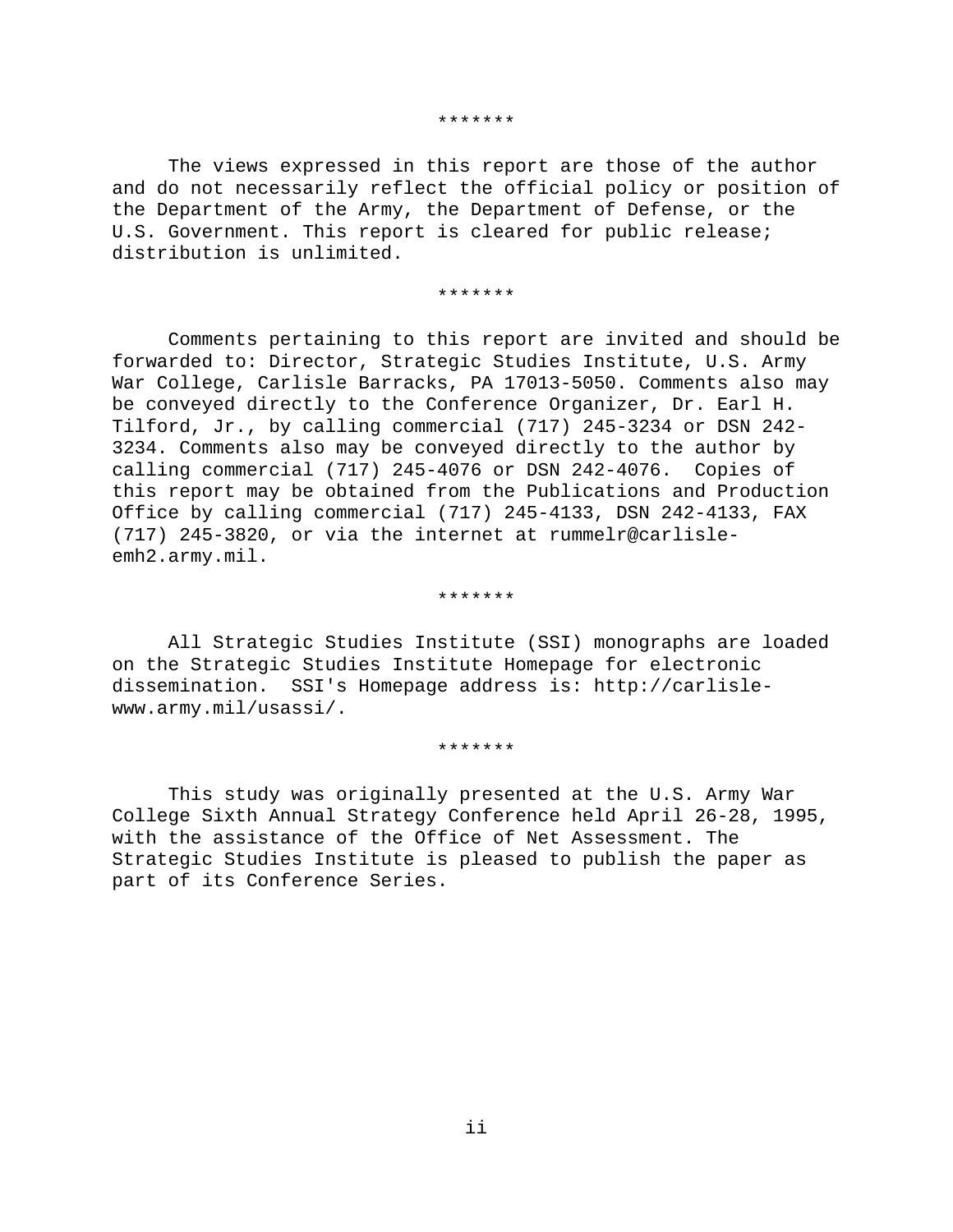#### **FOREWORD**

Each April the Strategic Studies Institute hosts a conference that addresses key strategic issues facing the Armed Forces and the Nation. This year's theme, "Strategy During the Lean Years: Learning from the Past and the Present," brought together scholars, serving and retired military officers, and civilian defense officials from the United States, Canada, and the United Kingdom to discuss strategy formulation in times of penury from Tacitus to Force XXI.

Dr. William T. Johnsen, Elihu Root Chair of Military Studies at the U.S. Army War College and a former NATO staff officer, examines The Alliance's New Strategic Concept. Released in November 1991, the Strategic Concept represents NATO's response to the dramatically changed security environment in Europe, and the intense desire to reap the resultant "peace dividend." Dr. Johnsen argues that a close reading of the strategy and subsequent implementing initiatives refutes critics who claim that NATO has failed to respond adequately to Europe's new security conditions. The Strategic Concept dramatically expands the scope of the Alliance's security objectives and functions, takes NATO "out of area," and lays the foundation for massive forces cuts, as well as for a fundamental restructuring of Alliance military forces and command structures.

In Dr. Johnsen's opinion, however, the Alliance has been less than successful in the practical implementation of its Strategic Concept. These difficulties stem predominately from confusion within the Alliance over NATO's ultimate function: Should it remain a collective defense organization or should it evolve into a collective security body? Dr. Johnsen argues that for the foreseeable future NATO must remain focused on collective defense. This recommendation has a number of consequences for the Alliance, most notably for the pace of expanding its membership, NATO's future role in crisis management and conflict resolution- especially peace operations, the conduct of other "non-Article V" operations, and the degree to which nations can garner the peace dividend.

For policymakers to grasp successfully the thorny strategic issues facing them in an era of increasingly constrained resources requires informed debate. The Strategic Studies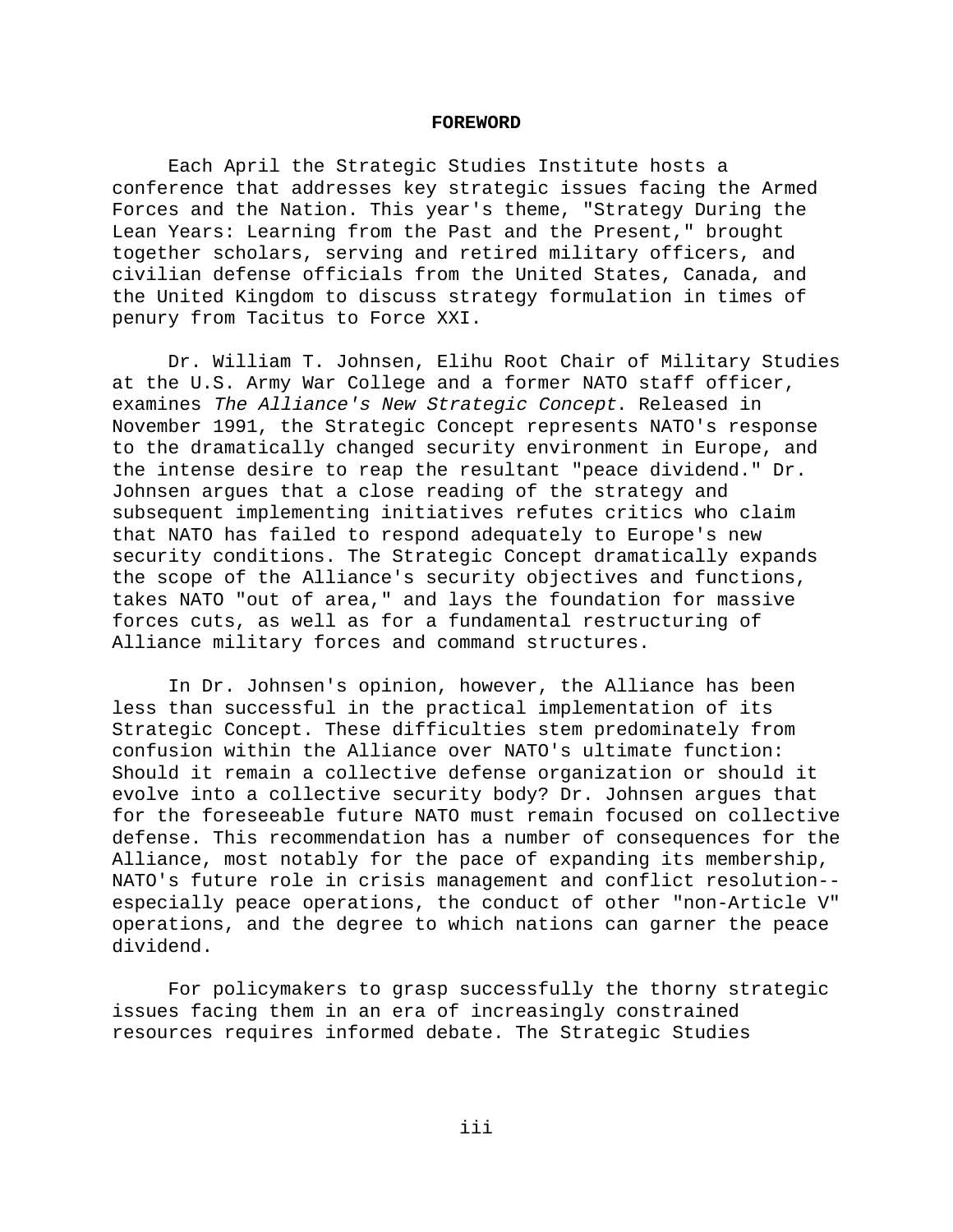Institute, therefore, offers this report as part of its contributions to the ongoing discussions.

> WILLIAM W. ALLEN Colonel, U.S. Army Acting Director Strategic Studies Institute

### **BIOGRAPHICAL SKETCH OF THE AUTHOR**

WILLIAM T. JOHNSEN joined the Strategic Studies Institute in 1991 and currently serves as an Associate Research Professor of National Security Affairs. He has also held the Elihu Root Chair of Military Studies of the U.S. Army War College since 1994. An infantry officer before retiring from the U.S. Army, Dr. Johnsen served in a variety of troop leading, command and staff assignments in the 25th Infantry Division and 7th Infantry Division (Light). He also served as Assistant Professor of History at the U.S. Military Academy, and as an Arms Control Analyst in the Supreme Headquarters Allied Powers Europe (SHAPE). Dr. Johnsen holds a B.S. degree from the U.S. Military Academy, an M.A. and Ph.D. in history from Duke University, and is a graduate of the U.S. Army War College. He has authored or coauthored numerous Strategic Studies Institute studies, as well as articles in a variety of policy journals, that focus on U.S.- European security issues.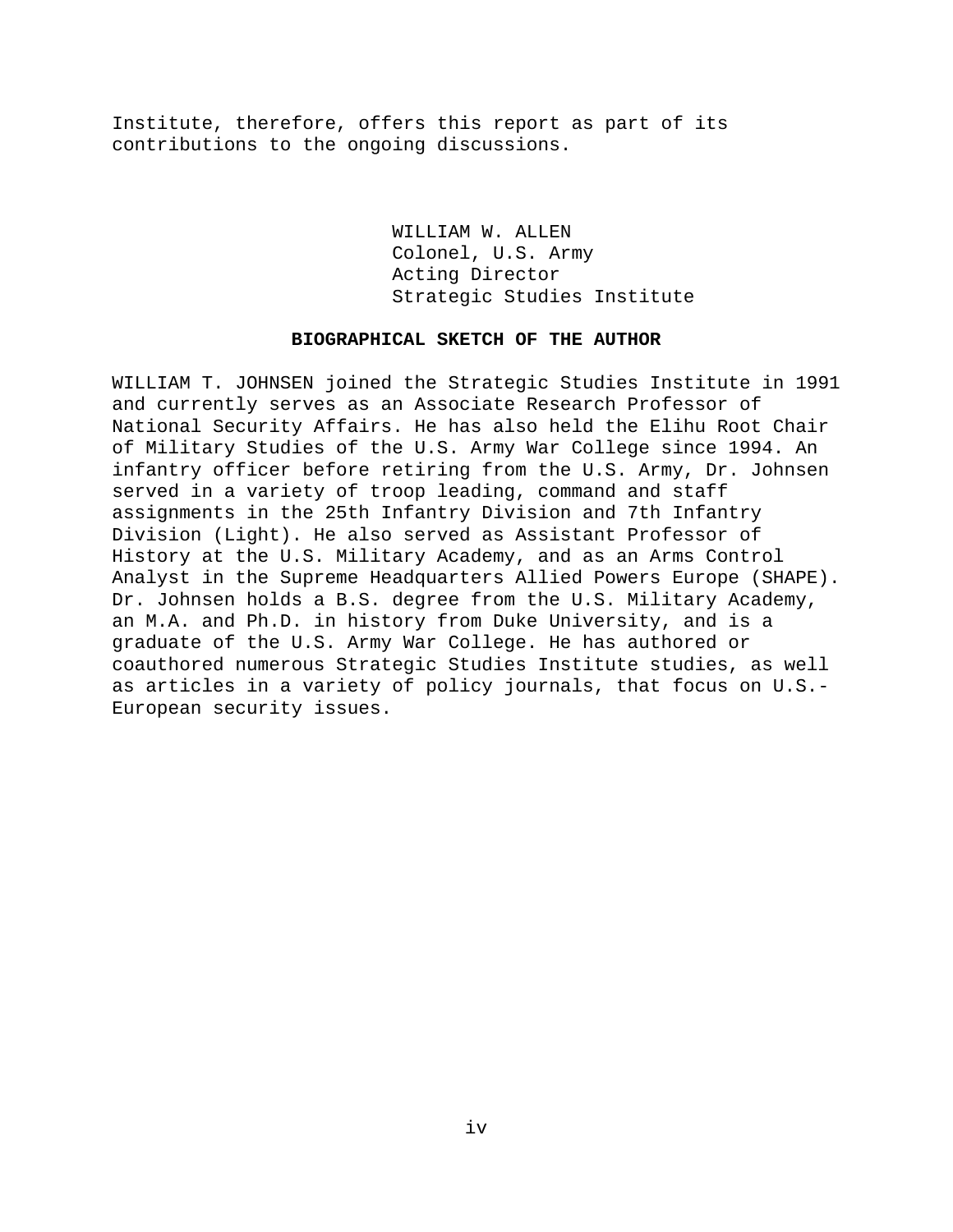# **NATO STRATEGY IN THE 1990s: REAPING THE PEACE DIVIDEND OR THE WHIRLWIND?**

# **INTRODUCTION**

In November 1991, the North Atlantic Treaty Organization released "The Alliance's New Strategic Concept" (hereafter Strategic Concept), the first significant revision of NATO strategy since the Alliance adopted the strategy of Flexible Response in 1967. In this new document, NATO acknowledged the dramatic improvements in the European security environment, and positioned the Alliance for the post-Cold War era. Since 1991, the Strategic Concept has guided NATO as it absorbed a unified Germany, massively reduced allied forces, partially overhauled its command and control structures, undertook peace operations in the former Yugoslavia under the aegis of the U.N., conducted combat operations for the first time in its history, and started to tackle the difficult question of enlarging the Alliance.

Despite these accomplishments, pundits have subjected the Alliance to a constant barrage of criticism. While individual critiques fall across a wide spectrum, an overarching complaint is that the Alliance has not adapted sufficiently to the changed conditions in Europe. $^{\rm l}$  Because the Strategic Concept sets out the basic principles of the Alliance and serves as the guide for NATO's future direction, these criticisms also call into question the validity of the Alliance's current strategy. This monograph, therefore, will examine the elements of "The Alliance's New Strategic Concept," to include its implementation and follow-on initiatives, and assess whether these efforts adequately prepare NATO to meet the 21st century.

This assessment begins with a brief description of the key elements of the Strategic Concept to inform those who may have been unable to examine it in detail because of the press of other international and European crises. The study next assesses NATO's numerous political and military initiatives for implementing the Strategic Concept, with emphasis on evaluating their success. Particular emphasis will be devoted to the issue of NATO's growing participation in collective security activities, and the inherent contradiction this holds for NATO's continued existence- -specified in the Strategic Concept and routinely reiterated thereafter--as a collective defense organization. The report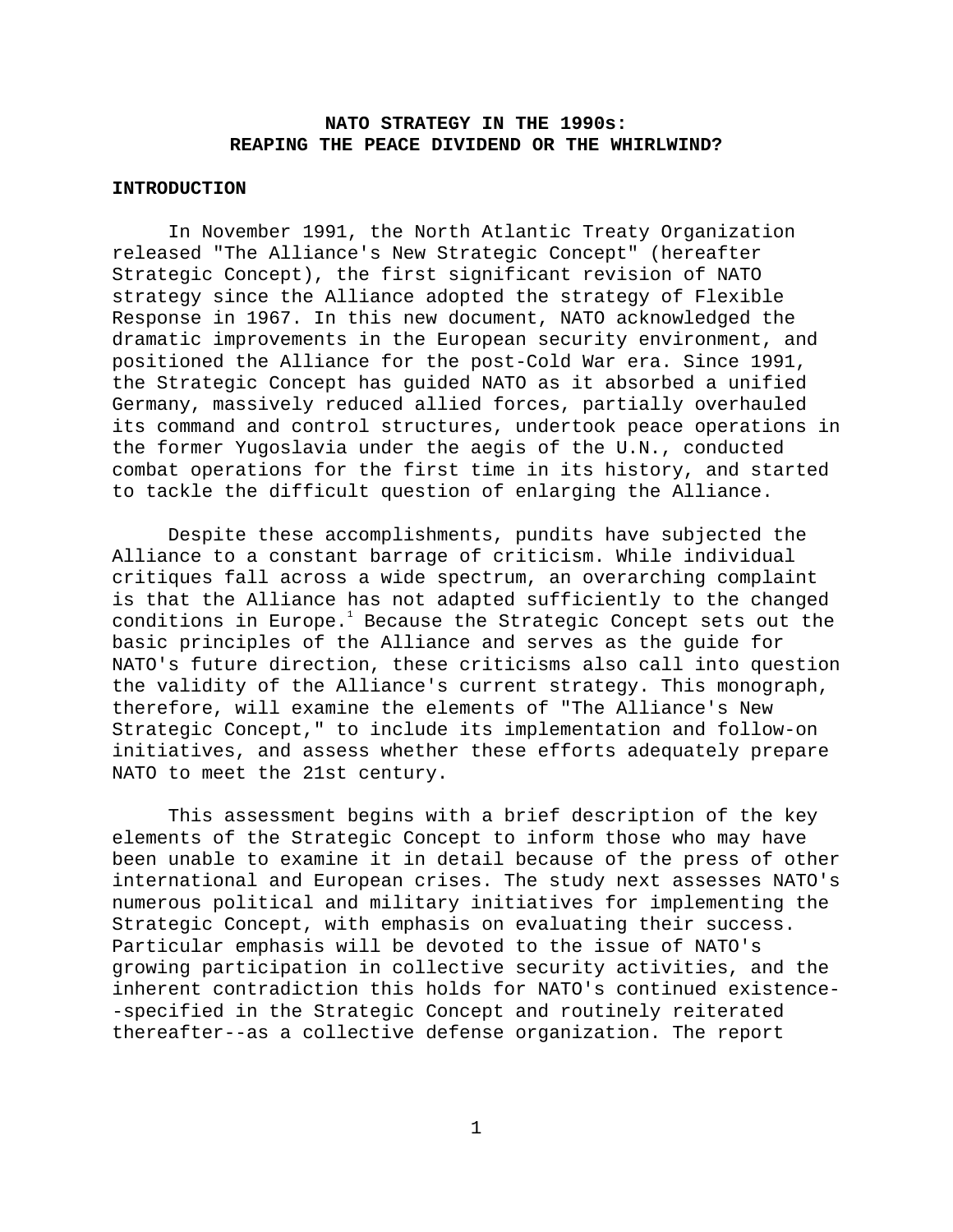closes with conclusions and recommendations for further Alliance action.

# **KEY ELEMENTS OF THE ALLIANCE'S NEW STRATEGIC CONCEPT**

Before outlining the critical provisions of the Strategic Concept, several preliminary points need to be raised. First, "The Alliance's New Strategic Concept" is NATO's first unclassified strategy; no small point. Second, previous strategic concepts were published by the NATO Military Committee (MC). As a consequence, while past strategies touched on political issues and the North Atlantic Council (NAC) approved the documents, they had a decidedly military thrust. In "The Alliance's New Strategic Concept," on the other hand, the political element clearly predominates. $^{\text{2}}$  Third, because of the considerable political content, France participated in the strategy review and approved the Strategic Concept despite not belonging to the Alliance's integrated military structure.<sup>3</sup> Again, no small accomplishment for the Alliance. Finally, while the strategy reflects significant changes from the past, a number of continuities remain.

# **The Strategic Context**.

The Strategic Concept opens with "The Strategic Context," which chronicles the significant changes in Europe and assesses their effects on the Alliance. This section contains three major conclusions. First, the changed security environment alters neither the purpose nor security functions of the Alliance. Second, while the Alliance no longer confronts a massive, specific threat (i.e., the Warsaw Pact), it still faces risks, albeit unspecified. Third, the new security conditions offer ".. . new opportunities for the Alliance to frame its strategy within a broad approach to security."<sup>4</sup> In short, this section provides the contextual and philosophical underpinnings for the principles of NATO strategy that followed.

These conclusions have important consequences for the Alliance. On the one hand, unspecified risks extend well beyond traditional threats to the territorial integrity and political independence of its members, and now include "Alliance security interests [which] can be affected by other risks of a wider nature, . . . proliferation of weapons of mass destruction,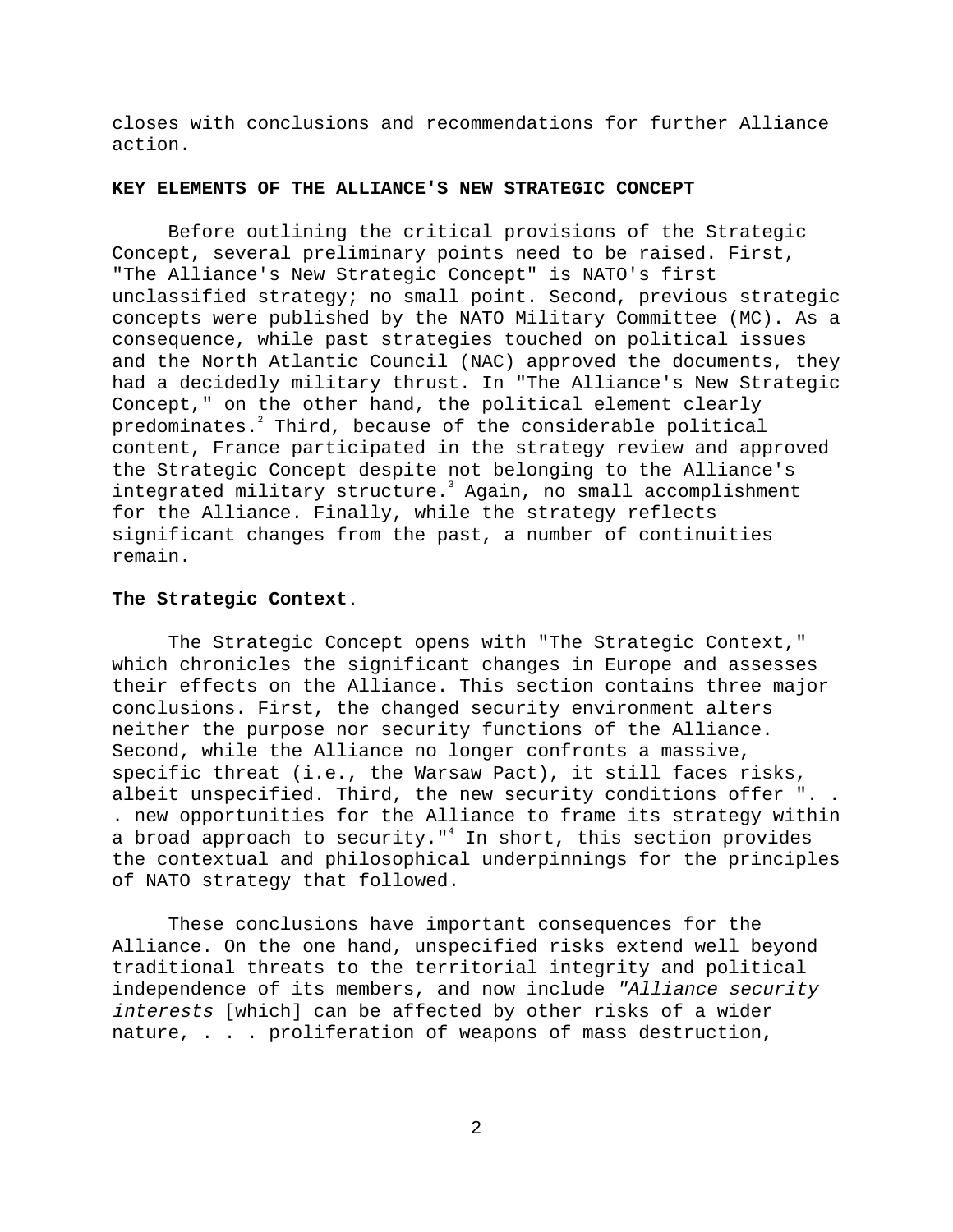disruption of the flow of vital resources and actions of terrorism and sabotage."<sup>5</sup> Protecting those interests implies that the Alliance must be prepared, for the first time, to operate outside the traditional NATO Treaty area. These consequences, in turn, justify NATO involvement in crisis management and conflict prevention. Finally, participation in crisis management and conflict prevention activities provides the rationale for NATO rapid reaction forces. $^7$  Thus, this portion of the Strategic Concept establishes precedents for expanding dramatically the scope of the Alliance's security objectives and functions, takes NATO "out of area," and lays down the requirement for a fundamental restructuring of NATO forces; points that many observers apparently have overlooked.

# **Alliance Objectives and Security Functions**.

Despite establishing new missions for the Alliance, NATO members strongly reaffirmed the essential purpose of the Alliance originally laid out in the Washington Treaty (1949): ". . . to safeguard the freedom and security of all its members by political and military means in accordance with the principles of the United Nations Charter."<sup>8</sup> To achieve these objectives, the Strategic Concept reaffirms NATO's long-standing policies of credible deterrence and, if necessary, an effective defense. Reflecting the new emphasis on crisis management, the allies added the requirement to ". . . [maintain] an overall capability to manage successfully crises affecting the security of its members." $^{\circ}$  To achieve these objectives, NATO members reiterated the fundamental security tasks facing the Alliance:

• To provide one of the indispensable foundations for a stable security environment in Europe, based on the growth of democratic institutions and commitment to the peaceful resolution of disputes, in which no country would be able to intimidate or coerce any European nation or to impose hegemony through the threat or use of force.

• To serve, as provided for in Article 4 of the North Atlantic Treaty, as a transatlantic forum for Allied consultations on any issues that affect their vital interests, including possible developments posing risks for members security, and for appropriate coordination of their efforts in fields of common concern.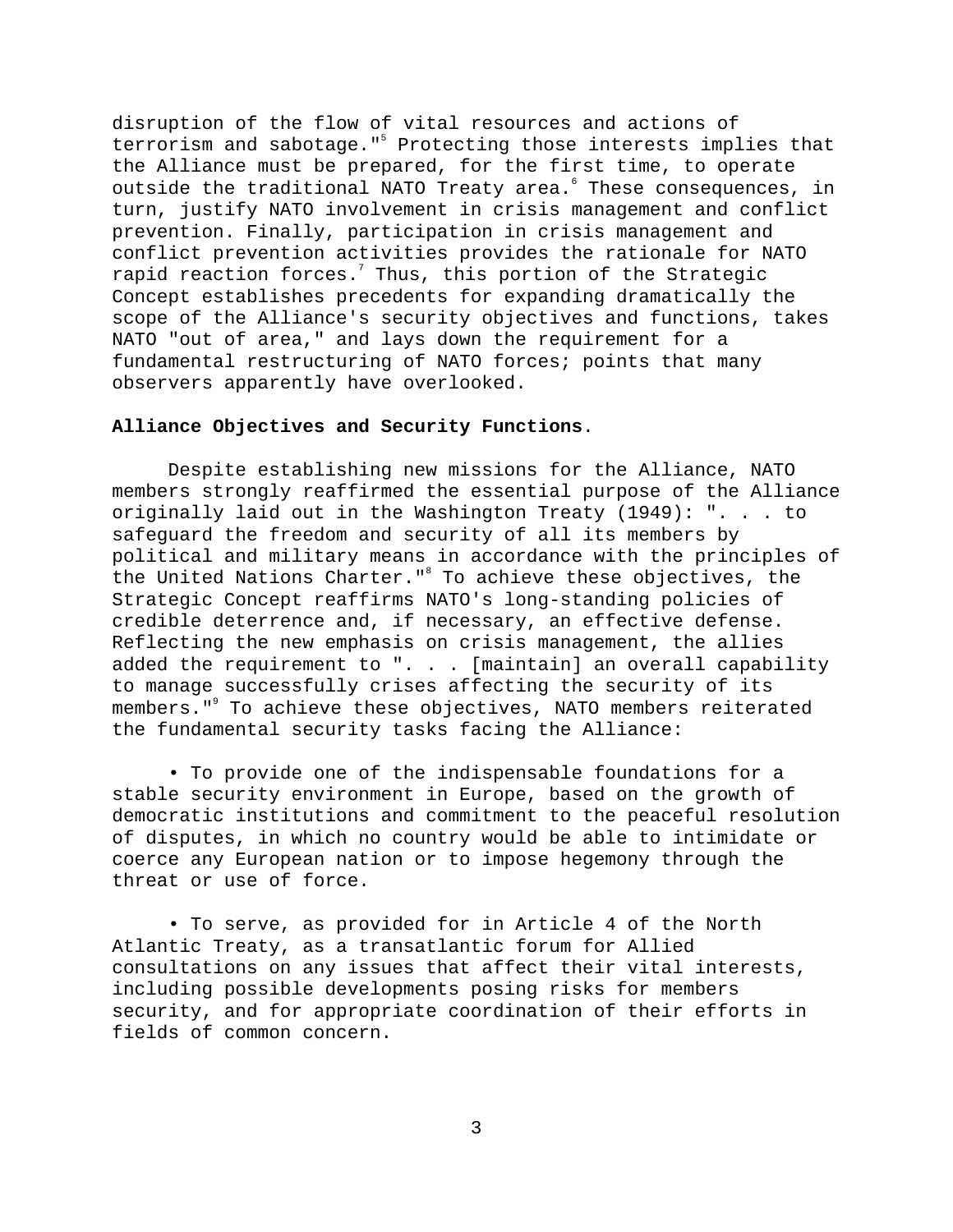• To deter and defend against any threat of aggression against the territory of any NATO member state.

• To preserve the strategic balance within Europe.<sup>10</sup>

## **A Broad Approach to Security**.

To fulfill these tasks, the Alliance has broadened its approach to security to include dialogue, cooperation, collective defense, and crisis management and conflict prevention. Granted, these elements have their roots in the concepts of defense and dialogue first articulated in the Harmel Report (1967), but key differences exist. $11$  On the one hand, the Strategic Concept reverses the priority of Alliance functions; i.e., political means henceforth will predominate over military considerations. More profoundly, provisions for crisis management and conflict prevention took on new meanings.

Some might argue that NATO has long practiced crisis management procedures. While true, the new call for participation in crisis management and conflict prevention differs vastly from Cold War procedures intended to avert a full-scale conventional and, perhaps, nuclear confrontation between NATO and the Warsaw Pact. The new provisions establish that security is no longer a matter of the 16 NATO members only, but is intertwined with Europe as a whole. While this was true during the Cold War, the critical difference is that the collapse of communism and the Warsaw Pact now makes it possible for NATO to exercise its security functions outside NATO territory. This circumstance allows NATO to work in conjunction with regional (e.g., European Union [EU], Western European Union [WEU], Organization for Security and Cooperation in Europe [OSCE] [formerly CSCE]) or international (e.g., U.N.) organizations.

But, this new "opportunity" to cooperate with these frequently duplicative security organizations has not been without its problems. The critical issue concerns: Which institution is responsible for what? The short answer is that no one knows.<sup>12</sup> Worse yet, no one appears to be working out the details that will delimit roles and responsibilities, eliminate unnecessary overlap, or close the gaps between these supposedly interlocking institutions. As a result, crisis management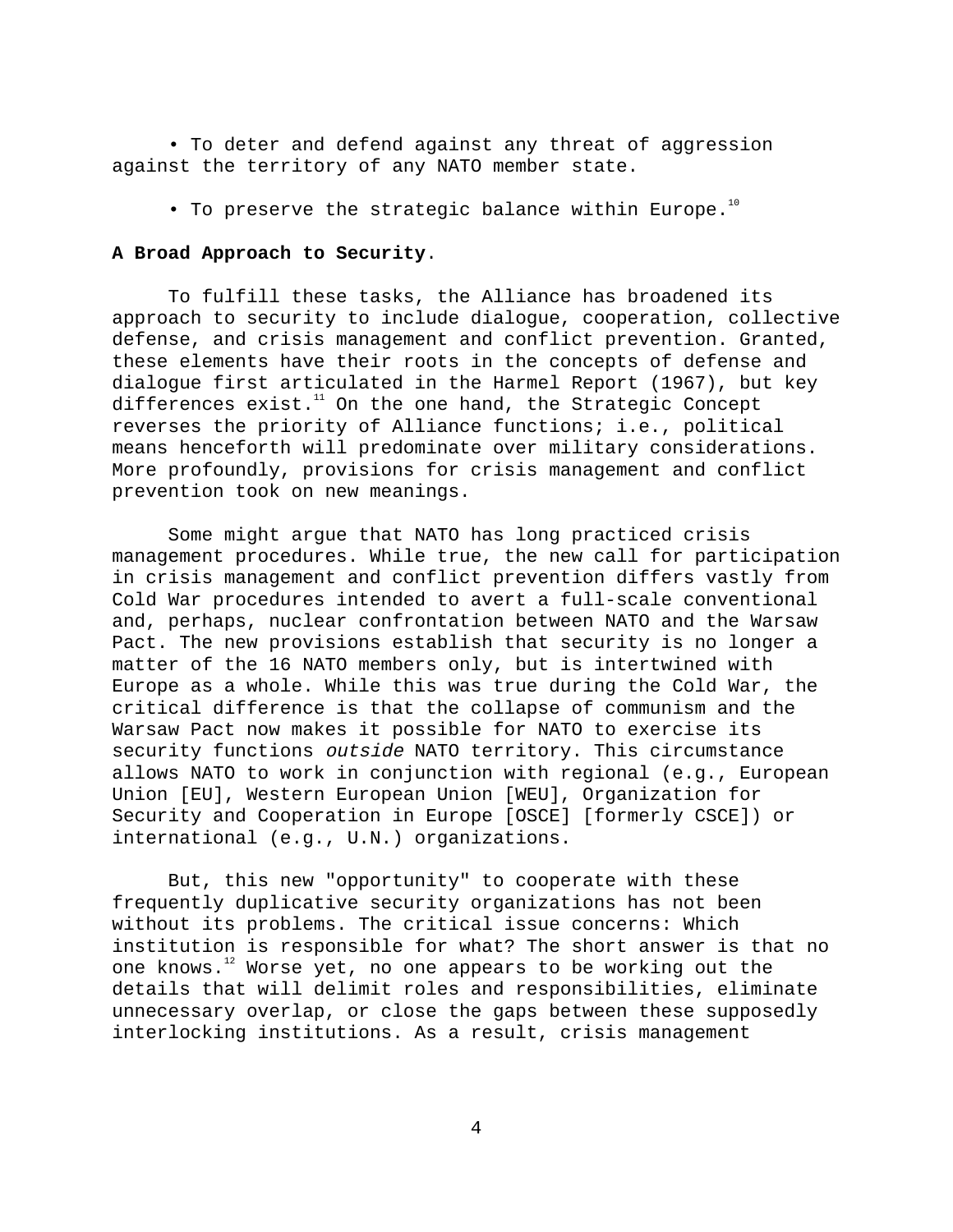activities are cobbled together inefficiently (e.g., the WEU/NATO maritime enforcement of the Yugoslav embargo), are confused (e.g., the U.N. and NATO in Bosnia-Hercegovina), or simply fall through the gaps (e.g., EU and OSCE in Nagorno-Karabakh, Moldova, or Chechenya).

If NATO is to defend its interests (e.g., European stability, resolving crises on NATO's periphery thus preventing spillover onto NATO territory) effectively through crisis management activities, then NATO must take the lead--now--in defining the parameters of organizational roles and responsibilities of the various European security institutions. To do so, requires answers to the following questions:

• What shall be the current division of labor between NATO and the EU/WEU?

• Will NATO continue in the future to act as a security arm of the OSCE?

• What shall be the role between NATO and a future European Security and Defense Identity (ESDI)?

• Given the NATO experience in Bosnia-Hercegovina, under what conditions will the Alliance be willing to cooperate with the U.N.?

Certainly, answers to these difficult questions will be neither simply nor quickly found. Ideally, NATO would first build internal consensus on its future role, and then on how NATO would interact with other European institutions. After hammering out its internal difficulties, NATO would then work out comprehensive definitions of responsibility with each European institution having a stake in security issues.

But these are not ideal times. Many NATO members have differing views on these issues, as well as differing national agendas and objectives for the various competing institutions that will further complicate consensus-building efforts. $13$ Furthermore, NATO will have to handle these prickly issues concurrently--in terms of dealing with institutions, as well as responding to crises. If NATO is to succeed in these efforts, then the Alliance will have to take the lead. No other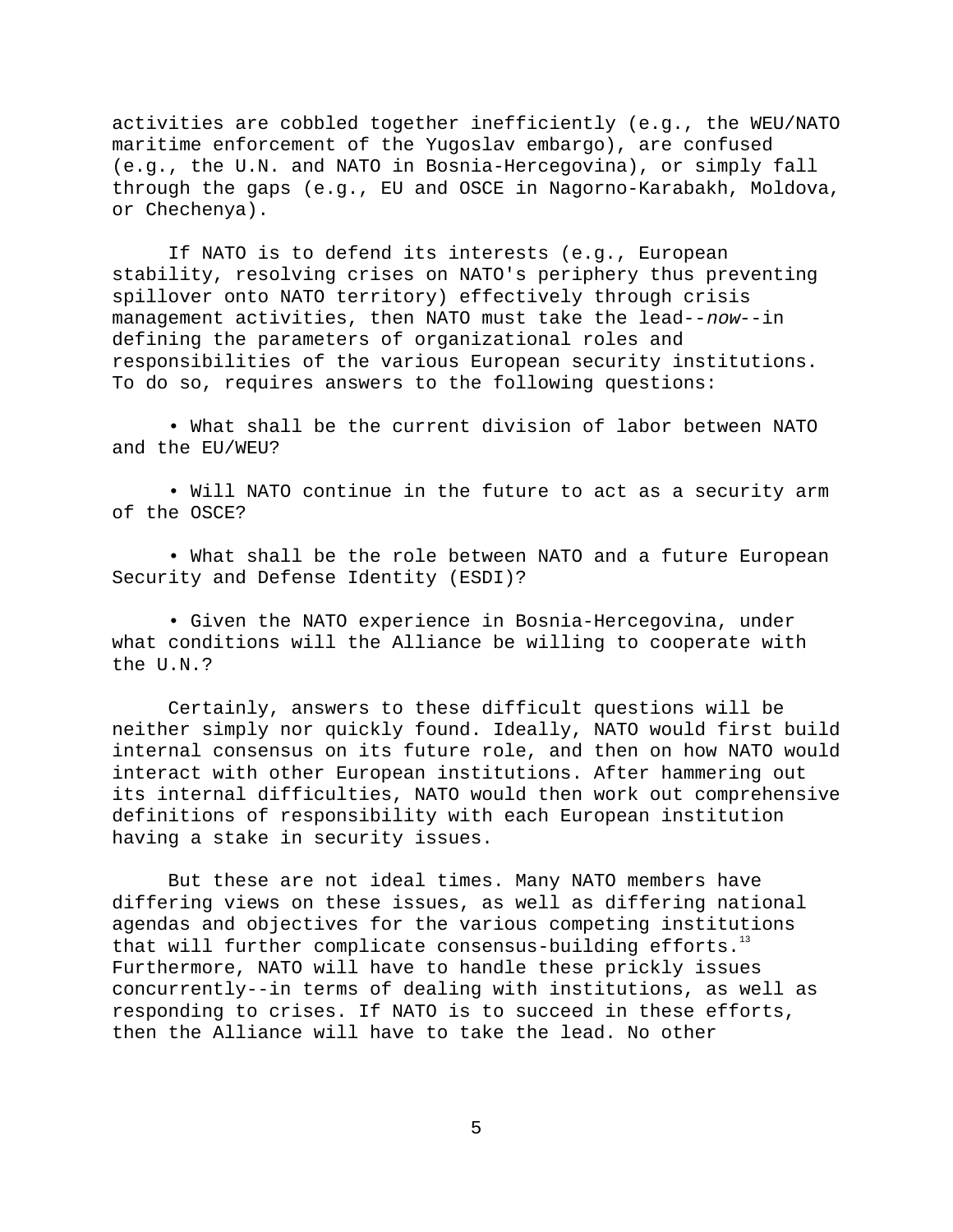institution has the degree of necessary consensus or the apparent willingness to confront these issues. Equally important, within NATO, the United States must take a stronger role and resolve the many differences among the major European powers, as well as between the United States and its NATO allies. This will require the United States to demonstrate forethought, patience, and improved leadership qualities.

# **Guidelines for Defense**.

Principles of Alliance Strategy. Despite an increased reliance on political means, the Strategic Concept retains a significant military component. The Alliance remains purely defensive in purpose, and retains deterrence, and, if necessary defense, as key military elements of NATO strategy. The enduring role of Alliance military forces is to assure the territorial integrity and political independence of NATO members. The collective nature of NATO continues to apply to the equitable sharing of roles, risks, and responsibilities. Lastly, collective defense remains the best means to preclude the renationalization of defense policies.<sup>14</sup>

One strategic principle has drawn remarkably little comment, especially given the usual sensitivity of nuclear issues in Europe. The Strategic Concept retains the Alliance's reliance on an appropriate mix of conventional and nuclear weapons, and reaffirms the continued importance of nuclear weapons in supporting the Alliance's policy of deterrence. Moreover, NATO allies remain committed to continued modernization of its nuclear systems, another issue that usually has generated considerable controversy.<sup>15</sup>

# **The Alliance's New Force Posture**.

The Missions of Alliance Military Forces. While Alliance military forces must remain capable of conducting large-scale warfare that provides the final insurance against a general war, NATO authorities consider such an outcome highly unlikely. As a result, the Alliance posed additional missions for NATO military forces. And, in keeping with the Alliance's increased participation in crisis management and conflict prevention, as well as defense of Alliance interests, NATO forces would no longer have solely a wartime role. Forces would be required to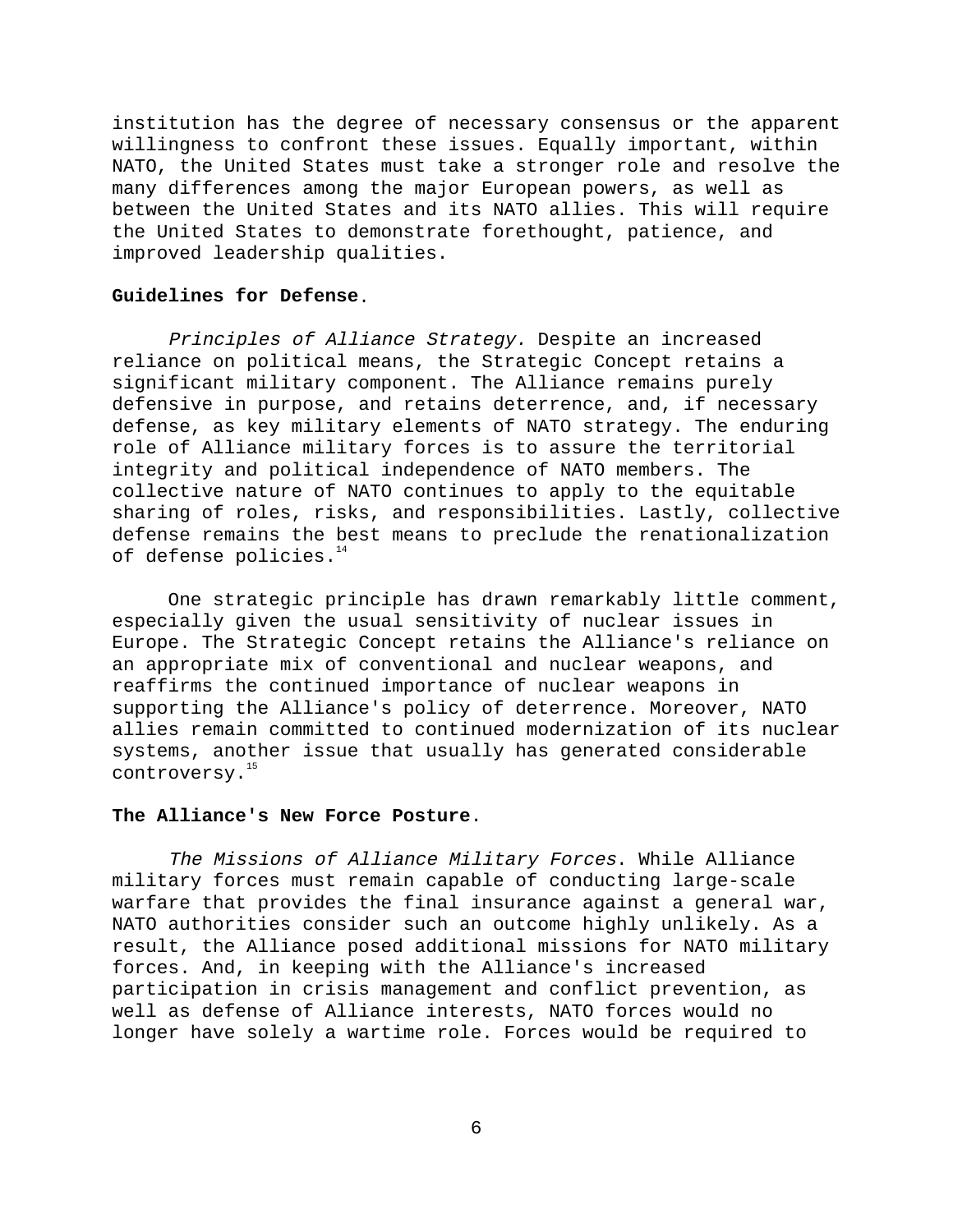perform different functions in peace, crisis, and war.<sup>16</sup> In peace, NATO forces would promote stability and provide strategic balance, as well as contribute toward dialogue and cooperation. In crises, Alliance forces ". . . can complement and reinforce political actions within a broad approach to security, and thereby contribute to the management of crises and their peaceful resolution. $1^{17}$ 

How NATO forces will accomplish this difficult task has not yet been answered. To ensure that the use of military force contributes to, rather than detracts from, crisis management and resolution requires detailed military strategic guidance and operational level planning. Before such comprehensive planning can occur in NATO, members must reach a political consensus on such key points as; NATO versus national interests involved, the degree of military participation nations are willing to underwrite, funding provisions, and command and control arrangements, to name only a few.

NATO members, however, traditionally have been averse to obligating themselves militarily in advance of a crisis. And, as the NATO experience in the Balkans clearly indicates, nations may be equally reluctant to commit when the fuller parameters of a crisis are unknown. Until such time, therefore, that realistic military planning and capabilities, and, more importantly, the political will to employ those capabilities, provide credible muscle to the lofty rhetoric of the Strategic Concept, the words will remain little more than empty promises.

This conclusion does not imply that the Alliance should simply shrug its collective shoulders and wait for the next crisis to catch it unaware and unprepared. Alternative steps are available for the Alliance to pursue. First, NATO nations must face up to the fact that the Alliance is not likely to underwrite substantial preplanning for military participation in crisis management. Second, to compensate for the absence of preplanning, the Alliance--individually and collectively--must provide capabilities such as those suggested below that will ensure a rapid response to an emerging crisis:

• Subordinate headquarters that will likely be charged with carrying out such missions must receive detailed military strategic and operational level guidance that is essential for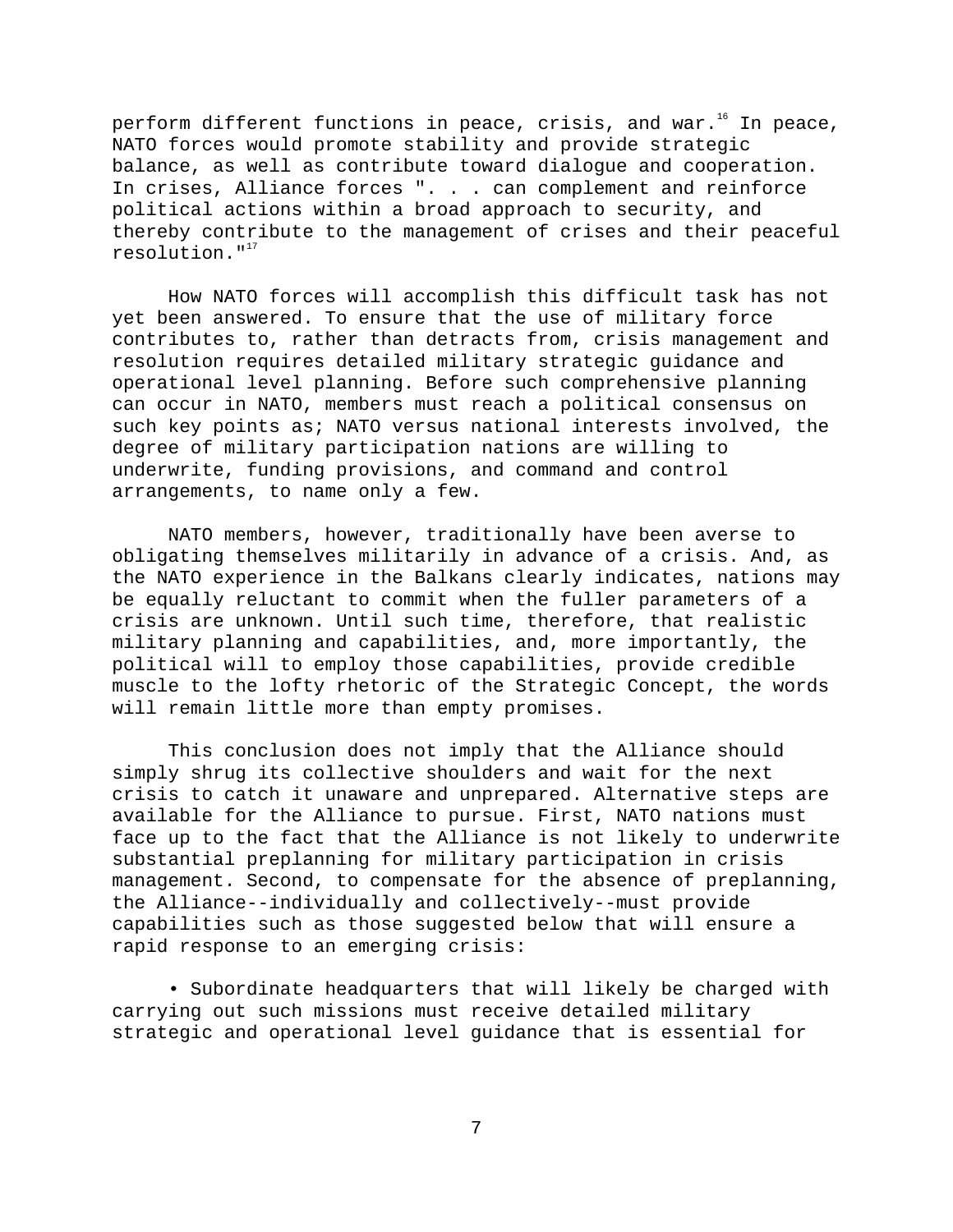effective planning.<sup>18</sup>

• Increased intelligence gathering capabilities and staffs to monitor conditions, track emerging events, and provide rapid assessments of an emerging crisis. Because of the importance of political issues in crisis management, intelligence efforts must go beyond strictly military intelligence functions and provide for a thorough understanding of political-military issues.

• Sufficient communications capabilities (e.g., strategic level communications, mobile ground stations, access to satellites) to ensure adequate command and control of operations.

• Planning staffs in the various Major Subordinate Command (MSC) and Principle Subordinate Command (PSC) headquarters need to be augmented to provide the "surge" capability necessary to respond to a quickly rising crisis, as well as to keep pace with rapidly changing conditions and contingencies. This may especially apply to logistics planning staffs, who habitually have been under-represented in many NATO headquarters because logistics has always been a national responsibility.

• Mobile, deployable staff cells need to be created within the various headquarters. These cells must be physically and intellectually capable of responding to rapidly changing situations. Personnel readiness requirements may have to be altered in some nations to comply with these requirements.

• Redundancies need to build into staffs to provide for sufficient numbers and types of personnel in the event a nation chooses not to participate in an operation.

• Redundancies also need to be integrated into each headquarters to ensure that in the event of a deployment, sufficient personnel are on hand within the primary headquarters to perform daily requirements, as well as to ensure rotation of deployed personnel.

Guidelines for the Alliance's Force Posture. To fulfill their charge to support political efforts to manage or resolve crises, NATO forces must ". . . have a capability for measured and timely responses . . .; the capability to deter action against an Ally and, in the event that aggression takes place, to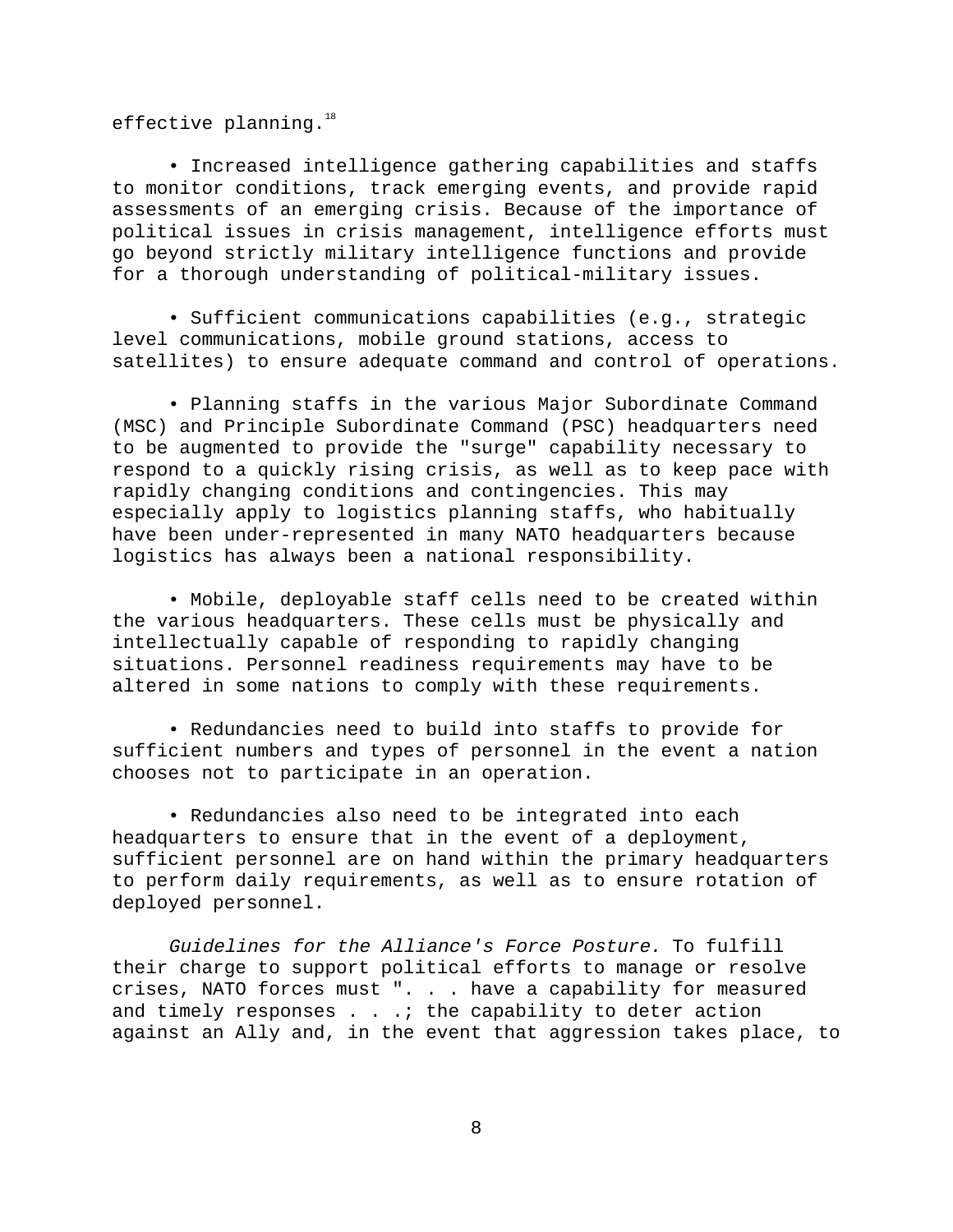respond to and repel it as well as establish the territorial integrity of member states. $"$ <sup>19</sup> Consequently, the Strategic Concept stipulates that the size, readiness, and deployment of Alliance forces would vary according to their geographic locality, their mission, and their deployment requirements. The overall size of NATO forces has been greatly decreased and, in many cases, readiness has been significantly (perhaps imprudently) reduced. The idea of "Forward Defense" along Alliance frontiers, particularly the linear defense of the Central Region, has been replaced with a reduced forward presence. That said, the Strategic Concept acknowledges that the northern and southern tiers of Allied Command Europe (ACE) face greater risks and shorter warning times, and that national and NATO force postures must reflect these differences. $20$ 

To ensure that lower residual force levels would be capable of participating effectively in crisis management and conflict prevention, as well as fulfilling their traditional defense missions, the Strategic Concept provides more detailed guidance. Specifically, the Alliance would require ". . . limited, but militarily significant . . . ground, air, and sea immediate and rapid reaction elements able to respond to a wide range of eventualities, many of which are unforeseeable." $21$  Importantly, these forces also must be able to deter a limited attack, and, if necessary, defend Alliance territory until additional forces arrived. $^{2}$ 

To provide those additional forces, the Strategic Concept establishes the requirement to build up forces through mobilization, reinforcement, and reconstitution, and deploy them quickly. Interestingly, the Strategic Concept notes that such forces must also possess the ability to draw down ". . . quickly and discriminately . . . [through] flexible and timely responses in order to reduce and defuse tensions." $^{23}$  Finally, while acknowledging the long-held tradition of close political control of crisis management actions, the strategy calls for a review of crisis management procedures in light of the new security environment. $24$ 

Characteristics of Conventional Forces. In addition to immediate and rapid reaction forces mentioned above, the Strategic Concept calls for the Alliance's military structure to include main defense and augmentation forces which are composed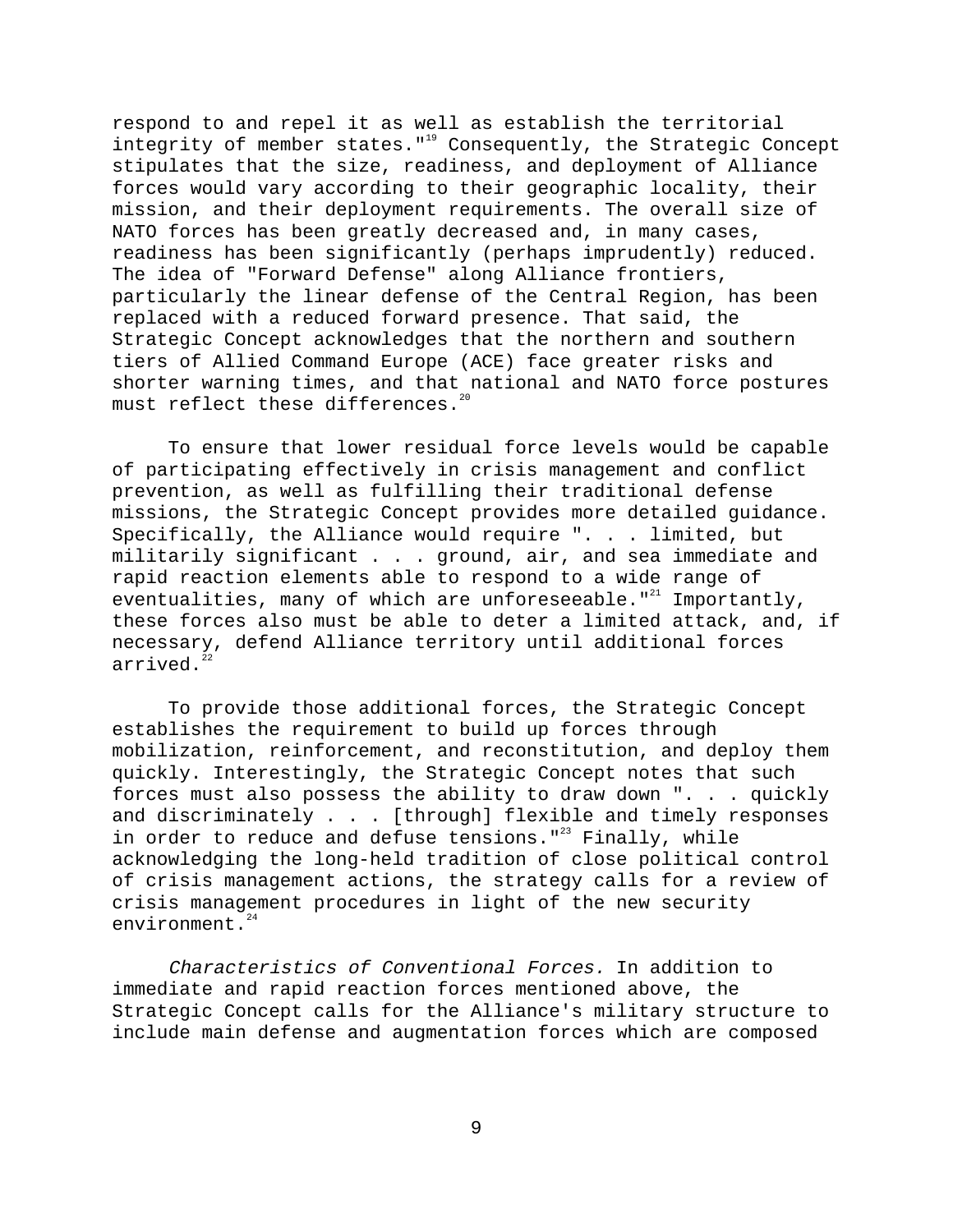of active and mobilizable elements. It also describes the requisite capabilities of ground, maritime, and air forces, which largely reiterate traditional requirements. Of greater interest is the recognition that significantly reduced force structures would require increased reliance on integrated military structures, as well as the establishment of multinational formations--particularly among ground forces. $25$ 

The Allies also articulated the capabilities--to be maintained or created--necessary to underwrite crisis management and rapid reaction capabilities: effective surveillance and intelligence, adequate command and control organizations and procedures, strategic mobility between regions--to include units capable of rapid deployment, the air and sea assets to transport them, and improved logistics capabilities. Further, NATO authorities underscored the requirement that forces from all three elements--reaction, main defense, and augmentation--must be prepared for intra-European reinforcement roles.<sup>26</sup>

Characteristics of Nuclear Forces. The Strategic Concept also outlines the characteristics of NATO's future nuclear forces. First, nuclear weapons would remain political instruments ". . . to preserve peace and prevent coercion and any kind of war."<sup>27</sup> Second, to demonstrate Alliance solidarity and strengthen nuclear deterrence, nations would continue to share burdens, roles, and responsibilities--to include collective defense planning in nuclear roles, as well as peacetime basing of nuclear forces on their territory.<sup>28</sup> Third, NATO nuclear forces would ". . . need to have the necessary characteristics and appropriate flexibility and survivability, to be perceived as a credible and effective element of the Allies strategy for preventing war." $^{29}$  In short, nuclear forces will remain the deterrent force of ultimate resort.

At the same time, the Alliance recognized that the changed security environment in Europe permitted radical changes in the Alliance nuclear force posture. As a result, they agreed to maintain nuclear forces at ". . . the minimum level sufficient to preserve peace and stability," to reduce significantly the number of sub-strategic nuclear systems, and to eliminate all nuclear artillery and ground launched short-range nuclear missiles.<sup>30</sup> While these provisions seem a radical departure from past NATO strategy, they nonetheless reflect continuity with more recent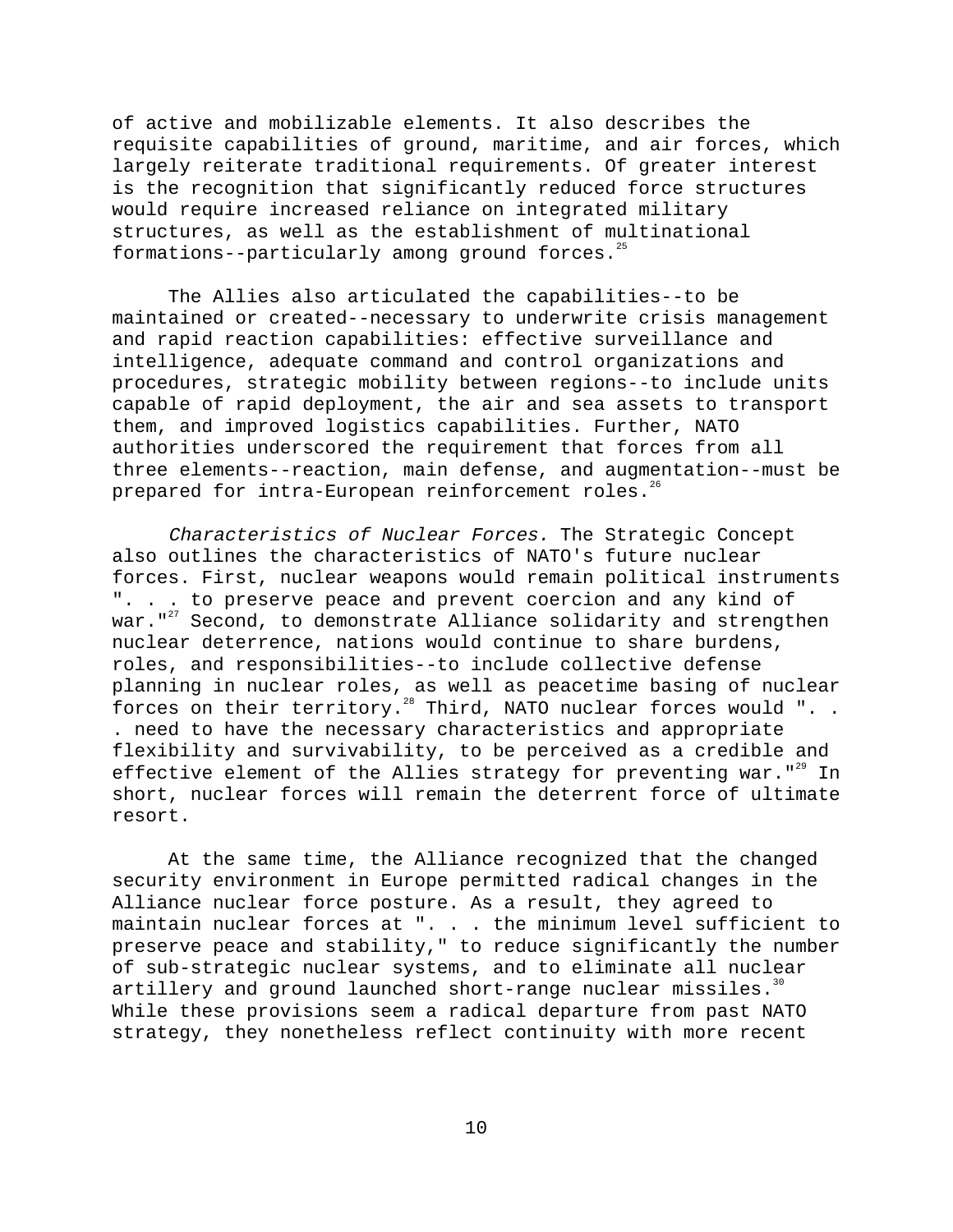initiatives to reduce NATO's nuclear stockpiles. $31$ 

### **IMPLEMENTATION AND FOLLOW-ON INITIATIVES**

The Alliance's New Strategic Concept represents a beginning, not an end. Thus, despite the charges of some critics, the Alliance has not sat on its collective hands since November 1991. $^{32}$  To the contrary, NATO not only has implemented its Strategic Concept, it has undertaken a number of significant political and military initiatives to effect the letter and intent of its strategy. The report next turns to an examination and assessment of these efforts.

# **Political Initiatives**.

# • **Dialogue and Cooperation**.

The North Atlantic Cooperation Council (NACC). On the political side, NATO has widened significantly the scope of cooperation and dialogue that has been long underway. In December 1991, for example, the NACC convened for the first time. Composed of all NATO members, Central and Eastern European states that formerly belonged to the former Warsaw Pact, and the successor states to the Commonwealth of Independent States (CIS), the NACC is a forum for the Atlantic Alliance and its new partners. Although criticized by some as a mere "talk shop," the NACC provides an essential interface between NATO and its former adversaries.<sup>33</sup> Within the NACC, members can raise and explore issues of mutual interest in a common forum that promotes confidence building and trust. Additionally, the NACC has undertaken a substantive yearly work program that has addressed such issues as policy and security, defense planning, defense conversion, economics, science, and air traffic management.<sup>34</sup> Most important, perhaps, the NACC Ad Hoc Group on Cooperation in Peacekeeping has sought to harmonize peacekeeping doctrines, practices, and procedures.<sup>35</sup>

• Organization for Security and Cooperation in Europe (OSCE). NATO allies have continued to be the driving force in the OSCE (formerly CSCE) process begun in Helsinki in 1975. OSCE signatories implemented the provisions of the Charter of Paris (November 1990)--to include the new structures and institutions of the OSCE process--and the Vienna Document 90 on Confidence and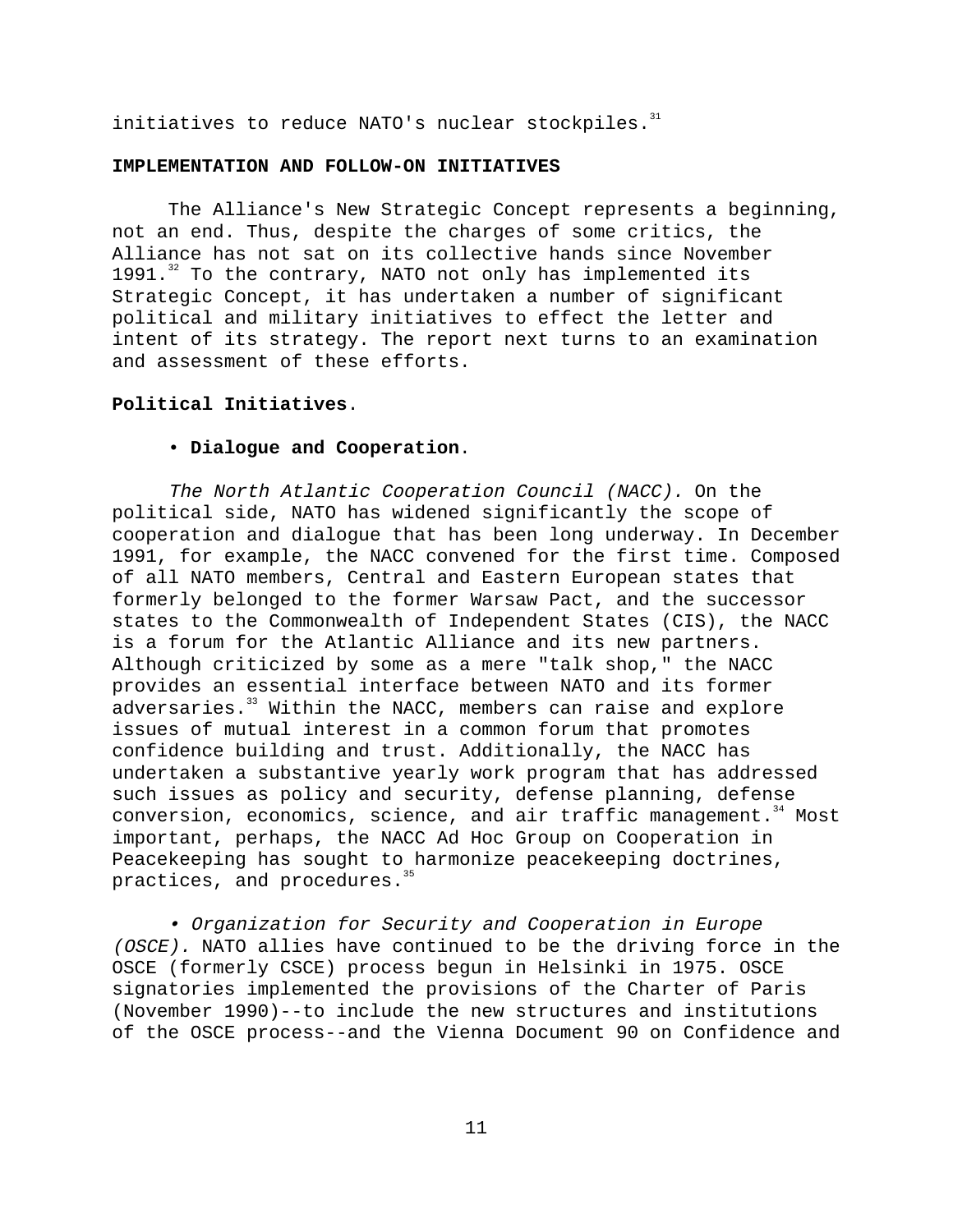Security Building Measures (CSBMs)(November 1990). Implementing the Vienna Document 92 on CSBMs signed in March 1992 has enhanced these efforts.<sup>36</sup> Follow-on OSCE conferences in Helsinki (1992) and Budapest (1994) that set forth additional initiatives to improve trust, confidence, and stability in Europe have reinforced Alliance efforts at enhancing dialogue and cooperation within Europe. $37$ 

• Arms Control Initiatives. The Alliance also continues its arms control efforts, and with considerable success. NATO allies and their partners in Central and Eastern Europe are in the midst of implementing the Treaty on Conventional Forces in Europe (CFE) that is on track to eliminate nearly 70,000 items of treaty limited equipment by the end of  $1995.^38$  The Alliance and its Central and East European interlocutors also concluded the CFE IA agreement that set national limits on the personnel strength of conventional armed forces in the Atlantic to the Urals (ATTU) area (July 1992).<sup>39</sup> NATO has also taken up the important cause of nonproliferation of weapons of mass destruction.<sup>40</sup> Finally, although they are bilateral U.S.-Russian initiatives, the Strategic Arms Reduction Treaties (START I and II) enjoy Alliance support.

NATO's intense focus on arms control treaties and their implementation had unexpected, but significant, consequences for the Alliance's ability to respond to the post-Cold War security environment. Because of the massive reductions in force structures and the reorganizations which they generated, national and NATO military planners were absorbed in revamping national and NATO force structures and command and control arrangements. Consequently, they were neither well-prepared for events in the Balkans nor were they able to devote the attention necessary to respond effectively to the demands of the accelerating crisis. Had NATO military authorities been able to devote their full attention to this issue, the Alliance probably would have responded in a more effective manner.

• Partnership for Peace (PfP). NATO further reinforced its commitment to cooperation and dialogue at the January 1994 Summit in Brussels, when the Alliance established the PfP program. In the words of the official invitation, PfP will ". . . expand and intensify political and military cooperation within Europe, increase stability, diminish threats to peace, and build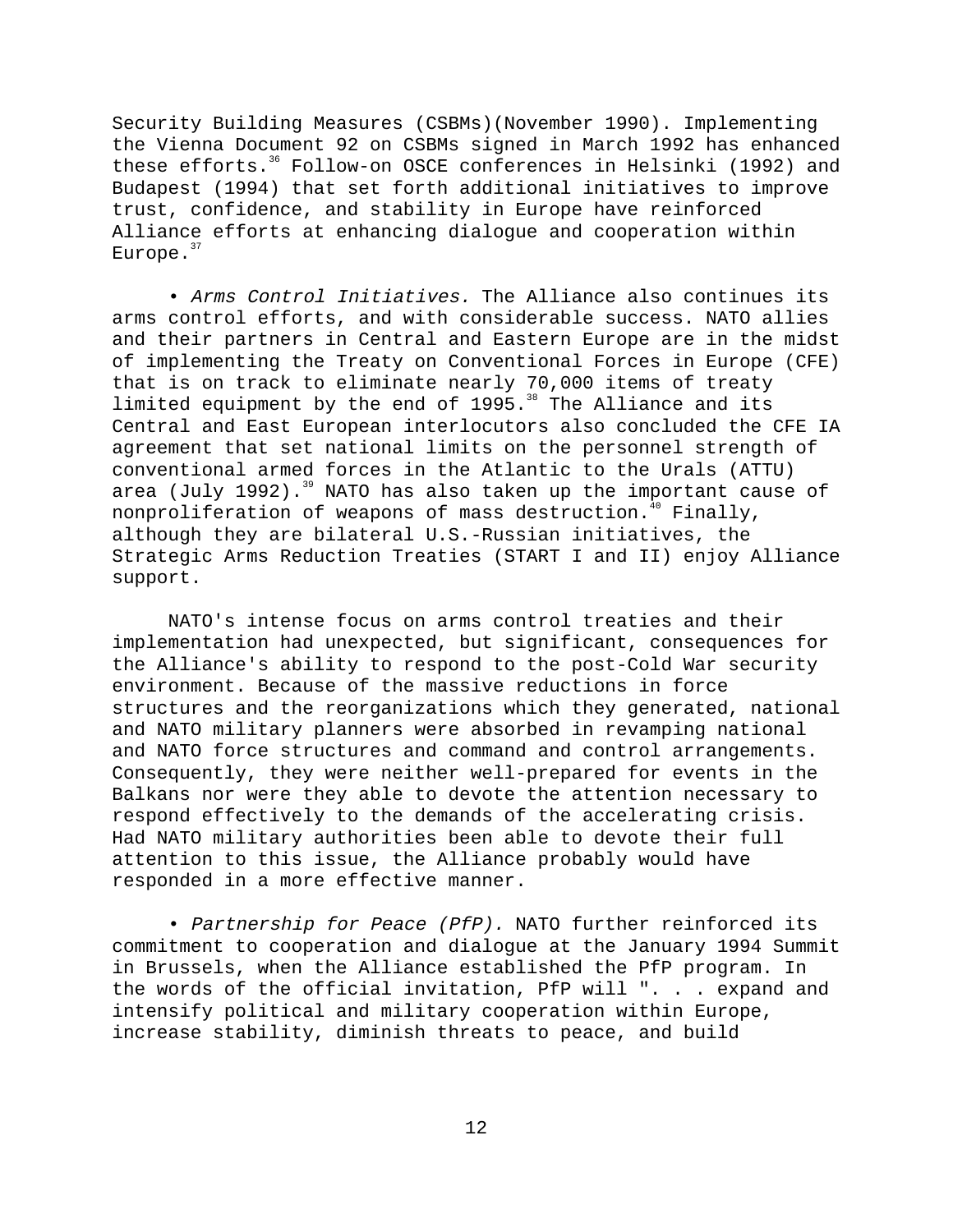strengthened relationships . . .  $\cdot$  "<sup>41</sup> Under the authority of the North Atlantic Council (NAC) and within the framework of the NACC, NATO invited new partners, on an individual basis and at their own pace, to participate in key political and military activities within NATO headquarters. Such activities include but are not limited to peacekeeping exercises, increased transparency of defense budgets, democratic control of armed forces, cooperative military relations, ". . . and the development, over the longer term, of forces that are better able to operate with those of the members of the North Atlantic Alliance.  $1^{42}$ Significantly, the PfP invitation also stipulated that the Alliance would ". . . consult with any active participant in the Partnership if that Partner perceives a direct threat to its territorial integrity, political independence, or security;  $143$ effectively extending, de facto, provisions of Article IV of the Washington Treaty to those states that join PfP. $44$  Importantly, this consultation would take place at "16 +1" (i.e., with NATO and the affected state), rather than at 36 (NACC) or 53 (OSCE) where efforts to arrive at a rapid solution obviously would be more complicated.

Despite the charges that PfP does not go far enough, <sup>45</sup> PfP must be recognized for what it is: the best means, to date, to prepare states for potential NATO membership. By offering, implicitly at least, a potential pathway to NATO membership to those nations committed to joining the Alliance, PfP represents a significant step beyond simple cooperation and dialogue. And, when PfP is viewed together with other Alliance initiatives, there can be little doubt that the Alliance has more than fulfilled its commitment to increased dialogue and cooperation.

# • **Crisis Management and Conflict Prevention**.

The Alliance took another significant step in implementing the Strategic Concept when NATO foreign ministers agreed at Oslo in June 1992 ". . . to support, on a case-by-case basis in accordance with our own procedures, peacekeeping activities under the responsibility of the CSCE, including by making available Alliance resources and expertise."<sup>46</sup> More importantly, the Alliance quickly turned theory into action, as NATO undertook support of U.N. efforts to resolve the ongoing crisis in the former Yugoslavia.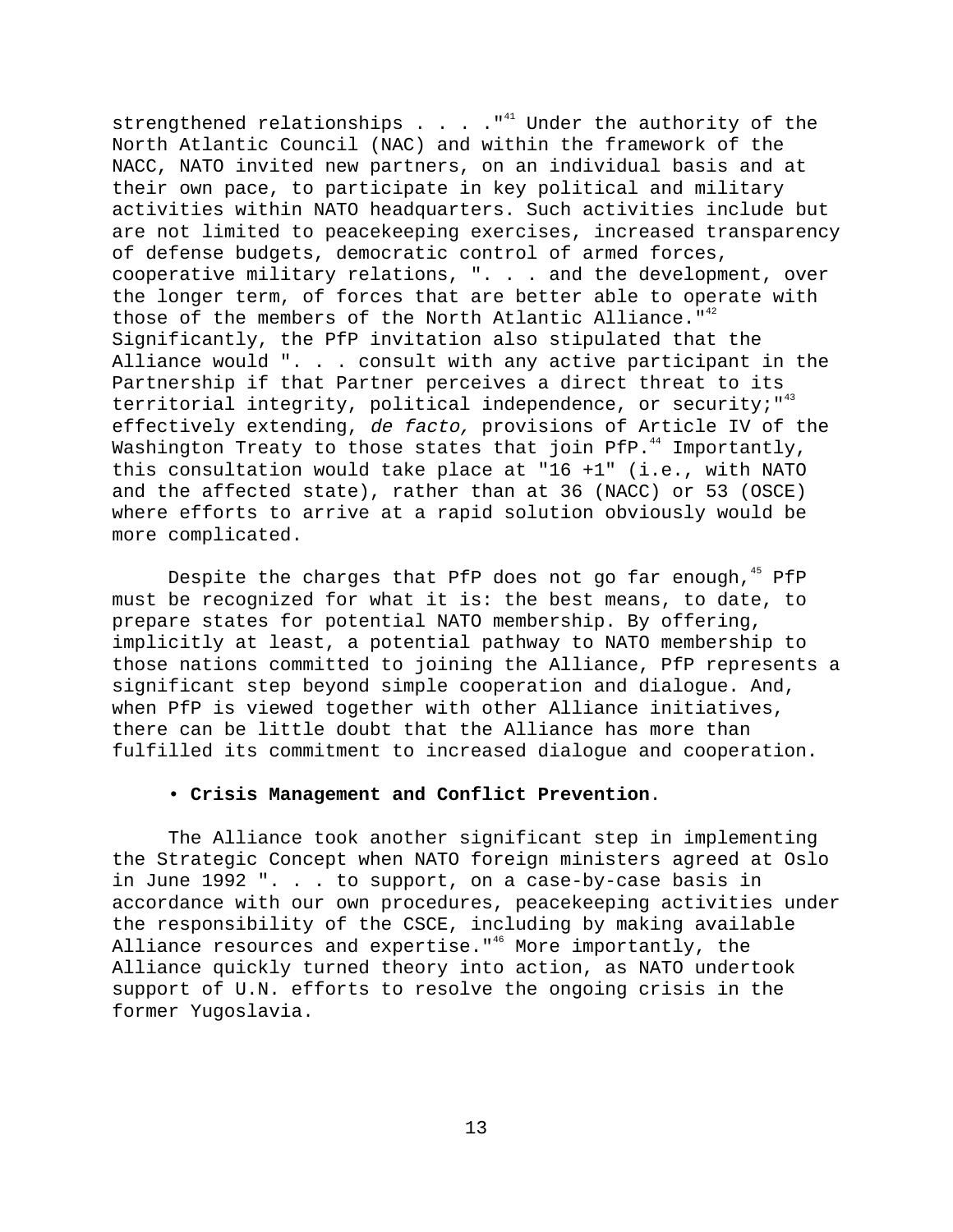NATO participation in efforts to mitigate the war in Bosnia-Hercegovina and to assist in crisis management has been extensive, if not entirely successful. In conjunction with the WEU, NATO began conducting maritime operations in support of U.N. mandates in July 1992 (currently named Operation SHARP GUARD). In October 1992, the Alliance began monitoring the air space over the former Yugoslavia. Moreover, in November 1992, NATO had dispatched a substantial portion of Headquarters, Northern Army Group to serve as the core of the U.N. Protection Force (UNPROFOR) command and control structure in the former Yugoslavia. In April 1993, air monitoring operations turned to enforcing the U.N. "no-fly" zone over the former Yugoslavia (Operation DENY FLIGHT).<sup>47</sup> Shortly thereafter NATO's role expanded to include providing close air support to defend UNPROFOR, as well as U.N. "safe areas" in Bosnia-Hercegovina. The Alliance later expanded its efforts to include close air support of humanitarian assistance operations.<sup>49</sup>

On February 28, 1994, NATO involvement deepened significantly when Alliance aircraft shot down four fixed-wing aircraft violating the "no-fly" zone. Close on the heels of this event, NATO aircraft responded to the first UNPROFOR request for close air support on March 12, 1994 (although the aircraft attacked no ground targets). NATO participation continued to escalate as the threat of NATO air strikes was used to halt ethnic Serbian attacks on U.N.-declared "safe areas" in eastern Bosnia.49 In August and September 1994, NATO aircraft attacked ground targets, as Bosnian Serbs refused to abide by U.N. resolutions regarding the "heavy weapons exclusion" zone around Sarajevo. Continuing Serbian violations of U.N. resolutions resulted in NATO aircraft, at the request of UNPROFOR, attacking the Bosnian Serb air base at Ubdina, Croatia, on November 21, 1994. Finally, on November 23, 1994, NATO aircraft struck surface-to-air missile sites that had illuminated NATO reconnaissance aircraft with their target acquisition radars.<sup>50</sup>

By this point, however, serious strains had been growing within the Alliance for some time, and internal consensus over the Alliance's further role in conflict management in Bosnia-Hercegovina broke down. On the one hand, the United States advocated tougher military action, especially air strikes (but without offering to provide U.S. ground troops), to retaliate against ethnic Serbian acts, and to force the pace of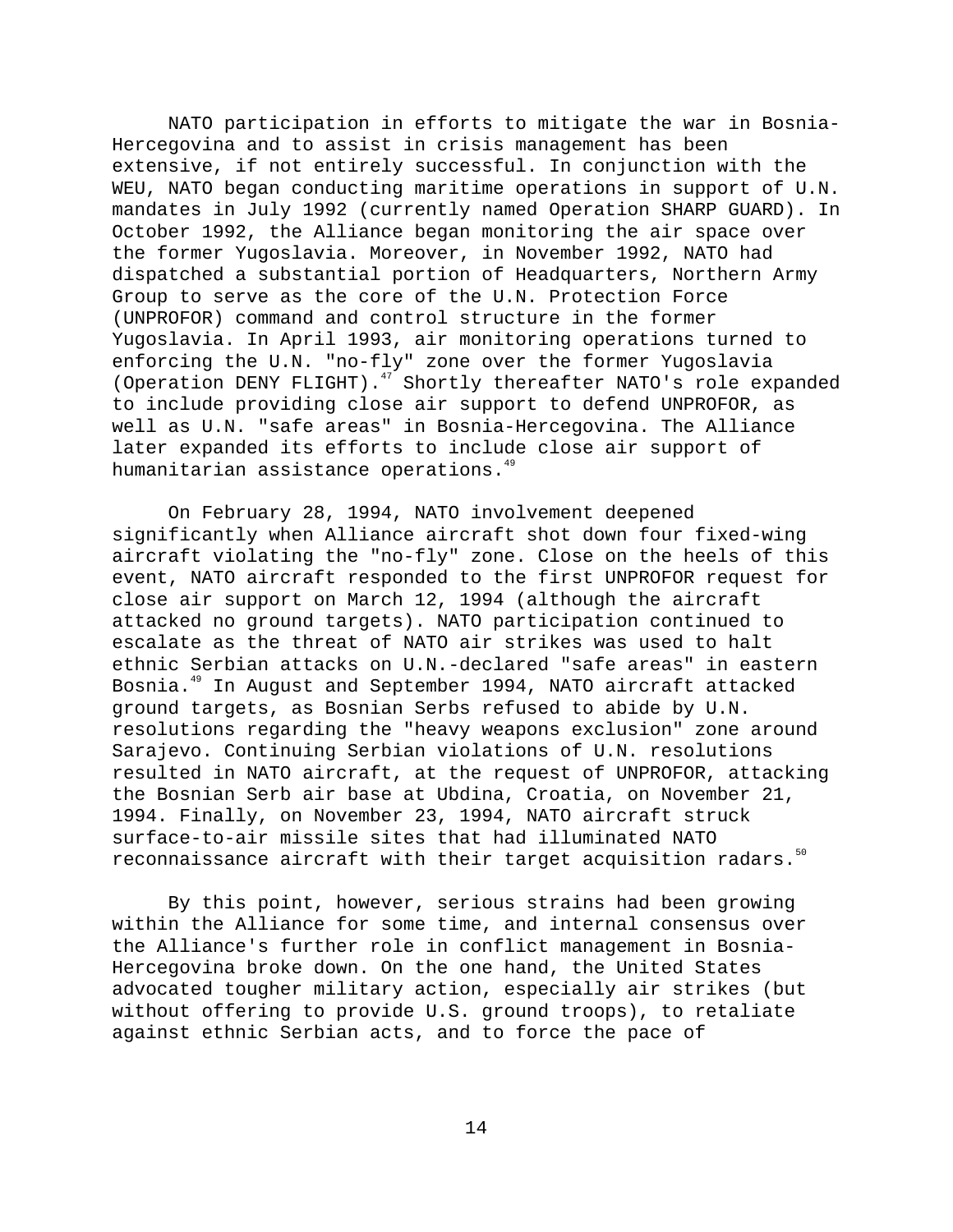negotiations to end the conflict. On the other hand, the principal providers of UNPROFOR forces (especially key NATO members France and Britain) supported a more restrained approach. Tensions built for several months until the unilateral U.S. withdrawal from enforcing U.N. maritime sanctions openly split the Alliance, perhaps most seriously since the Suez Crisis (1956), and shattered the fragile consensus for muscular NATO support of U.N. operations within Bosnia-Hercegovina.<sup>51</sup> Moreover, it called into question NATO's support of peace operations in general.

This result should come as no surprise. NATO may have rushed to judgement on the issue of participation in peace operations, pushed too early into a decision by the advocates of "out of area or out of business."<sup>52</sup> As a result, NATO engaged in peace operations before its members had fully debated and agreed on its future role, much less on its function in peace operations. Indeed, little consensus exists within key Alliance countries about their participation in such efforts. For example, within the United States (despite Presidential Decision Directive [PDD] 25, "The Clinton Administration's Policy on Reforming Multilateral Peace Operations"), the Executive Branch and Congress continue to debate the extent of future U.S. engagement in peace operations.<sup>53</sup> Similarly, within Germany the constitutional issue of German forces conducting operations outside of national territory has been legally resolved, but the extent of future German participation in peace operations is a political question that remains unanswered.<sup>54</sup> Moreover, France and Britain, two critical actors in Bosnian peacekeeping efforts are reviewing their potential future roles in peacekeeping operations.<sup>55</sup> Finally, for many of the smaller members of the Alliance, force structure cuts and reduced readiness may render moot the question of participating in peace operations.

Thus, while the situation in Bosnia may be unique, the strains resulting from NATO participation in the crisis go beyond the bounds of this one issue, and strike at the core of whether NATO members, individually or collectively, possess the political will to participate in peace operations. Moreover, the Alliance is spending too much time and effort on this issue that should be spent on more compelling concerns facing the Alliance. The Alliance should, therefore, defer further participation in OSCE or U.N. peace operations until such time that it can reach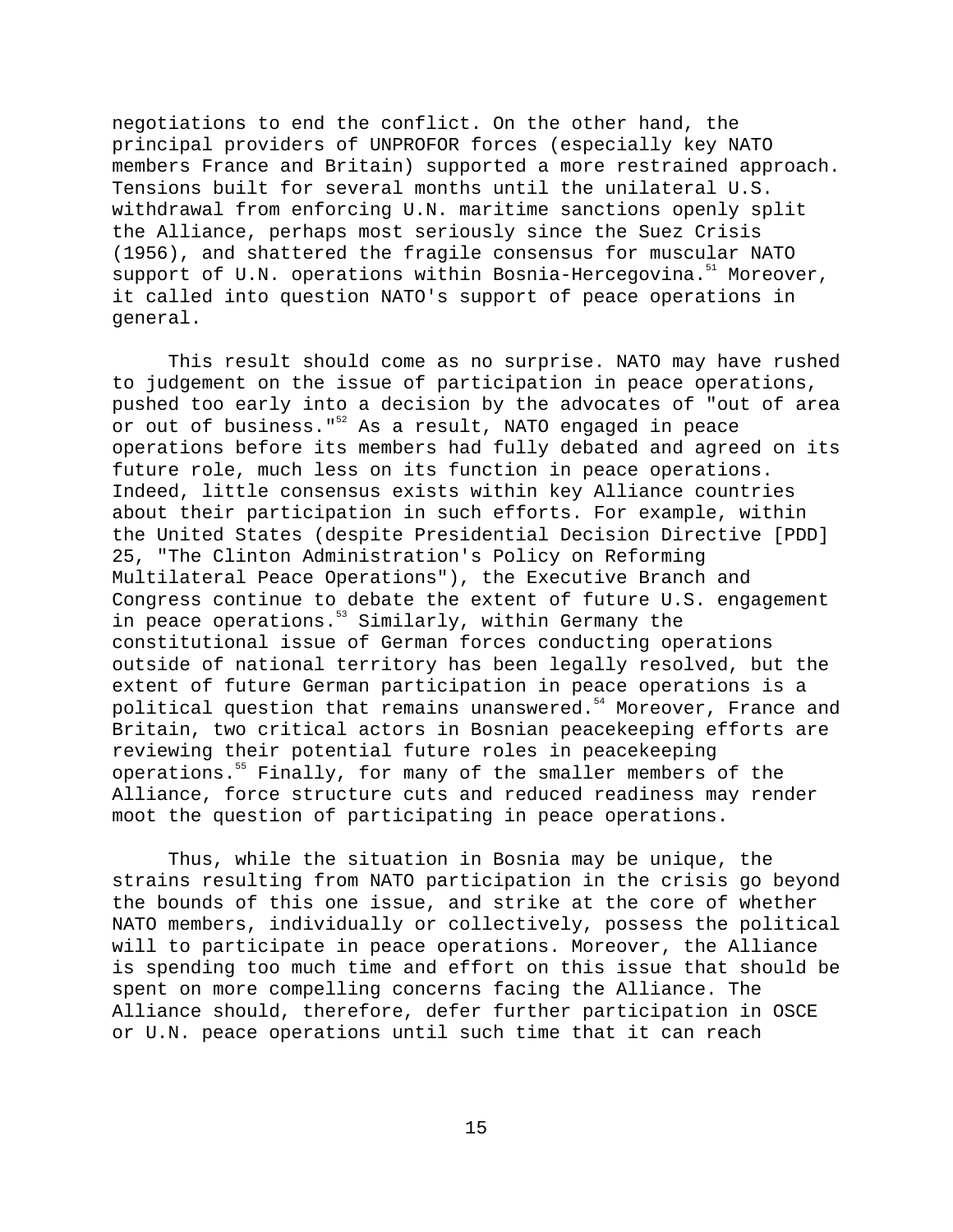internal consensus on the extent of NATO support for peace operations, as well as a more precise division of labor between the various interlocking European security organizations.

# **Military Initiatives**.

## • **Defense Policy Guidance**.

NATO military authorities also have been actively engaged in implementing the Alliance's strategic vision. In conjunction with the publication of the Strategic Concept, the NATO Military Committee (MC) announced the December 1991 promulgation of MC 400, Military Guidance for the Implementation of the Alliance's Strategic Concept.<sup>56</sup> The guidance stipulated the requirement for highly mobile forces that had access to timely and accurate intelligence, and were supported by adequate transport, logistics, and infrastructure. Without going into specifics, the document outlined reinforcement, mobilization, and reconstitution requirements, addressed peacetime positioning of forces, and framed readiness and training requirements and responsibilities.<sup>57</sup>

# • **Restructuring Alliance Forces**.

New Force Structures. In accordance with the Strategic Concept, Alliance forces have been divided into reaction forces, main defense forces, and augmentation forces. Reaction forces are composed of active duty formations maintained at high levels of readiness that give NATO military authorities the capability to respond quickly and flexibly to crisis developments on land, in the air, and on the sea. $58$  Reaction forces consist of immediate reaction forces (IRF) and rapid reaction forces (RRF). Immediate reaction forces include the ACE Mobile Force (AMF)--Land and Air (long-standing NATO forces, but augmented from their past structures), and, for the first time, Standing Allied Naval Forces: Atlantic (STANAVFORLANT), Minesweepers (STANAVFORMIN), and Mediterranean (STANAVFORMED), a new organization.<sup>59</sup> (See Figure 1.)

Rapid reaction forces also contain air, sea, and land elements. Air and maritime components needed beyond those available in the IRF will be provided by nations on an asrequired basis. Land rapid reaction forces will come from the ACE Rapid Reaction Corps (ARRC) (See Figure 2). Commander, ARRC can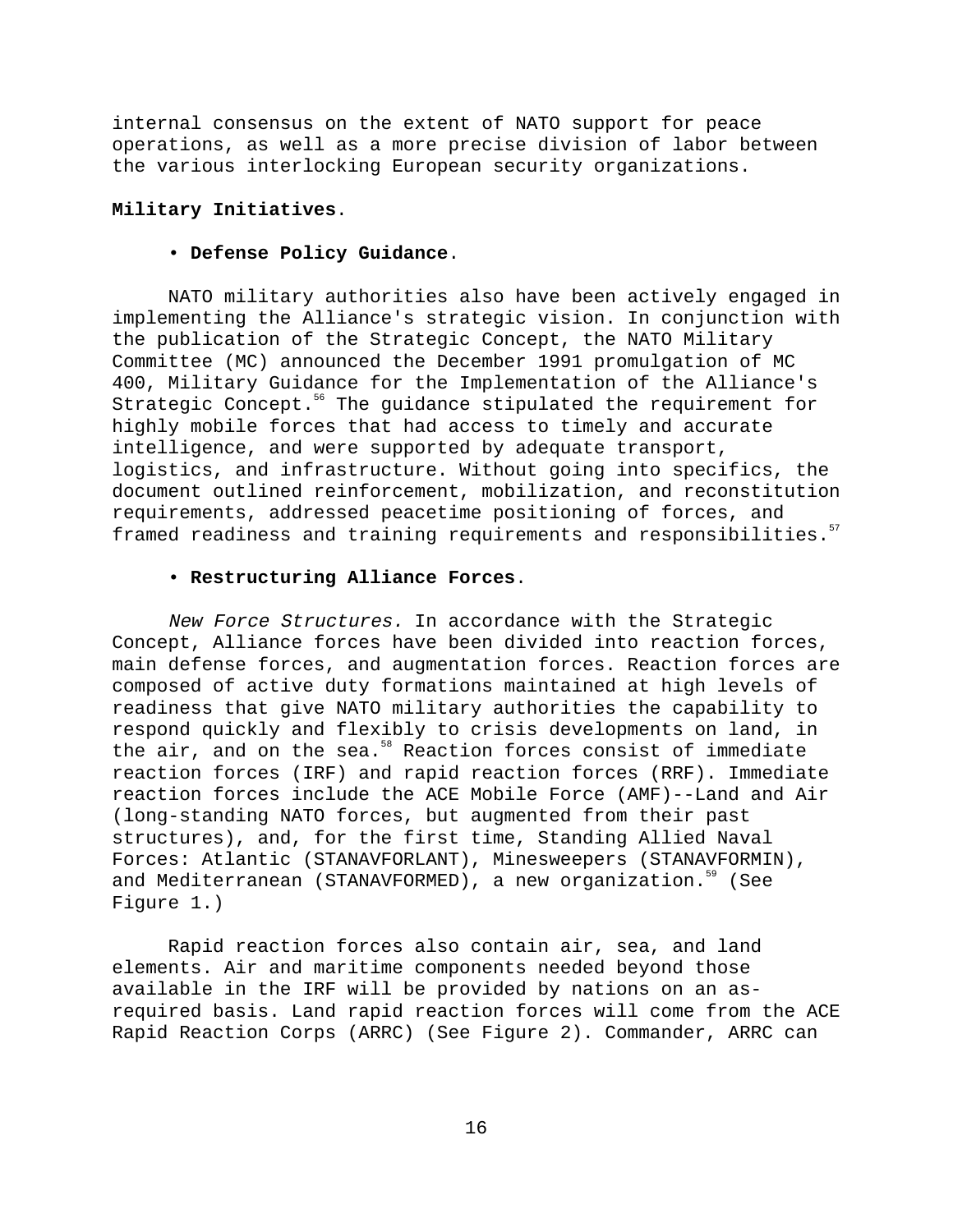draw from a pool of national units, but current plans anticipate that no more than four divisions plus corps troops would be deployed at any one time. The composition of the deployed force would depend upon the mission, the geographic area for deployment, and the forces that nations make available. $60$ 

Main defense forces provide the bulk of NATO's force structure. These forces are charged, in conjunction with he Reaction Forces, with the immediate defense of Alliance territory.<sup>61</sup> Built around a combination of national and multinational units, main defense forces would consist of a mixture of active and mobilizable formations.<sup>62</sup> On NATO's northern and southern borders, the size and readiness of main defense forces could vary considerably--smaller forces in the north and increasing numbers as one progresses from west to east along NATO's southern tier.<sup>63</sup> Within the Central Region, main defense forces--reduced significantly from Cold War levels--will rely more heavily on mobilizable units with longer readiness times, and are organized into five multinational corps and one German national corps in eastern Germany that falls under NATO command and control (Figure 3).

Augmentation forces provide operational and strategic reserves for the Alliance, and, therefore, are not dedicated to a particular region. These forces consist largely of national forces not charged with rapid reaction or main defense missions, and will be capable of reinforcing rapidly from less threatened areas of the Alliance. Formations are held in varying states of readiness, but NATO will depend heavily on mobilizable forces. And, while augmentation forces could come from anywhere within the Alliance, NATO will continue to rely heavily on the United States.<sup>64</sup>

As indicated earlier, multinational formations will play an important role in Alliance force structures. In the case of reaction forces, multinational formations promote cohesion, reinforce transatlantic links, and demonstrate Alliance solidarity and commitment to collective defense.<sup>65</sup> For main defense forces, NATO leaders envisaged that the establishment of standing multinational formations would manifest continued Alliance solidarity.<sup>66</sup> Moreover, they hoped to demonstrate that the Alliance had moved away from the Cold War alignment of national corps along the now defunct Inter-German Border.<sup>67</sup>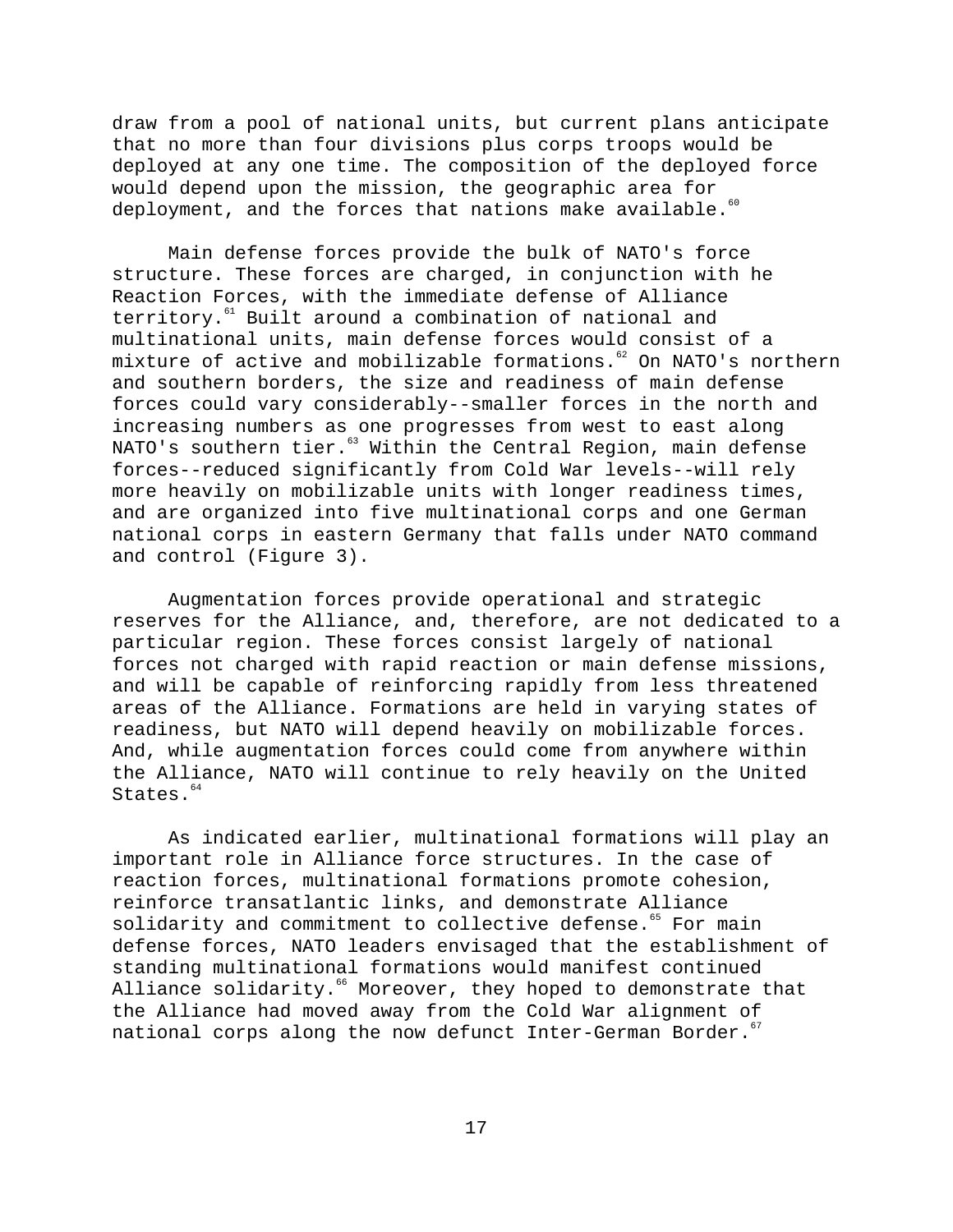Finally, an unstated but fervent hope of many NATO planners was that reliance on multinational forces might impede the "force structure free fall" already underway, particularly in the Central Region, as nations sought to maximize the peace dividend.

While the merits of multinationality are appealing, one should not forget the difficulties inherent in transforming political initiatives into military reality. Differing languages, force structures, doctrines, readiness requirements, training standards, and organizational cultures can severely complicate the role of the multinational commander and his subordinates. Moreover, reliance on multinational formations will only exacerbate the nettlesome problem of interoperability of procedures, equipment, communications, repair parts, and ammunition that has long plagued NATO. Finally, the always sensitive issue of command and control arrangements--particularly the differences between Article V and non-Article V operations- will require resolution.<sup>68</sup> This is not to argue against the use of multinational formations. The intent is simply to ensure that NATO authorities understand the time, energy, and resources that will be required to ensure such units are capable of implementing the Alliance's Strategic Concept.

Force Reductions and Their Implications. Concomitant with establishing new structures, military authorities have overseen significant reductions in Alliance forces (at aggregate, as well as national levels).<sup>69</sup> To a large extent, these reductions turned necessity into virtue as the Strategic Concept simply ratified arms control agreements and the changed security environment. Under the terms of the CFE Treaty, Alliance reductions amount to: tanks (18 percent); artillery (7 percent), and armored combat vehicles  $(7.7 \text{ percent})$ .<sup>70</sup> Furthermore, provisions of the CFE IA Treaty (in which nations declared ceilings on the number of personnel in their respective armed forces) reinforced equipment reductions.

Many nations, however, have taken cuts much deeper than required under the CFE Treaties in an effort to reap the maximum possible peace dividend. By 1997, according to NATO sources, the overall military strength of the Alliance will have fallen 25 percent from 1990 levels. But this figure conceals significant disparities. Norway, for example, will cut its total mobilizable ground strength from 160,000 to 100,000 personnel, and reduce its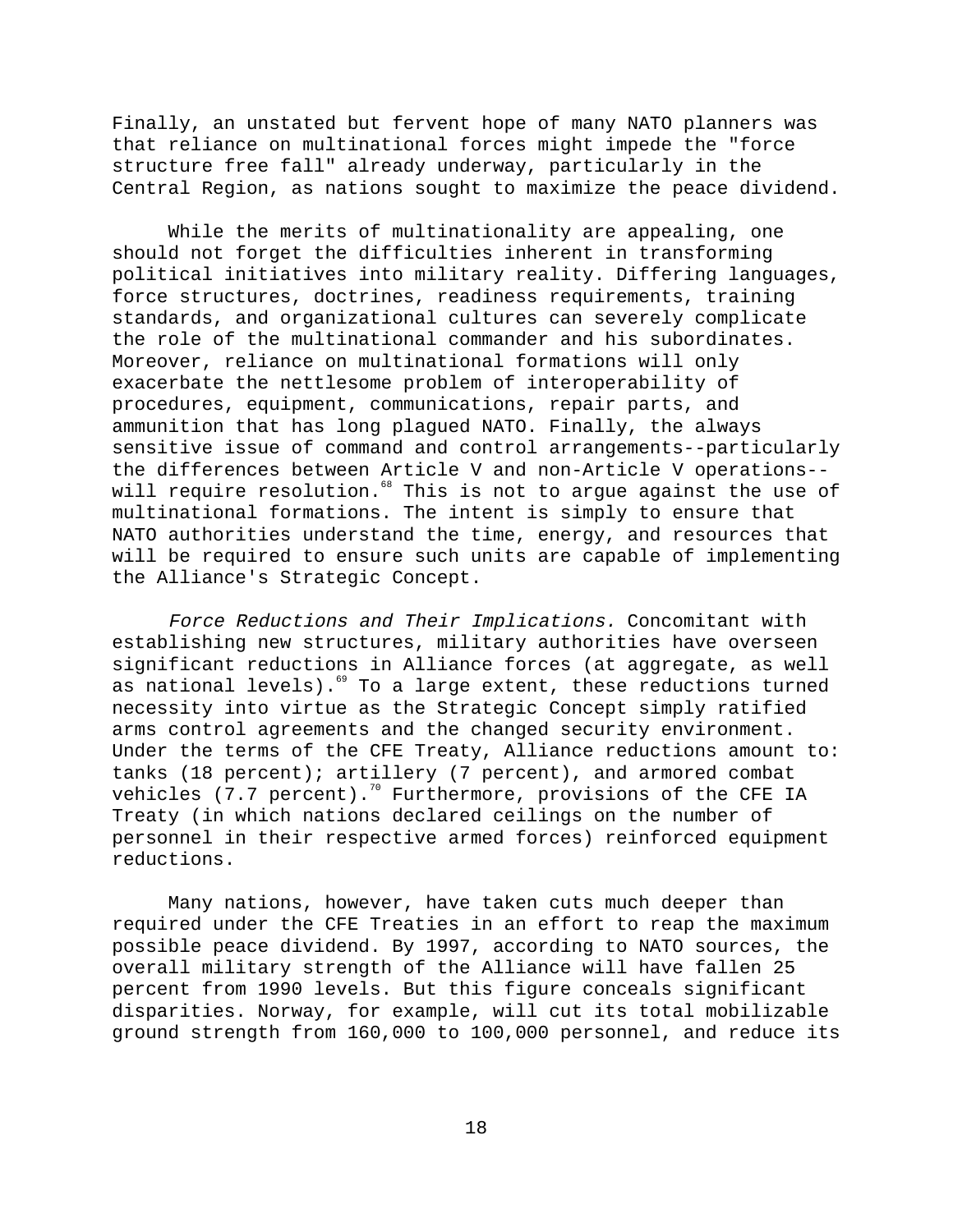ground force structure from 13 to 6 brigades.<sup>71</sup> In the Central Region, air and ground forces will realize reductions of about 45 percent.<sup>72</sup> Across NATO's southern tier, Spain will cut its armed forces by approximately 44 percent and Italy plans a reduction of roughly 25 percent. Portugal plans moderate reductions, while Greece will make little or none, and Turkey will reduce significantly personnel strengths (620,000 to 350,000 personnel) while increasing items of modern equipment. $73$ 

While these reductions may make sense from a national perspective (i.e., the reduced threat in Europe and, in some cases, the perceived diminished need to employ forces outside Europe), the magnitude of the cutbacks may not make sense given the requirements outlined in the Strategic Concept. In short, because military forces ultimately guarantee key provisions of the political element of the strategy (e.g., deterrence, crisis management and resolution), insufficient forces call into question the viability of the Alliance's Strategic Concept.

Indeed, as early as December 1992, the severity of planned reductions in main defense forces, particularly in the Central Region, precipitated the Defense Planning Committee (DPC) to order ". . . a review of the implications of changing force levels for the new force structure."<sup>74</sup> A year later, Defense Ministers noted the defense savings achieved, but emphasized that NATO members must provide the financial means necessary to underwrite defense plans.<sup>75</sup> Specifically, the DPC highlighted the importance of ". . . modernization and improvements in strategic mobility, command and control, and sustainability . . . [as well as forces] properly trained and equipped for the full range of missions and tasks they may be called upon to fulfill."<sup>76</sup>

The DPC has been concerned because, in designing their post-Cold War force structures, nations have failed to take into account other demands that could require larger national contributions than apparently envisaged.<sup>77</sup> For example, Central Region countries must retain sufficient forces to meet their NATO requirements for main defense units in Central Europe. At the same time, they must maintain forces to meet national objectives inside (e.g., the UK in Northern Ireland; or the UK, France, Netherlands, and Spain in Bosnia), as well as outside Europe (e.g., Belgium and France in Africa; or any number of European states in the Middle East). Finally, NATO members, for the first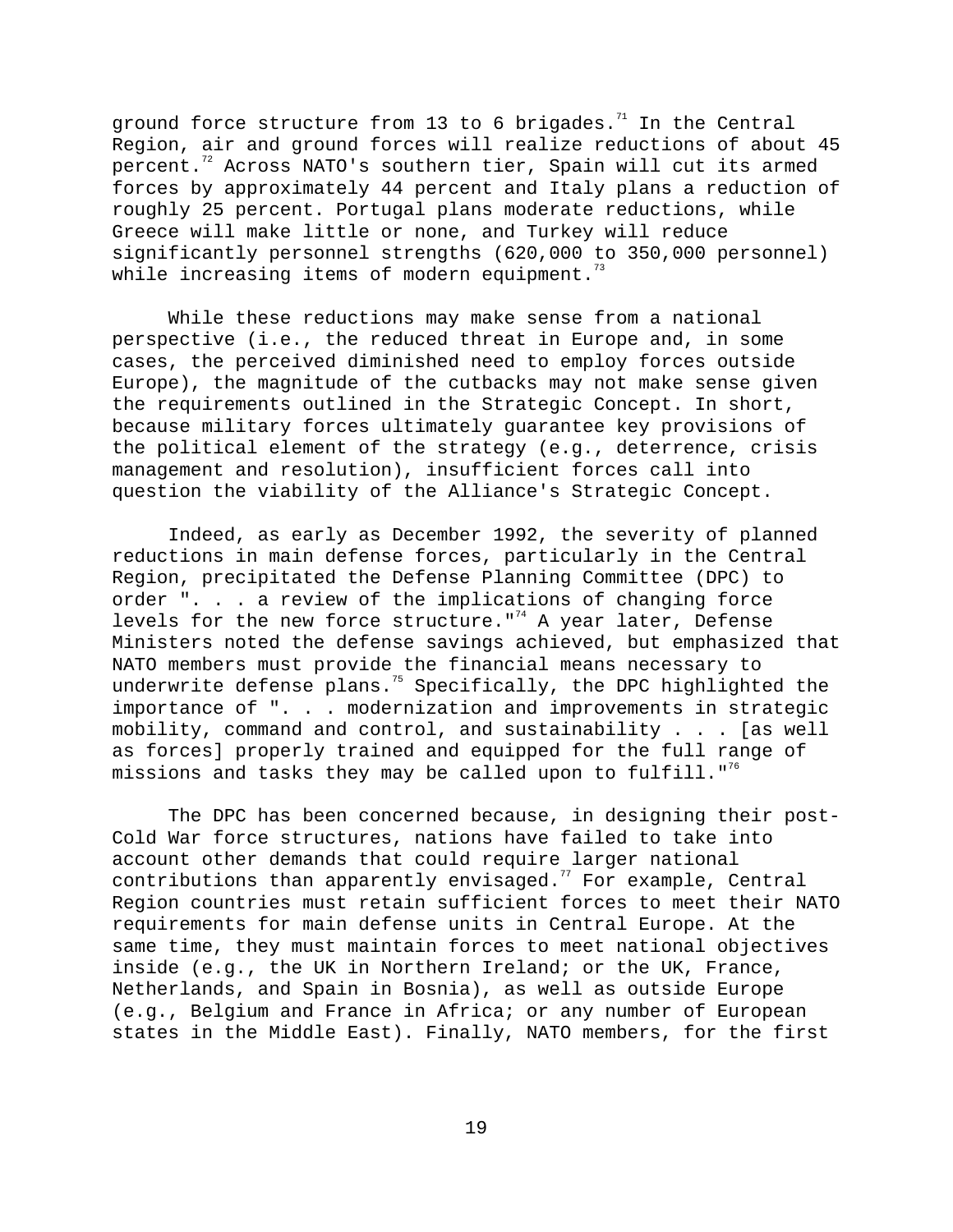time, must be prepared to dispatch reinforcements from their normal peacetime deployment locations to areas where risks exceed the capabilities of national and ACE Rapid Reaction Forces.<sup>78</sup> Failure to provide forces sufficient to achieve these goals not only calls into question the ability of NATO to execute its Strategic Concept, but also the fundamental purpose of collective defense.

The size of residual forces is not the only concern. In December 1994, the DPC ". . . noted shortfalls in certain capabilities, especially related to support for reaction forces, ground based air defense, and strategic mobility, which could have important implications for the implementation of all aspects of Alliance strategy."<sup>79</sup> To ensure these capabilities, units from many nations will have to be structured differently than in the past to meet new and challenging deployment and sustainment requirements. This may be especially true of Central Region formations that habitually have lacked adequate combat support elements (e.g., artillery, air defense, intelligence). Moreover, many of these countries relied on area support commands and civil resources that have resulted in units with inadequate internal logistics capability to support a prolonged deployment away from home territory.

Finally, these numerous changes must be accomplished in a time of increasing fiscal austerity. But restructuring, especially if it entails substantial reorganization, acquisition of new equipment or capabilities, or repositioning of peacetime stationing, can be very expensive. At the same time, day-to-day operational costs are rising, as the employment of national and NATO forces has increased significantly over Cold War levels.<sup>80</sup> Moreover, many nations failed to comprehend the considerable hidden costs in force reductions (e.g., severance or early retirement payments, destruction of equipment, increased unit costs of equipment, and environmental clean up) that must be added to normal operating costs. ${}^{81}$  Thus, caught in the squeeze between force restructuring costs, daily operational expenditures, and shrinking defense budgets, many NATO nations may be mortgaging the future in order to pay current bills.<sup>82</sup> This holds the significant potential, over the short- and long-term, to frustrate implementation of the Strategic Concept. More importantly, it holds the potential to undermine the long-term viability of the Alliance.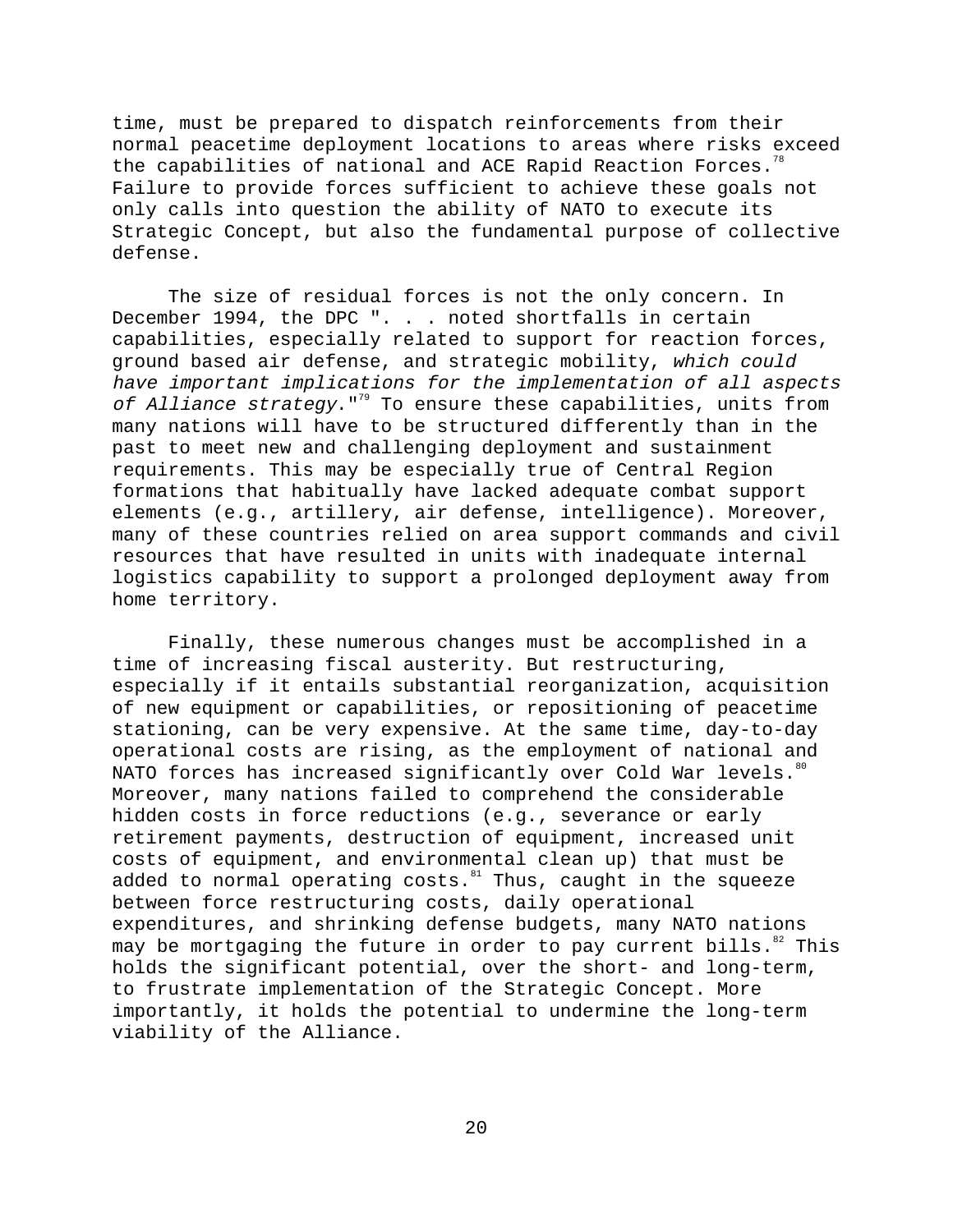### **INSIGHTS AND RECOMMENDATIONS**

In a simple, but not simplistic, sense, the art of strategy constitutes the continuous balancing of objectives, implementing concepts, and resources (also known as ends, ways, and means). Thus, while significant, NATO's promulgation of its Strategic Concept represents only a first step. Equally important are the implementing concepts that provide concrete ways to achieve strategic ends, and, especially, the human and fiscal means--and as importantly, the political will to expend those means--that breathe life into those options. An assessment of these points, and their critical interrelationships may provide, therefore, a helpful construct for assessing whether NATO's Strategic Concept can meet the demands of the 21st century.

# **Ends**.

Numerous critics complain that with the demise of the Soviet Union, the rationale for NATO has disappeared. $83$  Granted, members founded the Alliance in response to the threat posed by communism, but the principles of the Washington Treaty are more enduring than many critics admit. NATO, undoubtedly, will have to respond to changed strategic circumstances; but the requirement is to adapt, not to dissolve a vital element of European security. The question that should be the focus of attention, then, should not be whether NATO should survive, but how shall the Alliance adapt? This, in turn, leads to the issue of what, in the absence of the Communist threat, should be NATO's primary purpose?

The Strategic Concept began the process of answering that question by reaffirming the principles of the Washington Treaty, and stipulating that NATO shall remain a collective defense organization. But the Alliance's New Strategic Concept also indicates that NATO increasingly will be involved in collective security type tasks which can undermine the ability to perform collective defense functions. To complicate matters further, numerous influential commentators have posed additional roles for the Alliance to consider that, together, offer a broad and frequently contradictory menu of choices for the Alliance to pursue: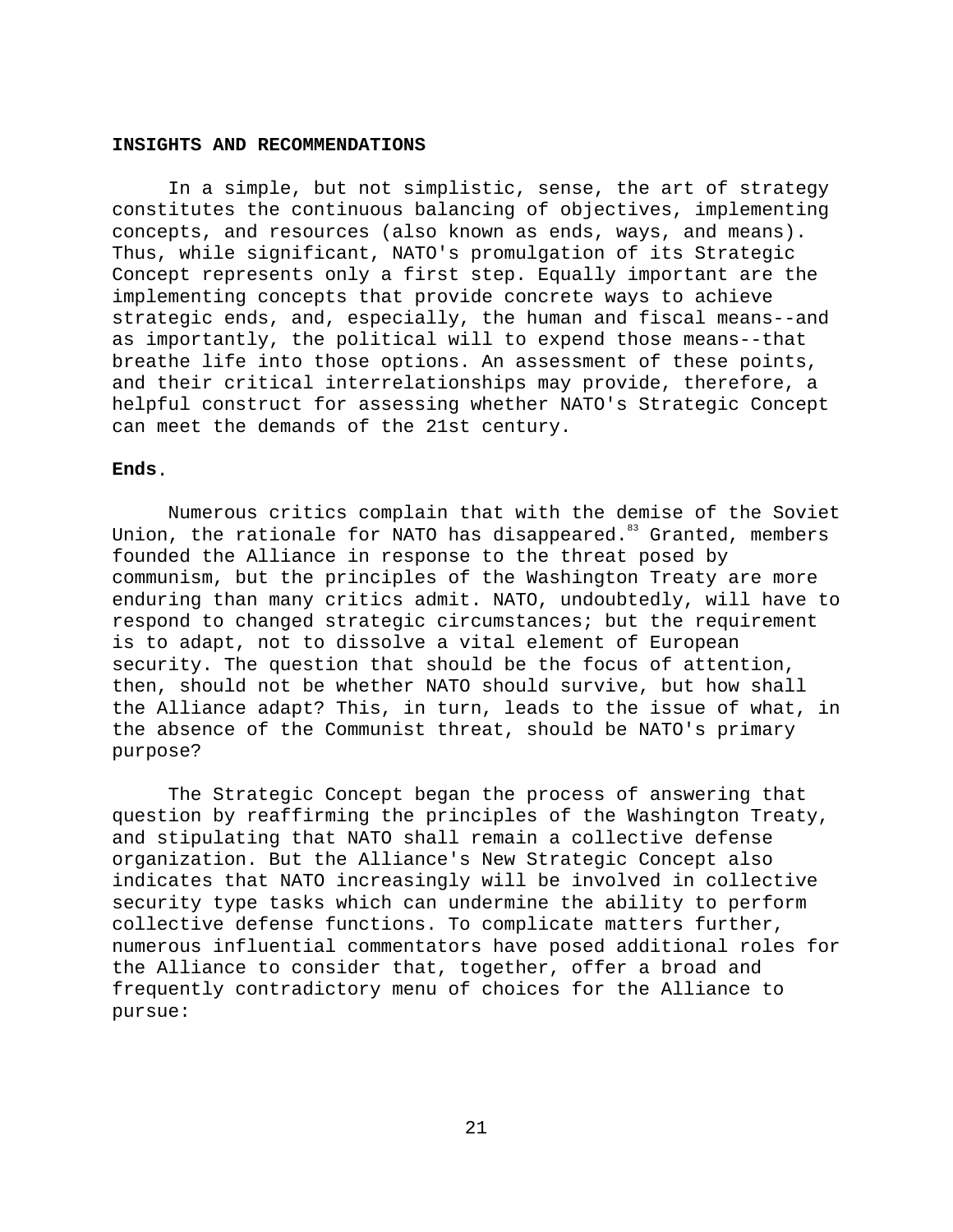• A collective defense organization;

• A collective security organization for Europe: e.g., the military arm of the OSCE (loosely, the "out of area or out of business" option);

• A regional collective security organization for the United Nations;

• A means to unite the two former adversarial blocs.  $84$ 

Recent events, predominantly the imbroglio over NATO's role in the ongoing war in the former Yugoslavia, indicate that a NATO role as a collective security organization or the military arm of the OSCE or the U.N. is becoming less likely. Nor do shrinking budgets, and increasing distractions from other demanding issues (e.g., national preoccupation with economics and demographics, EU expansion, war in the Balkans, perceived risks from the Mediterranean, or the rising crises in the former Soviet Union) auger the rapid development of a consensus for the Alliance becoming a purely collective security organ. That said, pressures for NATO to assume a collective security role are not insignificant and could continue to vex NATO for some time.

Using NATO as a means to unite the former adversarial blocs is equally problematic. For example, does NATO want to expand significantly its membership? How does the Alliance ensure adherence to the membership criteria specified in Article II of the Washington Treaty? At what point would the Alliance cease to be a collective defense organization and become a collective security organization? How does the Alliance ensure that each former adversary is fully prepared for NATO membership? How does the Alliance incorporate former constituent parts of the Soviet Union without offending Russia? Finally, uniting former adversaries implies addressing possible Russian membership in NATO. How the Alliance could absorb a state the size of Russia, with its security concerns far beyond the bounds of Europe (i.e., the Middle East, Central Asia, and Asia) is a very difficult question.

Almost by default, logic leads one to conclude that NATO should remain focused solely on its collective defense dimension. But such a conclusion does the Alliance an injustice, for even in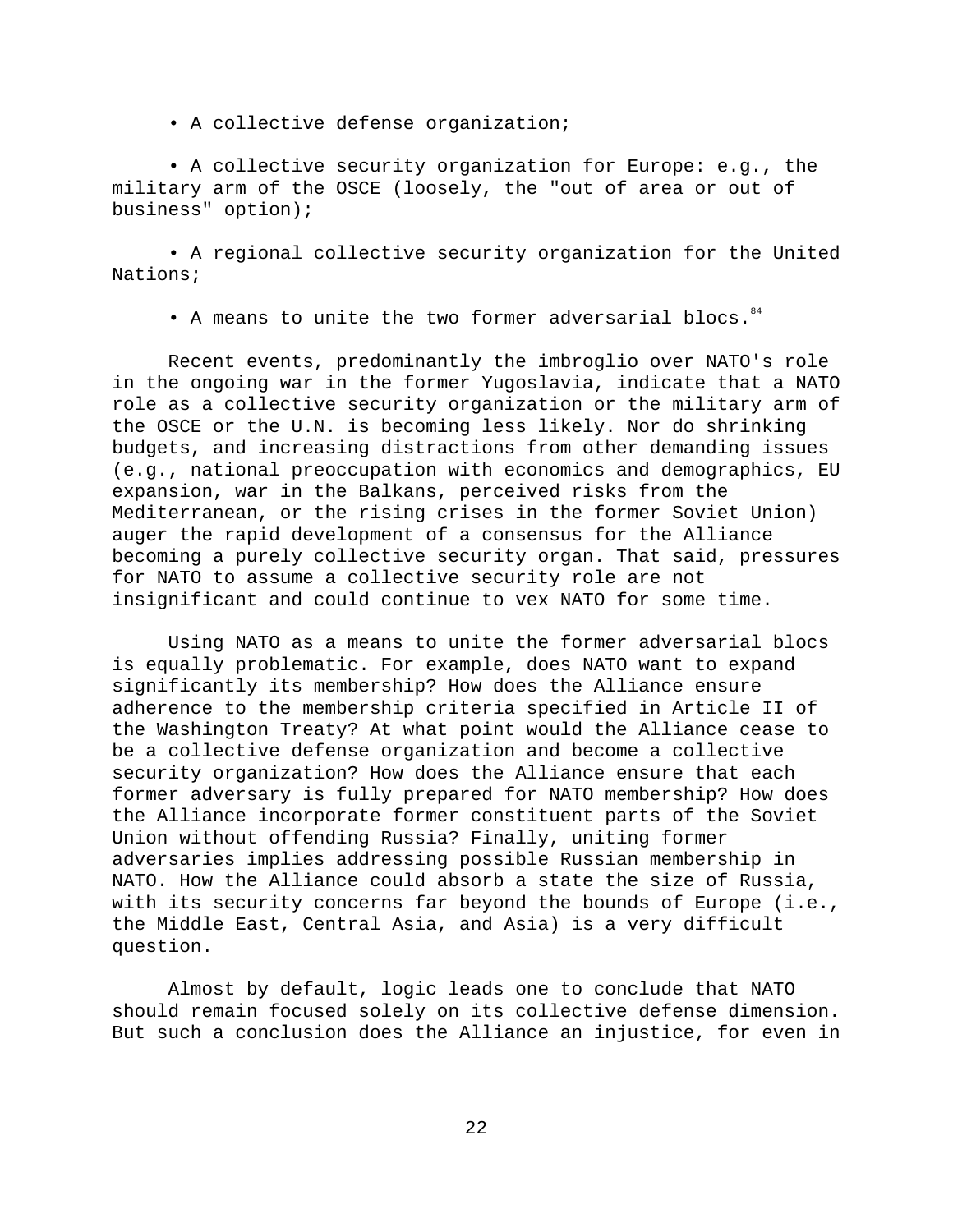the absence of the massive threat that spawned it, NATO can play a number of vital continuing roles. First, the Alliance can sustain stability in Western and Southern Europe that will promote continued economic well-being--no small contribution. Second, it can extend the stability and improved prosperity that usually flows from a sturdy security environment into the emerging democracies of Central and Eastern Europe. Third, the Alliance can continue to perform its long-standing internal collective security function at the political level: e.g., integration first of West Germany into Cold War Europe, and then a united Germany into the new Europe; denationalization of defense and security policies; and dampening of tensions and conflicts between member states (the most notable example being Greece and Turkey).

The Alliance must decide quickly the fundamental nature of its future role. Current debates over NATO's role in Bosnia-Hercegovina, future participation in peace operations, and the precise boundaries between NATO and the other security institutions in Europe sap considerable NATO energy and divert the Alliance from other critical issues. NATO, therefore, must squarely confront the issue of whether it will remain a collective defense organization, and devote the time and effort necessary to achieve consensus. This may require the Alliance to defer, for the foreseeable future, participation in peace operations or other missions that fall outside the parameters of collective defense. Nor does this argue for strict limits of territorial defense. In keeping with the precepts of the Strategic Concept, the defense of NATO interests should guide discussions, not simply the traditional mission of guaranteeing the territorial integrity of Alliance members.

### **Ways**.

In an ideal sense, the various concepts proposed to implement the Strategic Concept appear highly suitable. For example, dialogue and cooperation continue apace. The Alliance continues to implement arms control and disarmament treaties or agreements, most notably the CFE Treaty and the various Vienna CSBM documents. The NACC has expanded its responsibilities and, more importantly, increased the results of its labors. The PfP Program now includes 25 members. Finally, the Alliance is examining potential pathways and timings for expanded NATO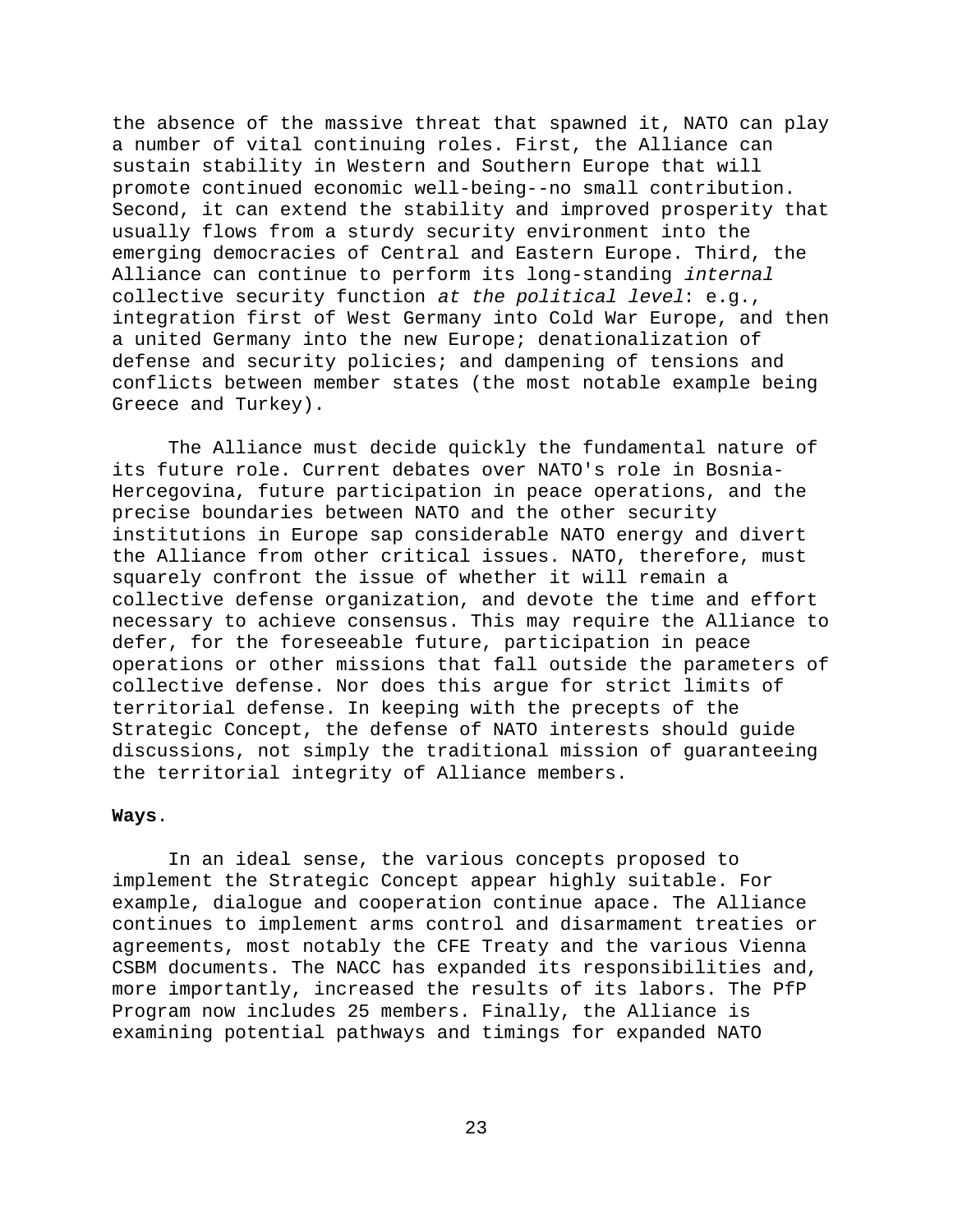membership for those partners that meet NATO's as yet unforeseen criteria.

But reality intrudes. PfP participation and expanded membership have run into obstacles that may delay expansion of the Alliance. Importantly, these hurdles result not from the lack of commitment of potential members to adapt to NATO requirements, but from the Alliance's inability to forge a short-term consensus over the parameters for, or even the desirability of, adding new members. Indeed, efforts to date have been more effective at undermining NATO than in buttressing the security of the Alliance.<sup>85</sup>

How enlargement proceeds also hinges significantly on the type of organization the Alliance will remain or become. If the Alliance continues to add new members, it will at some point cease to be a collective defense organization. Where or when that point might be reached cannot be forecast with any accuracy, but some indicators include:

• Expanded membership that retards or precludes rapid consensus-building and decisionmaking;

• Addition of Central and East European states that have intramural conflicts (similar to Greece and Turkey) which constrain or paralyze Alliance decisionmaking; and,

• Russian membership which, given the size of Russia, would dwarf the remaining European members, as well as add massive additional NATO defense commitments along Russia's turbulent frontiers.

Thus, key questions about who is offered membership, under what conditions, when, and with what timetable will have to be answered after NATO has decided the strategic objectives and purpose of the Alliance. These conditions, therefore, argue for a slower NATO expansion that contributes to the continued stability of the Alliance and Europe rather than rapid incorporation of new states that may add little beyond burdensome security requirements. Moreover, this implies that NATO membership should be kept small for the foreseeable future.

As part of this procedure, the Alliance must assess how new

24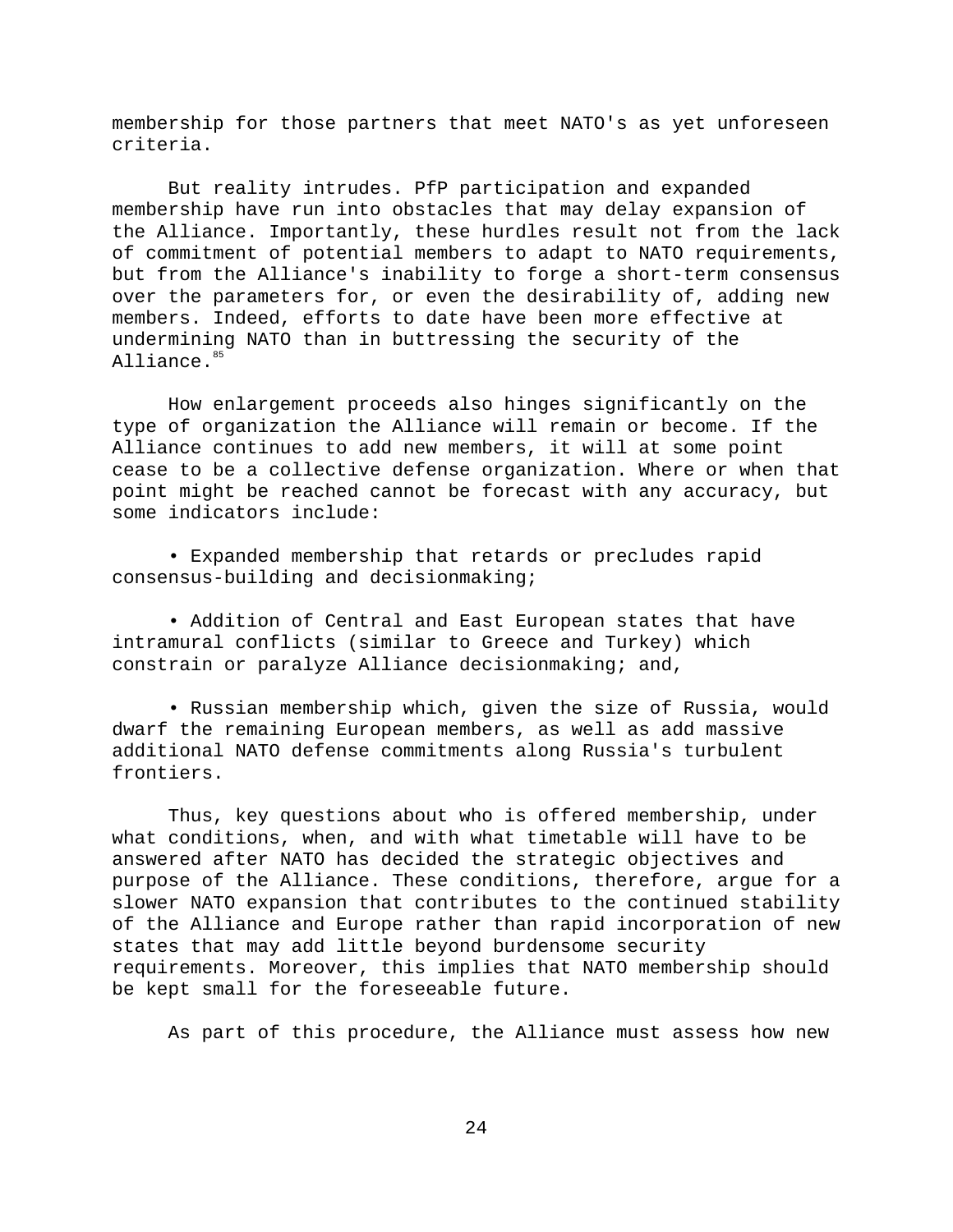members might affect the equilibrium within NATO, upon which hinges the stability of the remainder of Europe. This process may require more time than many currently anticipate or desire. Until NATO sorts out these issues, however, progress will necessarily be slow, and PfP will likely remain a holding pen for aspirants. This result is not entirely negative. While delays will not assuage the security concerns of potential members, they will permit them time to prepare for the rigors and responsibilities of membership, while granting NATO a needed respite to forge the consensus required for 16 separate and sovereign nations to be able to ratify--individually or collectively--any accessions.

One final point on expanded NATO membership. Russia's leaders have become vocal in their opposition to NATO adding new members, particularly former Warsaw Pact countries.<sup>86</sup> In responding to these concerns, the Alliance must first take note of and assuage Russian fears, but without giving Moscow a droit de regard over NATO membership or policies. Second, regardless of how membership increases, new lines will be drawn in European security. The question should be not whether there will be new lines, but how to prevent those lines from becoming impermeable. And, even if these lines harden, that result may be preferable to a security vacuum that leaves Central and Eastern European states twisting in the wind. Finally, notwithstanding NATO actions, Russian leaders will make the final decision on how to respond. Given this fact and the historical failure of appeasement,  $87$  NATO should carefully consider the cost-benefit calculus of placating Russia on this issue.

Efforts to engage the Alliance in crisis management and conflict prevention also have been problematical. Indeed, ongoing NATO efforts in the Balkans have caused the greatest crisis in the Alliance since NATO's "dual track" nuclear decision in the early-1980s or, perhaps, since the Suez Crisis (1956).<sup>88</sup> If press reports are to be believed, fissure lines between major allies run long and deep.<sup>89</sup> And, there are no signs that these issues will abate anytime soon. Thus, despite the rhetoric of involving NATO in such operations as a means to promote European stability, recent events have not borne out that assumption. Moreover, the animus created by these efforts indicates that such operations will not be easily undertaken in the future. As a result, the concept of crisis management and conflict prevention will likely remain unfulfilled for the foreseeable future.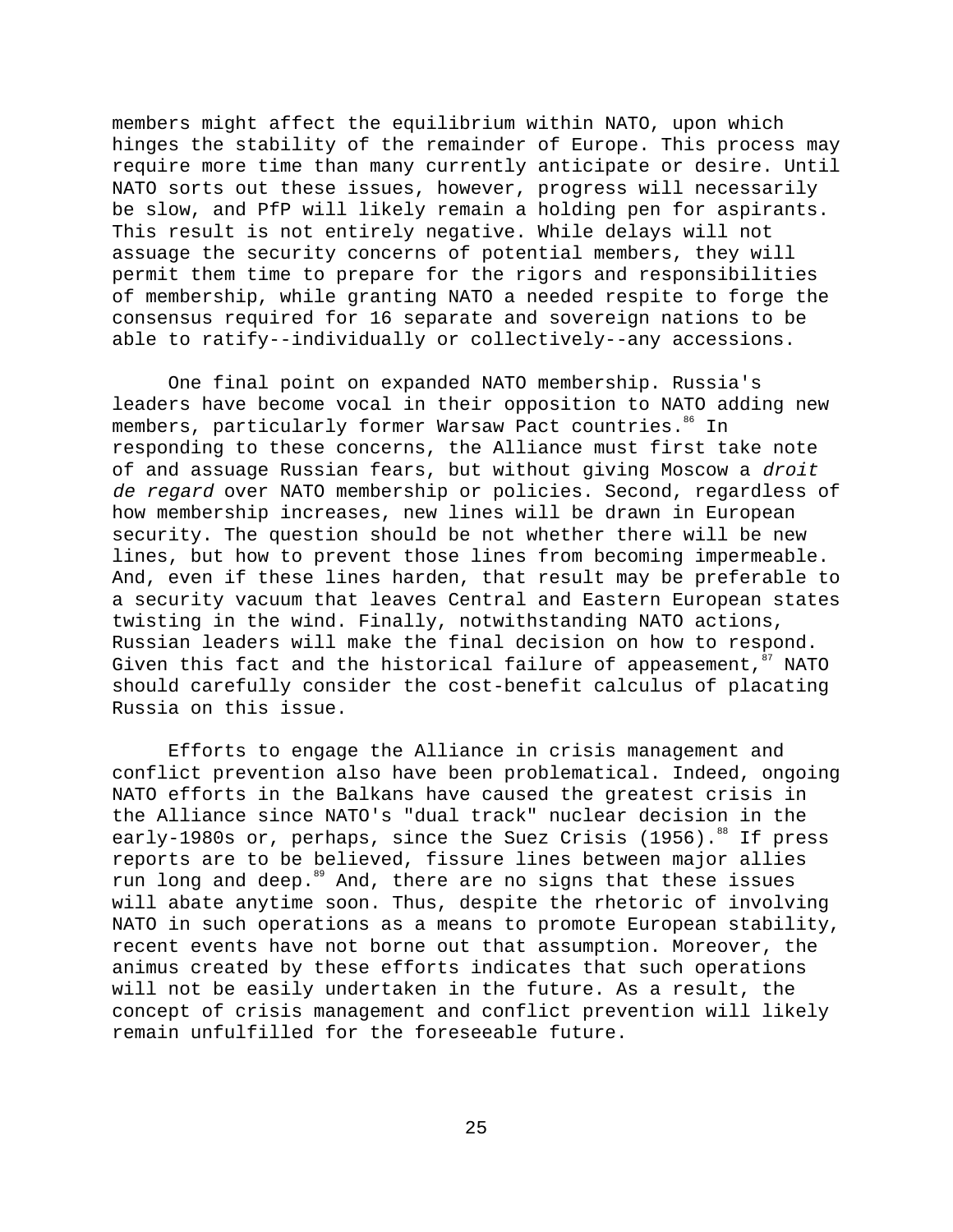In summary, although adequate in an ideal sense, NATO implementing concepts need to be tempered with reality. Most importantly, NATO, whether at the national or Alliance level, must create the internal consensus necessary to provide the requisite political will to proceed with the new tasks contained in the Strategic Concept. Until such time that such consensus becomes more manifest, the Alliance should heed the following admonitions:

• Proceed with enlargement, but at a measured pace. While recognizing that there may be some urgency in adding new members, NATO should not move precipitously. Those who advocate "enlarge or become irrelevant" may kill the Alliance if membership is expanded so rapidly that the ability to achieve consensus on critical issues is destroyed, and with it the Alliance's effectiveness.

• Continue the PfP process, which represents the best methodology, in terms of preparing potential candidates, as well as the Alliance, to accept additional members.

• Defer collective security missions for OSCE and the U.N. until such time as the Alliance has achieved consensus on the parameters for these difficult missions. After having been pushed into the decision by the "out of area or out of business" crowd, it is time to reconsider that choice in light of the evolving European security environment, and the apparent unwillingness of some members of the Alliance to underwrite such operations. This does not argue that the Alliance should forego peace operations, only that it must take the time necessary to debate the issues more fully, and establish a firmer Alliance consensus on what NATO is or is not willing to do.

• Postpone non-Article V missions until a greater consensus can be achieved within the Alliance on how to proceed with such operations. This is not to say that non-Article V missions should be shelved or that the Alliance should ignore the issue. But, before NATO undertakes such operations, increased consultation is necessary to work out the basic issues of Alliance participation and to establish procedures for the conduct of operations.

• If NATO decides to engage in crisis management and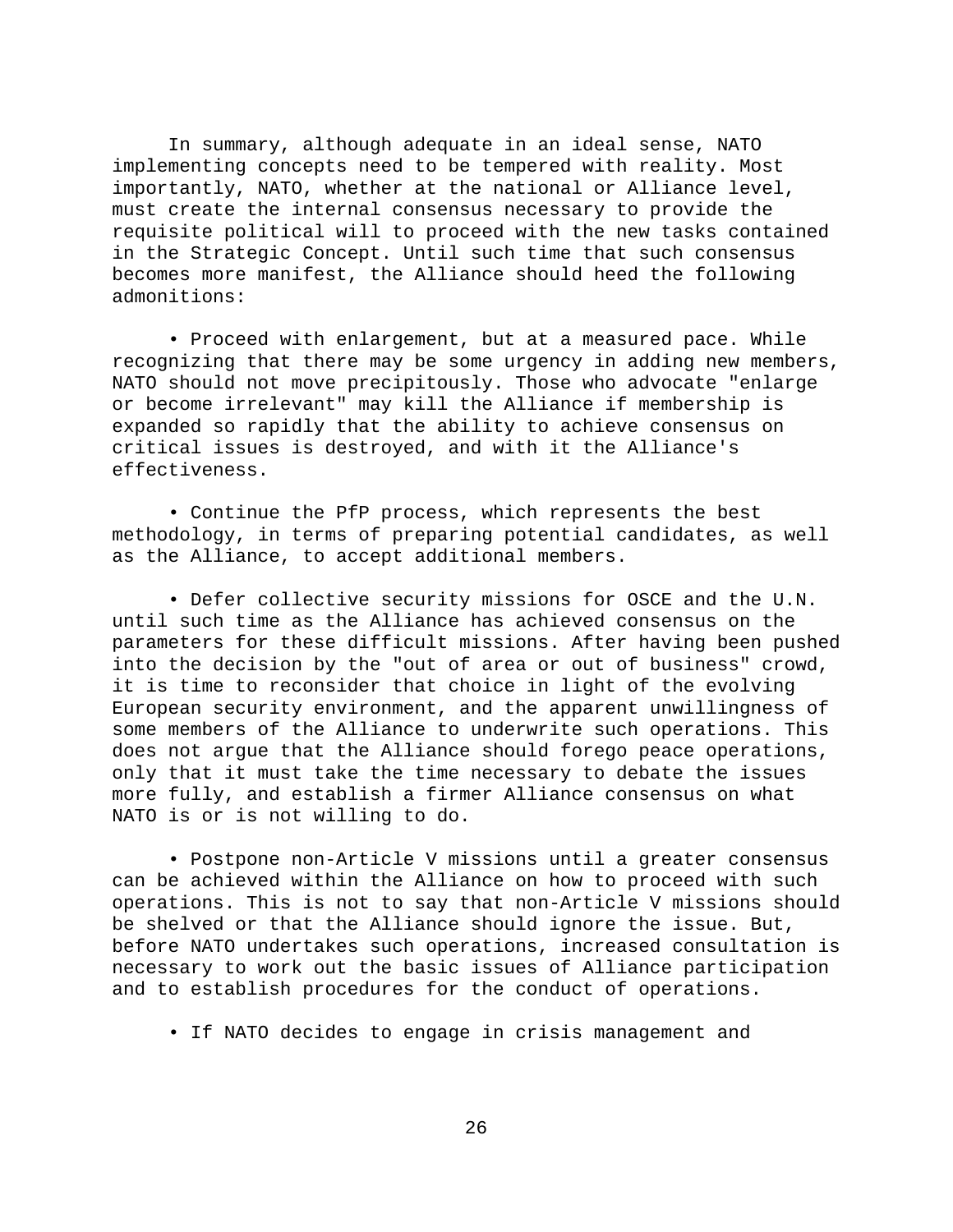conflict prevention operations, the Alliance should clearly delimit how far it is willing to go--before it engages in such a mission. For instance, should NATO only engage in peacekeeping operations to enforce a settlement, or should it undertake all forms of peace operations, to include peace enforcement? Conversely, should the Alliance only undertake humanitarian support operations? If the Alliance fails to consider this calculus before intervention, it runs the risk of mission failure, if not the collapse of Alliance consensus.

### **Means**.

Whether sufficient resources are available to turn concepts into reality is also an open-ended question. Despite the end of the Cold War, cuts in NATO force structure may have gone too deep. Moreover, force reductions have not been spread evenly, and nations in the Central Region may have taken a disproportionate share. At the same time, the Alliance has taken on new missions: peace operations in support of OSCE or the U.N., non-Article V missions, defense of NATO interests vice strictly NATO territory. Such operations tend to be ground force and personnel intensive. Further, several nations maintain national commitments that are stretching their militaries.<sup>90</sup> Thus, while individually "minor" (relative to the Cold War threat), the cumulative demands of these operations may stress residual force structures beyond their ability to fulfill their numerous and diverse missions, thereby undercutting the credibility of the Alliance.

To prevent such a result, the Alliance must fix the mismatch between its stated objectives and concepts and its force structures. This admonition does not advocate stopping payment on the "peace dividend" by halting force reductions. It may require revising or restraining implementation of certain elements of the Strategic Concept. And, it calls for a more rational expenditure of national and Alliance funds for force structure. Individual nations and the Alliance will be better served if they fund adequately a smaller amount of remaining forces tailored to more limited objectives, rather than maintaining larger force structures that cannot be adequately supported and, therefore, are incapable of fulfilling the Strategic Concept.

While nations may reduce their forces overall, some states will have to restructure their armed forces to be more deployable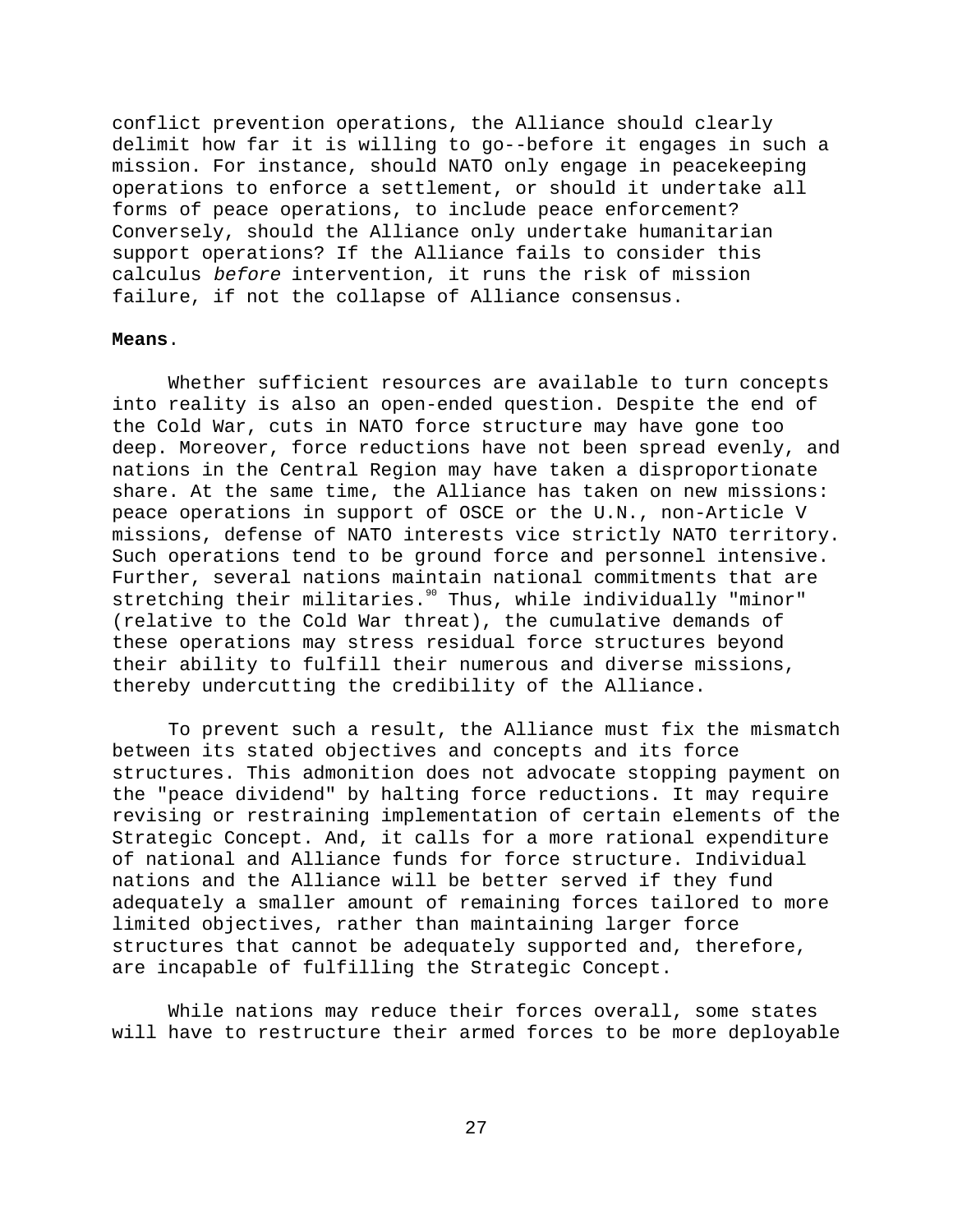and sustainable. Others will also require greater capabilities in their combat support and combat service support units. In these reorganizations, priority should go to rapid reaction forces, even if this means reductions in the size and readiness of main defense forces in the Central Region, many of which have been stripped nearly bare.

To compensate for overall reductions in forces and readiness of main defense and augmentation forces, the Strategic Concept stipulated the requirement for interregional reinforcement. To fulfill this condition will require more mobile forces, capable of rapid strategic transport to the point of crisis. This may require the purchase of, or the ability to "rent," strategic lift assets, particularly aircraft. Furthermore, interregional reinforcements must be highly interoperable and possess logistics capabilities sufficient to sustain prolonged operations. They also will require a greater capacity for combat support and combat service support units. To achieve the capability of rapid interregional reinforcement will also require a combination of prepositioning of equipment and supplies, and improved infrastructure--particularly in the Southern Region--to support the receipt, storage and forward movement of forces and supplies.

In short, to effect the interregional reinforcement missions laid out in the Strategic Concept will require the Alliance, individually and collectively, to undertake a number of painful initiatives:

• Ensuring strategic mobility, including aircraft and shipping, sufficient to transport reinforcements to the point of crisis in a timely fashion.

• Adequate infrastructure within the Central Region to facilitate the rapid dispatch of forces, and on the flanks, particularly NATO's southern tier, to permit the rapid receipt, forward movement and sustainment of reinforcing formations.

• Strategic level command and control structures--at the theater of war and theater of operations level, as well as operational command and control headquarters (e.g., CJTF, ARRC) that can be deployed to supervise operations anywhere in or out of the NATO area.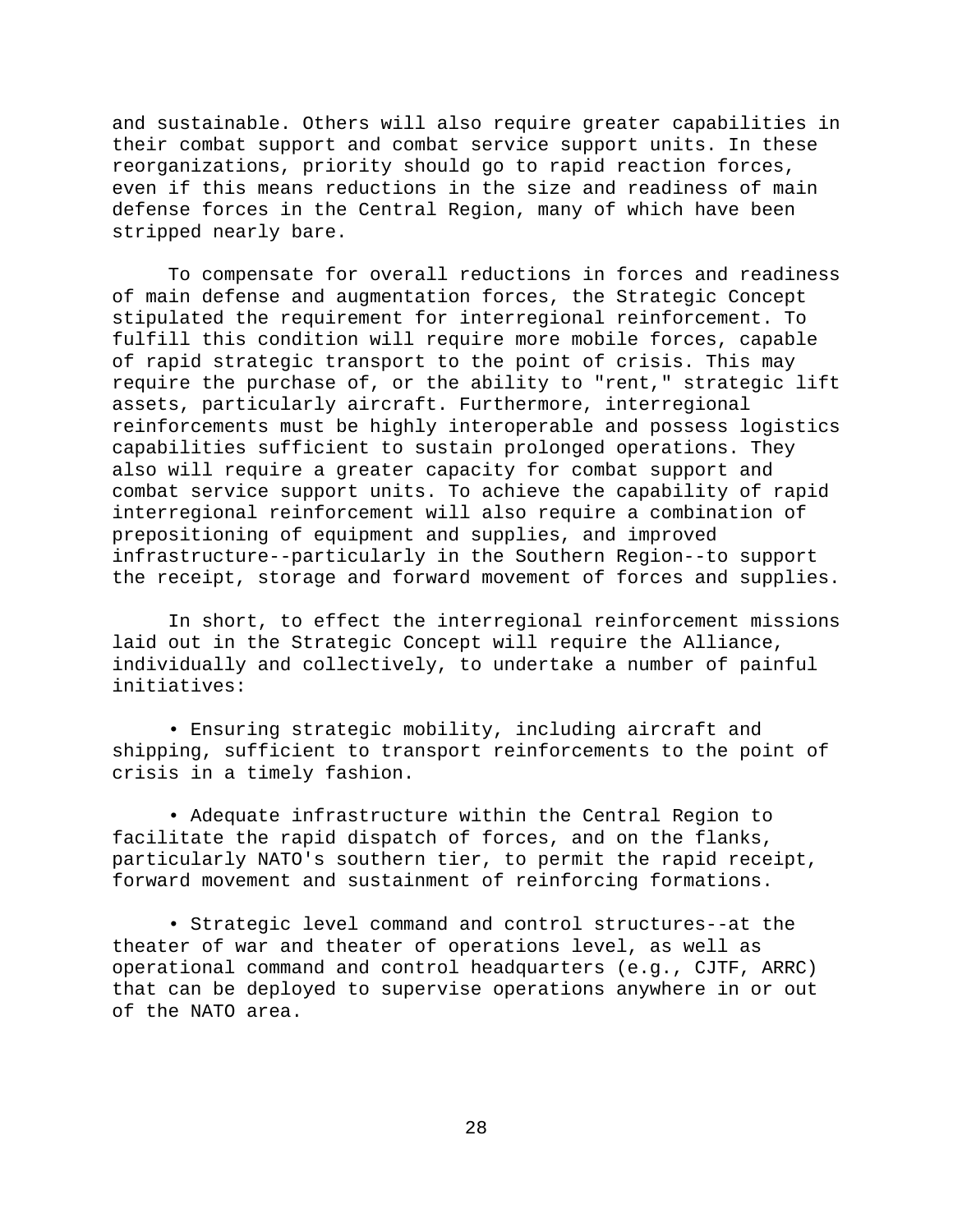• Improved intelligence gathering and dissemination capabilities at the strategic and operational levels of war.

• Improved Host Nation Support capabilities, particularly to support operations along NATO's southern tier, whether in or out of NATO area.

• At the operational level of war, NATO military authorities need to ensure common, or at least compatible doctrines; standardization and rationalization, interoperability and interchange-ability of equipment and spare parts. The formation of a new NATO Standardization Organization is a good start, but nations must demonstrate the political will that permits these efforts must bear fruit quickly. $91$ 

• Reorganization of residual formations to provide adequate combat support and combat service support units and capabilities. This is especially true for many nations in the Central Region, which heretofore relied upon area support commands that were once suitable for operations in the Central Region, but which are tied to a geographic area and are not capable of being deployed outside Central Europe.

• Nations must not only provide their combat formations with suitable levels of combat support and combat service support, they must also construct logistics systems capable of sustaining those forces after they have been deployed beyond national boundaries. The high expenses entailed in creating such systems and the constrained defense budgets of most NATO nations argue for the creation of a NATO logistics command and support structure. This would overturn the longstanding--and ineffective- -dictum that logistics are a national responsibility. It would also require increased standardization and interoperability of equipment and resources. Undoubtedly, such a suggestion will generate considerable controversy, but if the Alliance is serious about the capability to execute inter-regional reinforcement, such steps must be taken.

# **CONCLUSIONS**

The Alliance's New Strategic Concept represents a dramatic departure from past strategies, and, in an ideal sense, offers an excellent starting point for preparing NATO for the considerable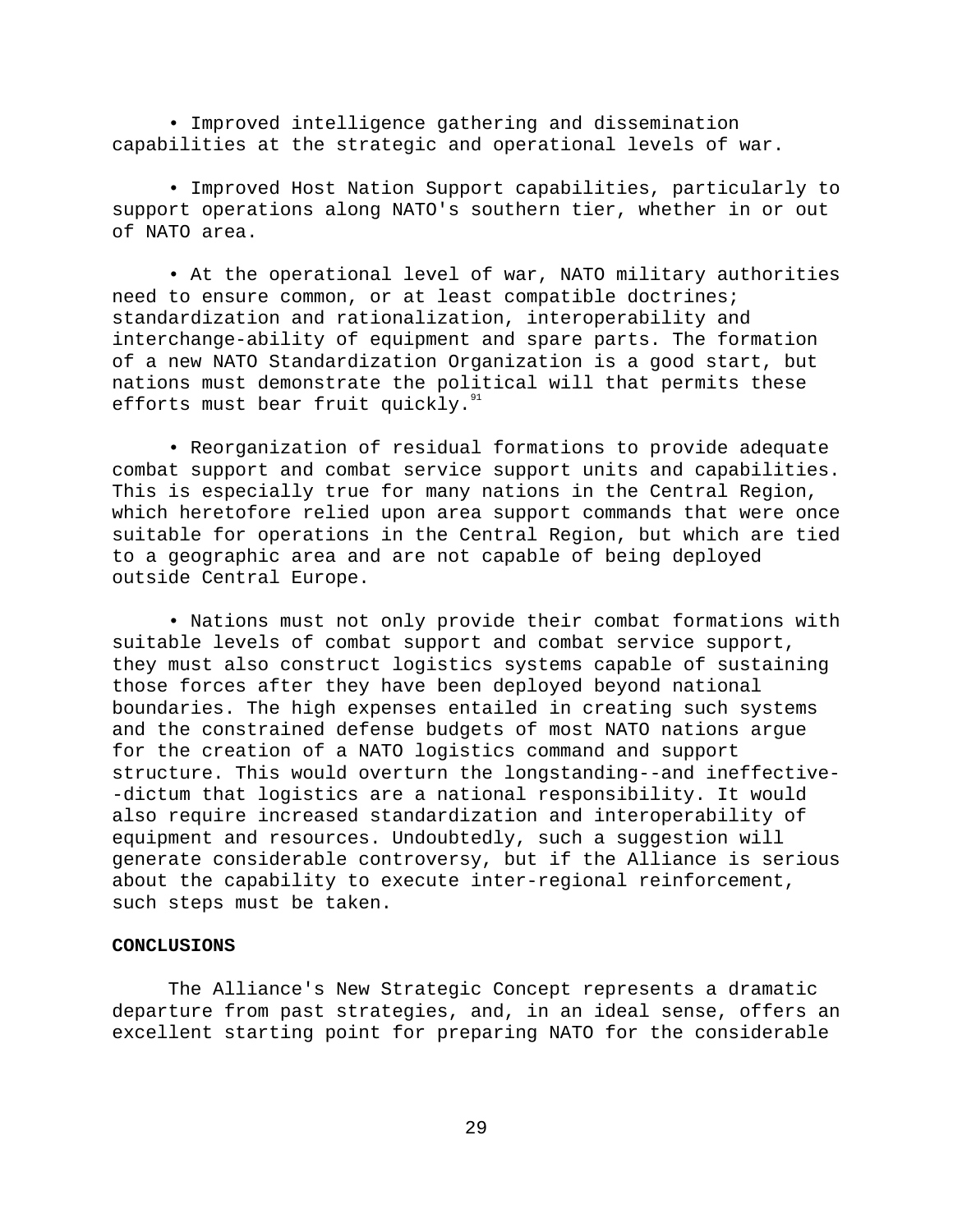demands of the 21st century. But lofty goals and idealistic implementing concepts ring hollow without the military means to bring the Strategic Concept to fruition. This conclusion does not imply that a focus on military forces will rectify NATO's strategic dilemma. Inadequate force levels and capabilities and an absence of detailed military planning are not the core problem; these are merely manifestations of the lack of political will--individual and collective--necessary within the Alliance to undertake the painful steps needed to turn rhetoric into reality.

Creating the requisite political will is a progressive process. First, the Alliance must firmly decide on its fundamental purpose. While the Strategic Concept and subsequent pronouncements have reaffirmed that collective defense remains the core function of the Alliance, $92$  core does not mean sole, and the Alliance has increasingly looked to assume a collective security function in Europe.<sup>93</sup> But simply put, NATO can no longer straddle the fence between collective defense and collective security. Collective security missions run the risk of fatally undermining NATO's ability to carry out its collective defense function:

• Limited residual force structure may well be consumed with peace support operations, and may not be available to respond to collective defense requirements (e.g., an Article IV mission that suddenly spills over into an Article V mission).

• Limited funds being spent on collective security operations could result in long-term modernization being postponed in order to pay for short-term collective security operations.

• Most importantly, internal political conflicts over NATO's role in peace support operations (e.g., the current row over Bosnia-Hercegovina) could destroy consensus within the Alliance.

The Alliance, therefore, must focus on and protect its stated core function of collective defense. But this is not the collective defense of the Cold War. As the Strategic Concept indicates, NATO must now protect not only its territorial integrity, but also its interests. This will require NATO to retain adequate forces that possess the capabilities to execute key provisions of the Strategic Concept, specifically: adequate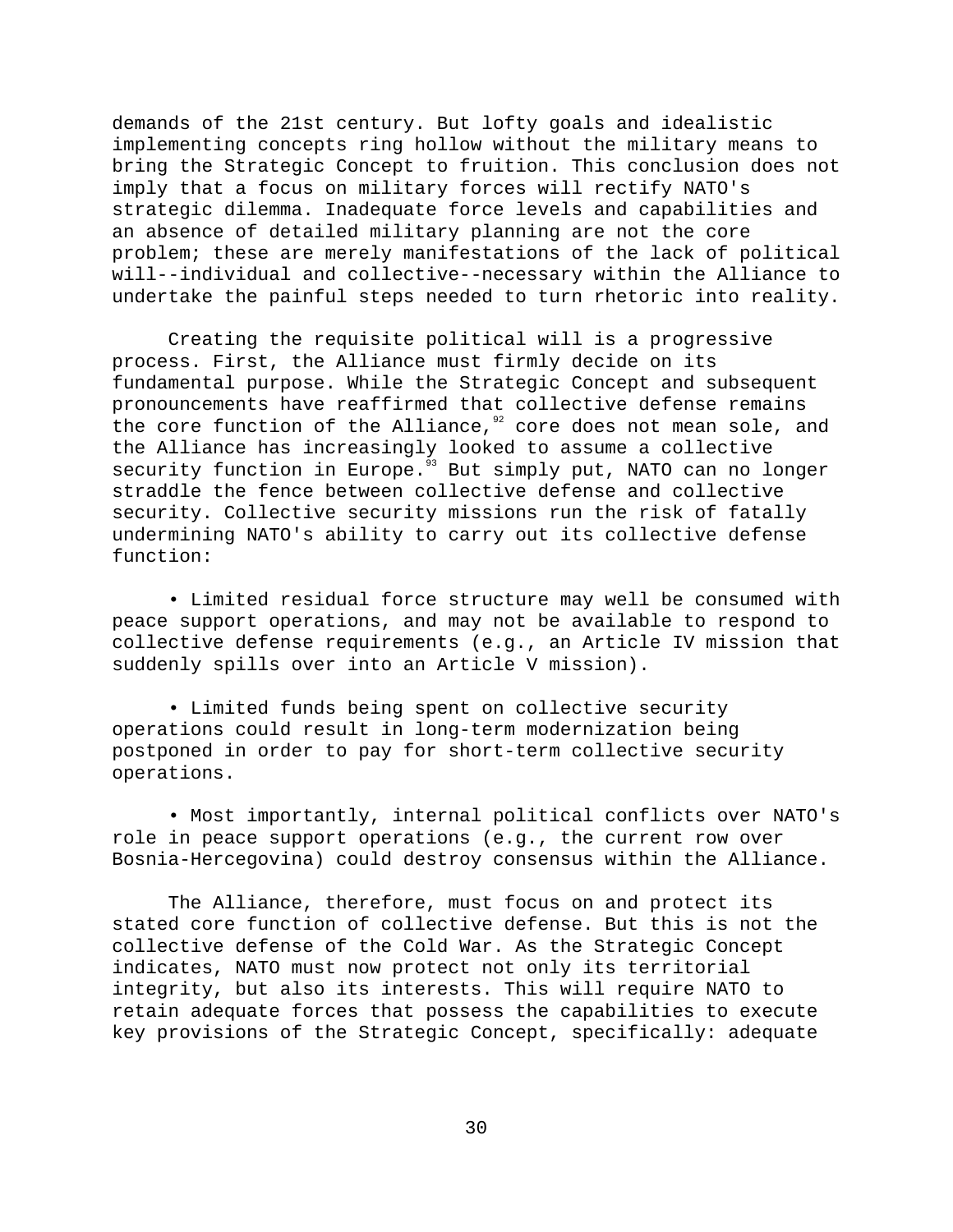numbers and types of forces able to conduct modern operations, the ability to transport those forces to the point of crisis and to sustain them, and a command and control organization that ensures effective and efficient application of Alliance military power to achieve desired strategic aims. Most importantly, it will require the political will to provide, employ, and sustain these forces. Without these requisite means and the political will to employ them, the lofty rhetoric of the Strategic Concept will remain exactly that and NATO will slip into irrelevancy.

### **Notes**:

1. Criticism began even before the publication of the Strategic Concept (see, e.g., Otfried Nassauer and Daniel Plesch, "NATO Strategy Review: Out of Step with Events," Armed Forces Journal International, October 1991, pp. 50-52.), and has continued on a broad scale ever since. For samples of criticism, see Richard Perle, "The Charade in Brussels," The New York Times, January 11, 1993, p. A21; Ronald D. Asmus, Richard L. Kugeler, and F. Scott Larrabee, "Building a New NATO," Foreign Affairs, Vol. 72, No. 4, September-October 1993; Senator Richard G. Lugar, "America's `Near Abroad' and NATO's Future," address to the AEI Conference on the Clinton Administration's Foreign Policy, November 2, 1993; or the literally hundreds of articles debating the pros and cons of NATO expansion.

2. J.M. Legge, "NATO's New Strategic Concept," RUSI Journal, Vol. 137, No. 3, June 1992, p. 11. Michael Legge chaired NATO's Strategy Review Group that drafted the Strategic Concept.

3. Ibid., pp. 11-12. France withdrew from NATO's integrated military structure in 1966 as part of the debates over adoption of the strategy of Flexible Response.

4. "The Alliance's New Strategic Concept," NATO Press Communique S-1(91)85, November 7, 1991, paragraph 15. Cited hereafter as Strategic Concept.

5. Ibid., paragraph 13. Emphasis added in the text.

6. The stipulation that "Arrangements exist within the Alliance for consultation among the Allies under Article 4 of the Washington Treaty and, where appropriate, co-ordination of their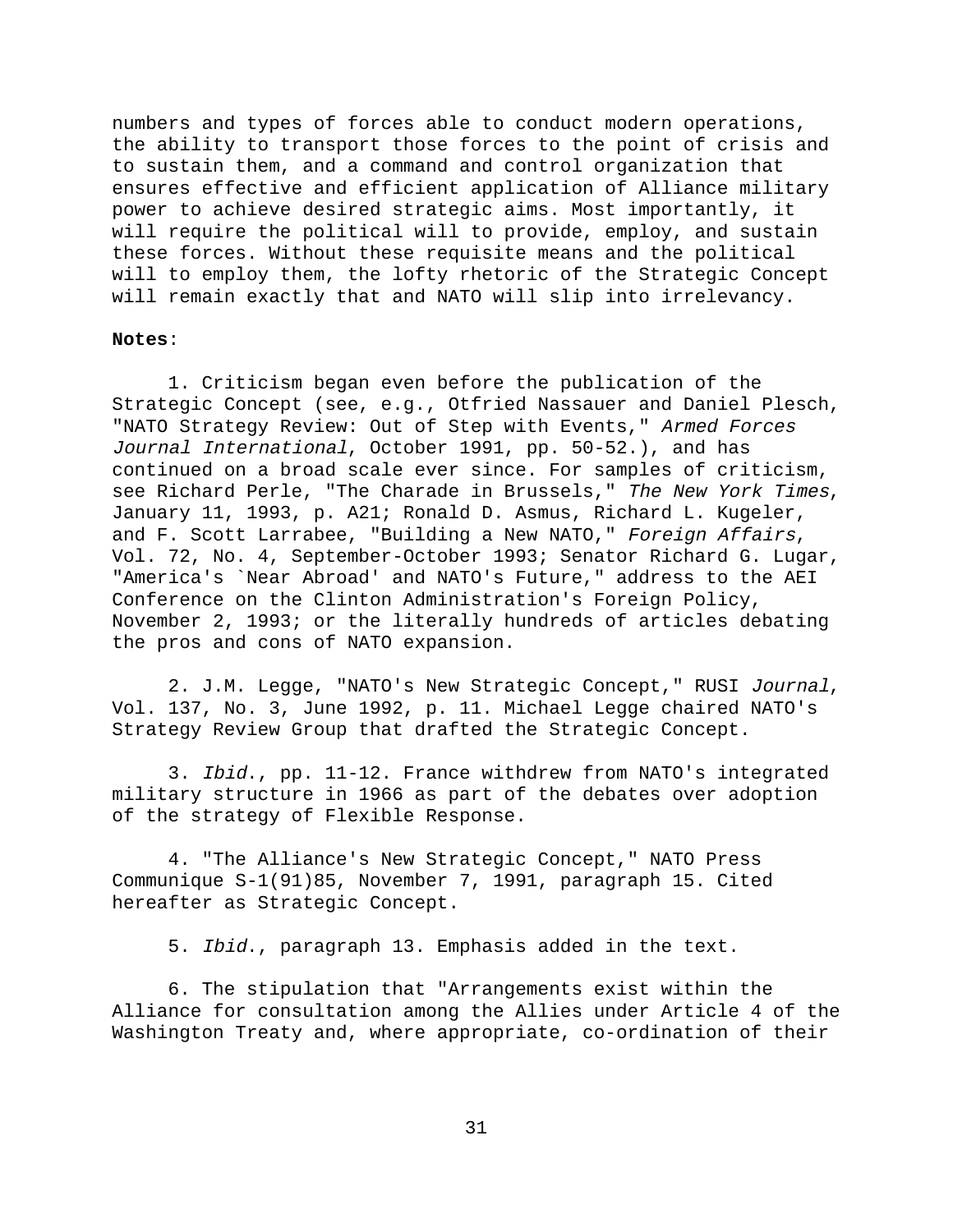efforts including their responses to such risks," reinforces this conclusion. Strategic Concept, paragraph 13.

7. Ibid., paragraph 14.

8. Ibid., paragraph 16.

9. Ibid., paragraph 20.

10. Ibid., paragraph 21. NATO foreign ministers first articulated these tasks at Copenhagen in June 1991. See NATO Press Communique M-1(91)44, June 7, 1991. Again, it bears repeating that the political element of the strategy predominates.

11. Strategic Concept, paragraphs 24-26, and Legge, "NATO's New Strategic Concept," p. 12. "The Future Tasks of the Alliance" (or the Harmel Report after its principal drafter) was issued in December 1967 in conjunction with the NATO's adoption of Flexible Response. Harmel argued that the Alliance should take a dualtracked approach to ensuring its security: defense and dialogue. The report has guided NATO since 1967, and obviously continues to exert a strong influence on Alliance security thinking. A copy of the report may be found in The North Atlantic Treaty Organization: Facts and Figures, Brussels: NATO Information Service, 1989, Appendix 1, No. 7.

12. For brief discussions of the problems inherent in the multiplicity of European security institutions, see, e.g., Peter Schmidt, "European Security and Defense Identity (ESDI): A Brief Analysis form the German Point of View," SWP-IP 2883, Ebenhausen, FRG: Stiftung Wissensschaft und Politik, January 1995, and Christopher Anstis, "Situation and Future of the European Security Structure," Commentary, No. 51, Ottawa: Canadian Security Intelligence Service, February 1995.

13. For example, widening versus deepening of the EU, the future role of the WEU, and what role for the ESDI.

14. Strategic Concept, paragraphs 36-38.

15. Ibid., paragraph 39. One need only recall the controversies surrounding the "Dual Track" decision to field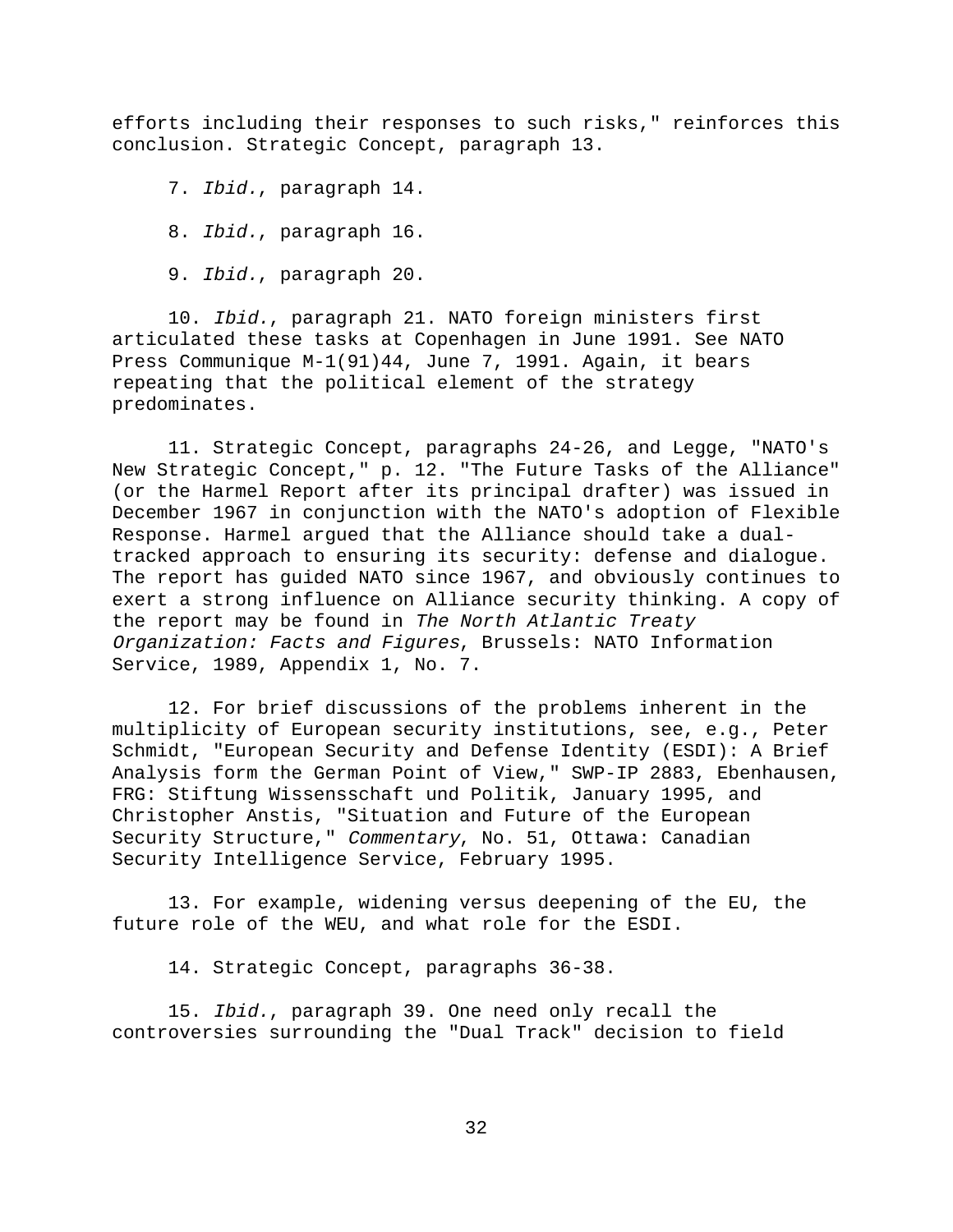cruise missiles and Pershing II missiles in the early 1980s. The lack of attention paid to the nuclear portions of the concept may have been due to previous Alliance announcements that it would cut its nuclear stockpile by as much as 80 percent. NATO Nuclear Planning Group, NATO Press Communique M-NPG-2(91)75, October 18, 1991, paragraph 5.

16. Ibid., paragraph 41.

17. Ibid., paragraphs 42-43. Quote from paragraph 43.

18. MC 400, "Military Guidance for the Implementation of the Alliance's Strategic Concept," December 1991, for example, offers only extremely general guidance, bordering on platitudes, that are of little practical use to planners charged with detailed planning.

19. Strategic Concept, paragraph 43. 20. Ibid., paragraphs 45-46. 21. Ibid., paragraph 47. 22. Ibid. 23. Ibid. 24. Ibid. 25. Ibid., paragraphs 48-52. 26. Ibid., paragraph 53. 27. Ibid., paragraph 55. 28. Ibid., paragraph 56. 29. Ibid. 30. Ibid., paragraph 57.

31. See, e.g., the series of announcements concerning reductions in the Alliance nuclear weapons stockpile: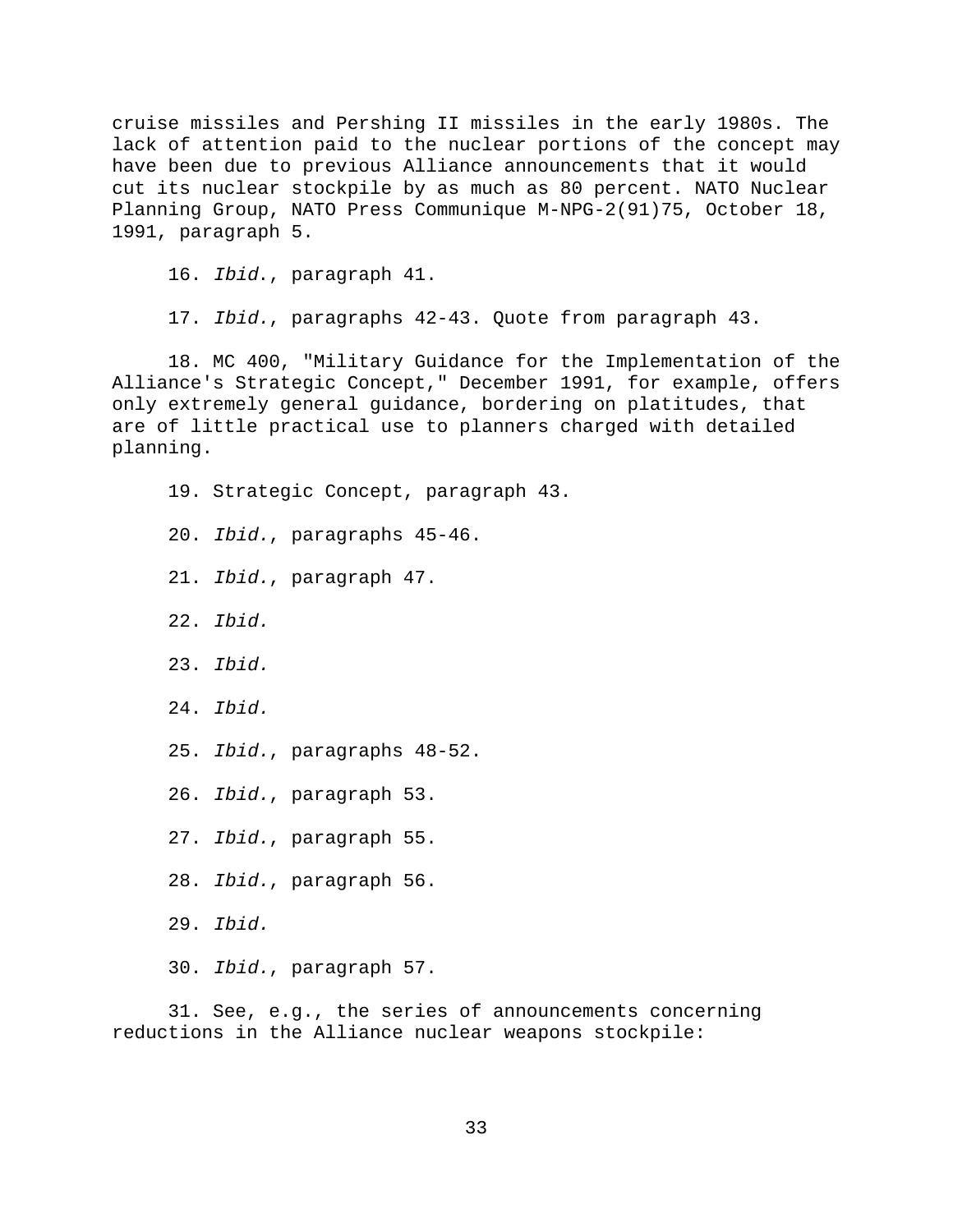"Declaration of the Heads of State and Government participating in the North Atlantic Council in Brussels," NATO Press Communique M-1(89)21, May 30, 1989, paragraph 19, which announced a onethird reduction of nuclear weapons since 1979; "London Declaration on a Transformed North Atlantic Alliance," NATO Press Communique S-1(90)36, July 6, 1990, paragraph 16, which called for negotiations on reductions in sub-strategic nuclear weapons and the reciprocal elimination of all nuclear artillery shells; NATO Nuclear Planning Group, NATO Press Communique M-NPG-2(91)75, October 18, 1991, paragraph 5, which announced an 80 percent reduction in sub-strategic weapons.

32. See, for example, Robert Keatley, "NATO Embarks on a Search for a New Mission," The Wall Street Journal, June 1, 1992, p. A9; Daniel T. Plesch and David Schorr, "NATO, Down and (Soon) Out," The New York Times, July 24, 1992, p. A25; and Marc Rogers, "NATO defies criticism over impotence . . .," Jane's Defence Weekly, December 10, 1994, p. 13.

33. Examples of criticisms may be found in Theresa Hitchens, "East Perplexes NATO," Defense News, July 16-22, 1993, p. 4, 29; and William Drozdiak, "NATO Balks at Opening Pact to E. Europe," The Washington Post, September 1, 1993, p. A25. Senator William S. Cohen, on the other hand, notes that "While the NACC was initially a hand-holding forum in which to ease concerns resulting from the collapse of the Pact, it has moved on to practical, concrete cooperation through the activities of NATO's working institutions." William S. Cohen, "Expand NATO Step by Step," The Washington Post, December 7, 1993, p. A25.

34. See the details contained in "Work Plan for Dialogue, Partnership, and Cooperation, 1993," contained in NATO Review, Vol. 41, No. 1, February 1993, pp. 30ff., and "Statement Issued at the Meeting of the North Atlantic Cooperation Council," NATO Press Communique M-NACC-2(93)71, December 3, 1993. For the most recent work plan, see NATO Press Communique M-NACC-2(94)121, December 2, 1994.

35. See "Report to Ministers By the NACC Ad Hoc Group on Cooperation in Peacekeeping," NATO Press Communique, M-NACC-1(93)40, June 11, 1993, and "Progress Report to Ministers by the NACC Ad Hoc Group on Cooperation in Peacekeeping," NATO Press Communique M-NACC-2(93)73, December 3, 1993, for examples of work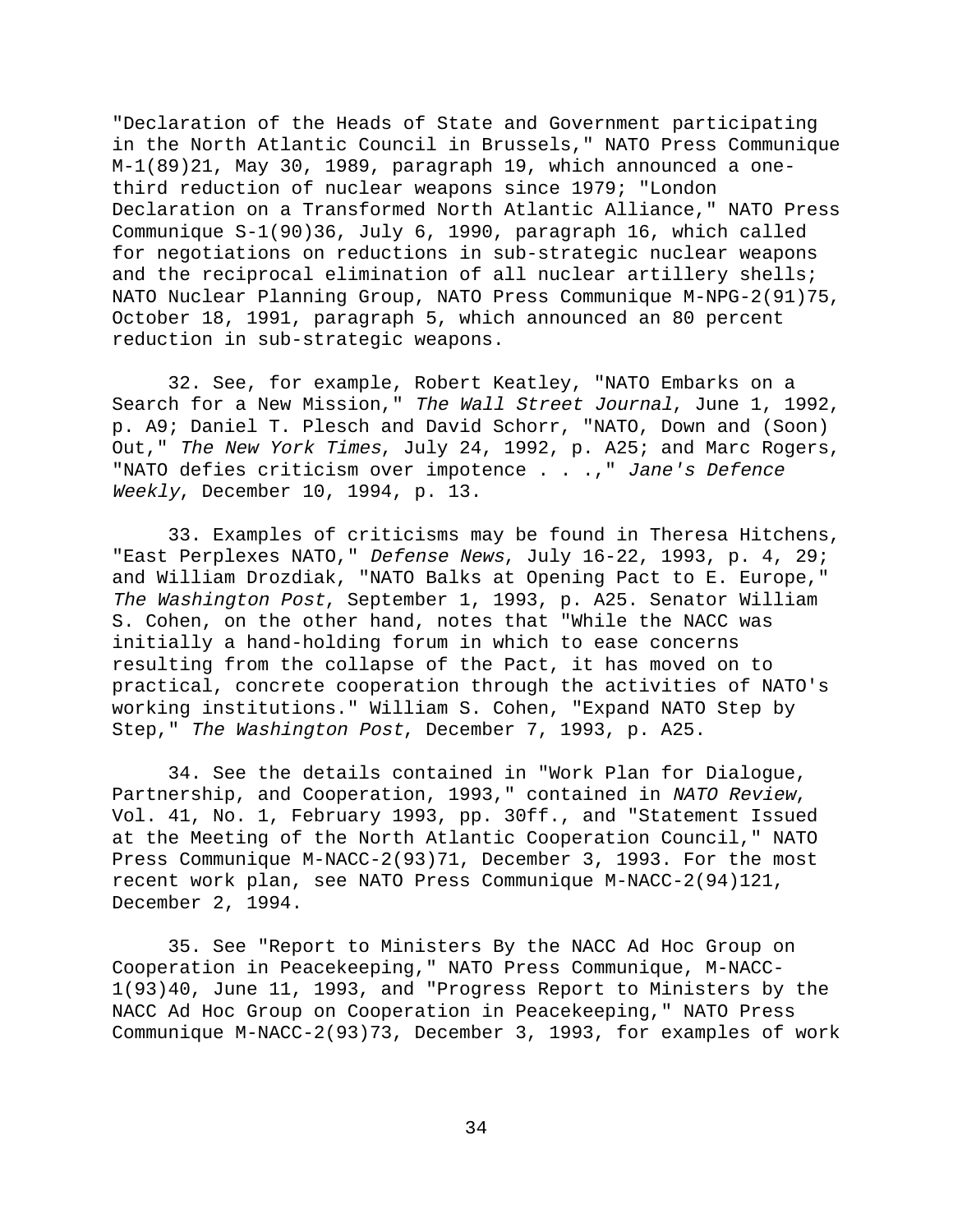undertaken and accomplished. See, also, NATO Press Communique M-NAC-1(93)38, June 10, 1993, paragraph 7. While these steps indicate major progress, the equally important task of developing militarily significant planning that implements these principles remains to be accomplished.

36. Copies of these documents may be found in SIPRI, SIPRI Yearbook, 1991, World Armaments and Disarmaments, Oxford: Oxford University Press, 1991, Appendix 17B; Appendix 13B; and U.S. Department of State Dispatch, Supplement, Vol. 3, No. 3, July 1992, respectively.

37. For results of these conferences, see Helsinki Document 1992, in SIPRI, SIPRI Yearbook, 1993, Oxford, Oxford University Press, 1993, Appendix 5A; and CSCE Budapest Document 1994, Brussels, NATO Public Data Service, December 12, 1994, respectively. These documents contain a wealth of detail of ongoing efforts to improve dialogue and cooperation.

38. By the end of 1995, total cuts in treaty limited items of equipment (TLE) will amount to 69,928. See SIPRI, SIPRI Yearbook, 1991, p. 423.

39. For treaty provisions, see U.S. Department of State Dispatch, Vol. 3, No. 28, July 13, 1992, pp. 561-562.

40. See, e.g., "Alliance Policy Framework on Proliferation of Weapons of Mass Destruction," NATO Press Communique M-NAC-1(94)45, June 9, 1994.

41. "Partnership for Peace: An Invitation," NATO Press Communique M-1(94)2, January 10, 1994, pp. 1-2. For an assessment of PfP, see William T. Johnsen and Thomas-Durell Young, "NATO Expansion and Partnership for Peace: Assessing the Facts," The RUSI Journal, Vol. 139, No. 6, December 1994, pp. 47-53.

42. "Partnership for Peace: An Invitation," pp. 1-2.

43. Ibid., p. 3.

44. Paul R.S. Gebhard, The United States and European Security, Adelphi Paper 286, London: International Instituted for Strategic Studies, February 1994, p. 73. This is no small offer,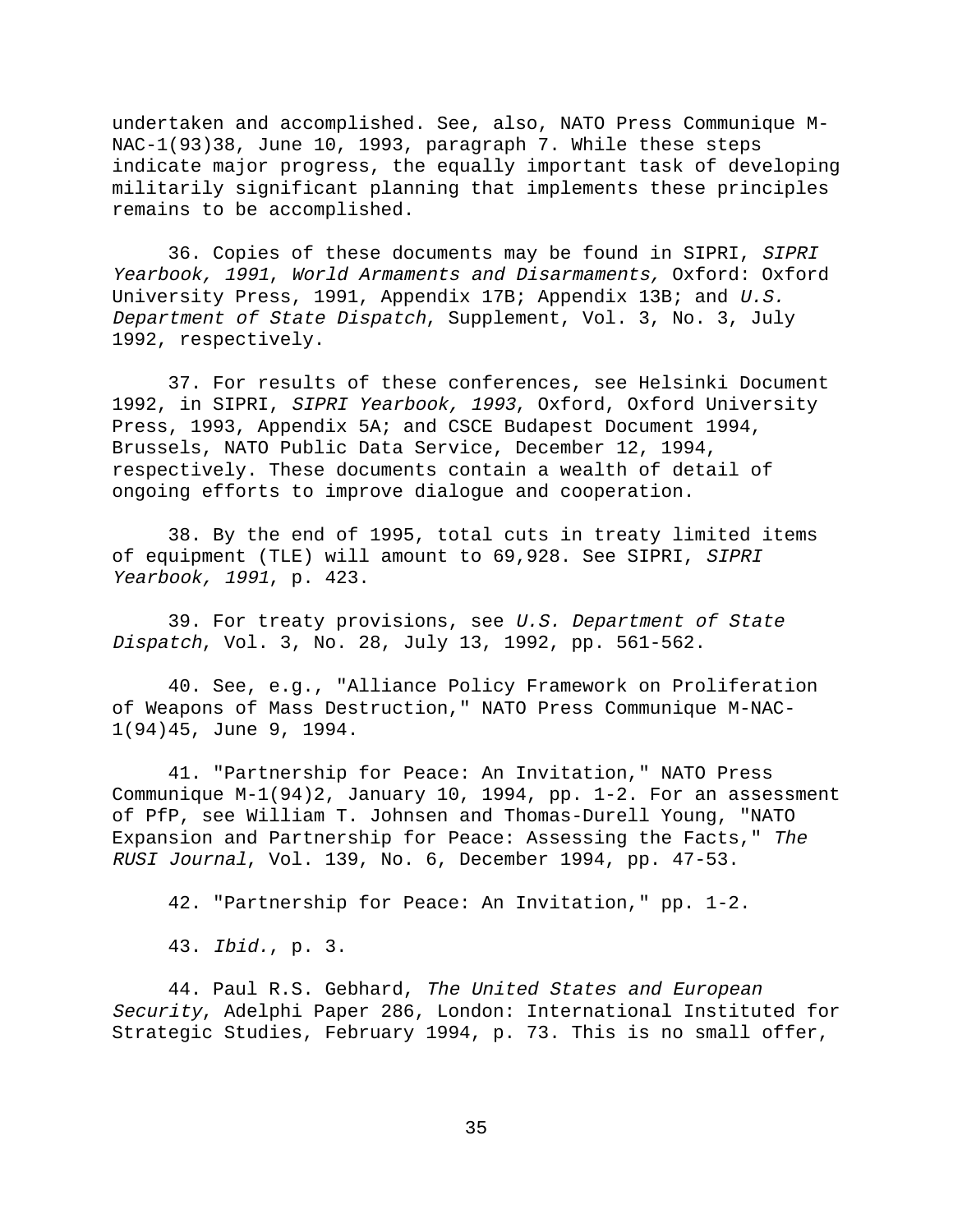and refutes those critics who have chided the Alliance for failing to take seriously Central and Eastern European security concerns.

45. See, e.g., Henry Kissinger, "Not This Partnership," The Washington Post, November 24, 1993, p. A17; "Official Attacks NATO's Partnership for Peace Plan," in Foreign Broadcast Information Service (hereafter FBIS)-WEU-94-022, February 2, 1994, p. 33; Gary L. Gelpel, "Partnership for Peace Already Needs Overhaul," The Christian Science Monitor, January 12, 1994, p. 23; and, importantly, the views of partners who aspire to NATO membership, in David B. Ottaway, "War Games in Poland Proposed: E. European Officials Reluctantly Endorse NATO `Partnership,'" The Washington Post, January 8, 1994, p. A1.

46. NATO Press Communique M-NAC-1(92)51, June 4, 1992, paragraph 11.

47. NATO provision of portions of the Northern Army Group (NORTHAG) headquarters to supplement the U.N. Protective Force in Bosnia-Hercegovina is found in NATO Press Communique M-DPC-2(92)102, December 11, 1992, paragraph 3. For a chronology of NATO air activity, see AFSOUTH Fact Sheet, Operation DENY FLIGHT, March 30, 1995. Maritime operations are summarized in AFSOUTH Fact Sheet, Operation SHARP GUARD, March 30, 1995. NATO and WEU Maritime operations began as MARITIME GUARD and SHARP FENCE, respectively, and were combined into Operation SHARP GUARD on June 15, 1993. NATO air monitoring began as Operation SKY MONITOR, and became Operation DENY FLIGHT on April 12, 1993.

48. NATO Press Communique M-DPC/NPG-1(93)36, May 26, 1993, paragraphs 3ff; NATO Press Communique M-NAC-1(93)38, June 10, 1993, paragraph 3; and Press Statement by the SECGEN Following the Special Meeting of the North Atlantic Council in Brussels on August 2, 1993.

49. This chronology is taken from AFSOUTH Fact Sheet, Operation DENY FLIGHT, March 30, 1995. Commentary and analysis of the implications of these events may be found in any of the major U.S. or international media on dates surrounding these events.

50. This chronology is taken from AFSOUTH Fact Sheet, Operation DENY FLIGHT, March 30, 1995. Commentary and analysis of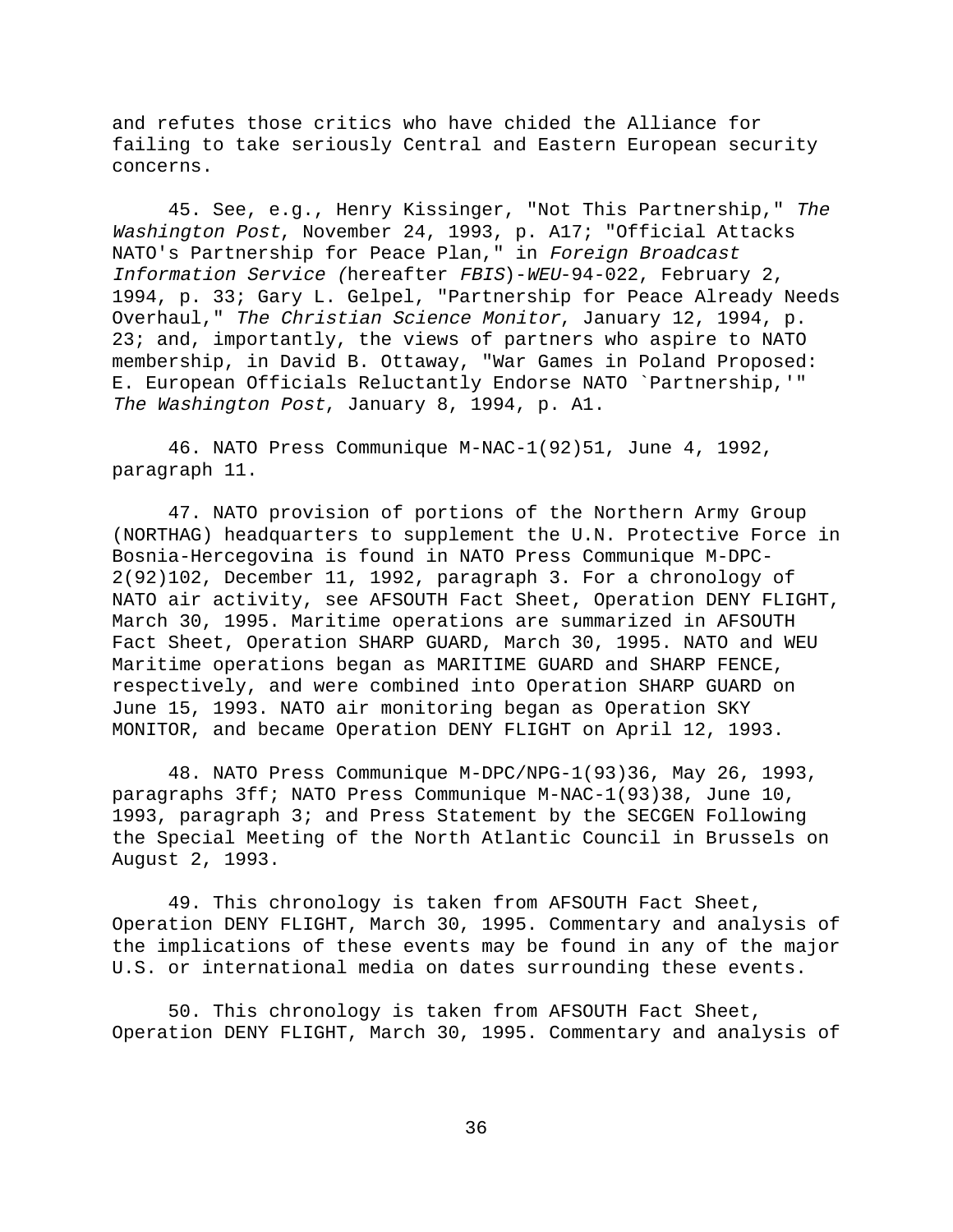the implications of these events may be found in any of the major U.S. or international media on dates surrounding these events. For operations against Ubdina, see NATODATA, Press Briefing, Admiral Leighton W. Smith, November 23, 1994.

51. For a concise description of various positions within NATO, see Craig R. Whitney, "A Testing of NATO," The New York Times, November 2, 1994, p. A8. For U.S. withdrawal from maritime operations and its consequences, see Douglas Jehl, "Clinton Defends Halting Arms Embargo Enforcement," The New York Times, November 15, 1994, p. A12; "Patching Up NATO," The Economist, November 19, 1994, p.18; Laura Silber and Bruce Clark, "UN Condemns Fighting in Bihac," London Financial Times, November 14, 1994, p. 4; and Ed Vulliamy and Peter Beaumont, "US Spells Out Ban on Intelligence Sharing with NATO," Sunday Observer (UK), November 13, 1994, p. 16. Examples of reporting of the rifts in the Alliance in the wake of the bombing attacks may be found in William Drozdiak, "U.S. and Europe in Serious Rift Over Bosnia War," The Washington Post, November 27, 1994, p. Al; Joseph Joffe, "Bosnia: From Farce to Tragedy?," U.S. News and World Report, December 5, 1994, p. 69; and Richard W. Stevenson, "Britain and France Criticize U.S. on Bosnia Positions," The New York Times, November 29, 1994, p. A16. These examples represent only a tiny fraction of the reporting.

52. For example, Asmus, et al., "Building a New NATO," and Senator Richard G. Lugar, "America's `Near Abroad' and NATO's Future," November 2, 1993.

53. For examples, see Senator Robert C. Byrd, "The Perils of Peacekeeping," The New York Times, August 19, 1993, p. A23; Trudy Rubin, "It's too soon to put U.S. troops under foreign U.N. Commanders," The Philadelphia Inquirer, August 20, 1993, p. 23; Eric Schmitt, "Military's Growing Role in Relief Missions Prompts Concerns" The New York Times, July 31, 1994, p. A3; and Dana Priest, "GOP Split Surfaces on Bosnia War," The Washington Post, December 6, 1994, p. 34.

54. Rick Atkinson, "Court Rules Constitution Allows Sending Troops Abroad, The Washington Post, July 13, 1994, p. A1. Continued German hesitance is reflected in, e.g., "Kinkel: Foreign Action Last Resort," in FBIS-WEU-94-134, July 13, 1994, pp. 19-20; and Craig R. Whitney, "Bonn Ponders Air Support for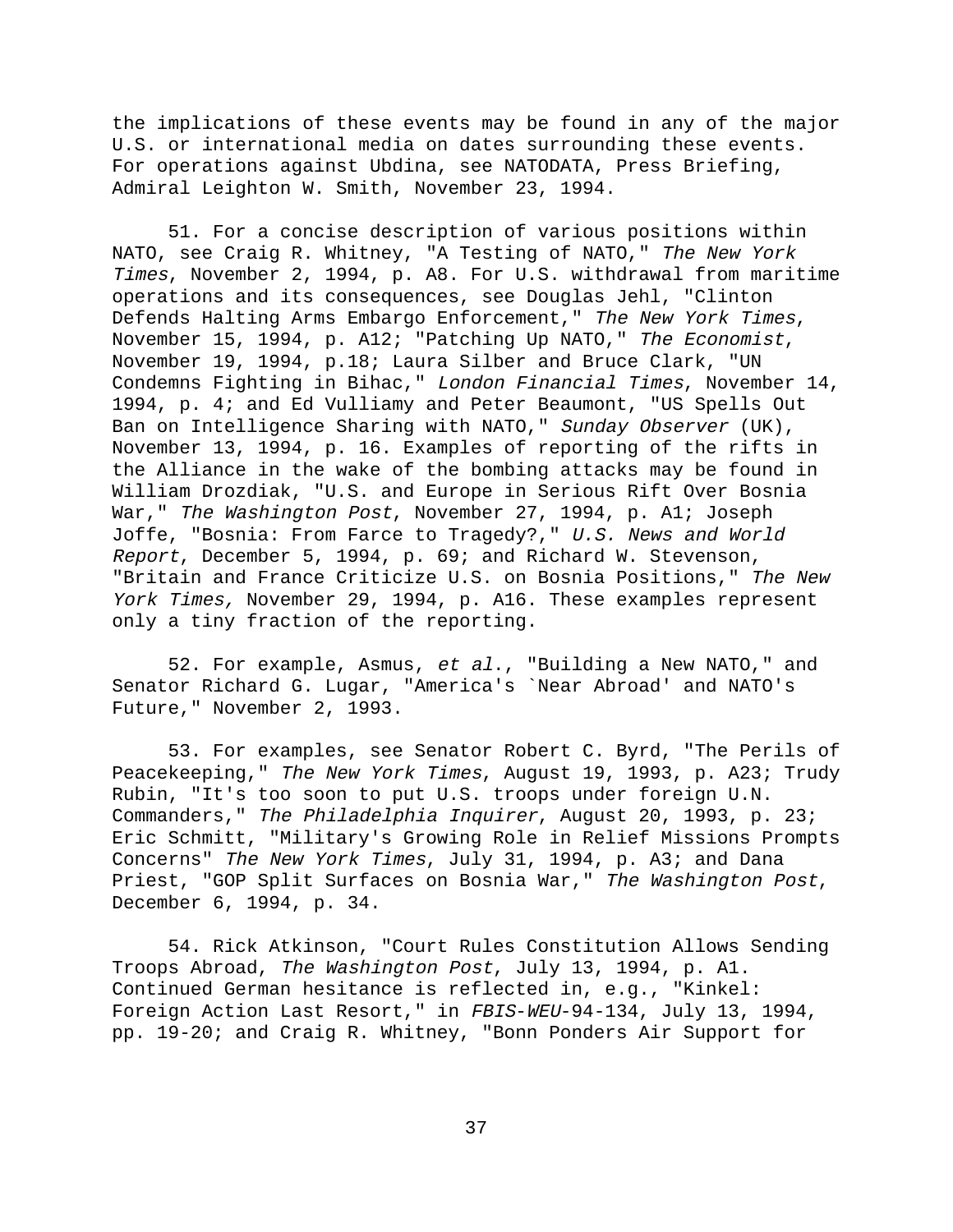U.N. Exit," The New York Times, December 18, 1994, p. A25.

55. French and British reappraisals are described in William Drozdiak, "Paris Asks Plan to Pull Troops Out of Bosnia," The Washington Post, December 8, 1994, p. A31; and Peter Beaumont and Paul Beaver, "Bosnia Pullout in Works," The Washington Times, December 5, 1994, p. 1.

56. MC 400 is a classified document. However, NATO publicly released key elements of the guidance. See SRG(91)59, Ad Hoc Group on Review of NATO's Military Strategy, "Public Line to Take on Military Guidance for the Implementation of the Alliance's Strategic Concept,' December 10, 1991; and BASIC Reports on European Arms Control, No. 20, February 19, 1992, pp. 6-7.

57. BASIC Reports on European Arms Control, No. 20, February 19, 1992, pp. 6-7.

58. Immediate Reaction Force units must be available for deployment within 72 hours. "Cold War Battle Orders Make Way for a New NATO Era," Jane's Defence Weekly, June 8, 1991, p. 961. The ACE Rapid Reaction Corps standard requires lead elements to be available for movement (not deployed) within 7 days and the remainder in 15 days. AFJI Interview, Lt. Gen. Sir Jeremy Mackenzie, Armed Force Journal International, April 1993, p. 25.

59. The force posture was originally announced in NATO Press Communique M-DPC/NPG-1(91)38, May 29, 1991, paragraph 9. The Alliance formed AMF Air and Land in 1960. STANAVAFORMIN is the former STANAVFORCHAN. STANAVFORLANT (1967) and STANAVFORCHAN (1973) have long existed, but have not been part of any reaction forces. STANAVFORMED replaced the On Call Naval Forces Mediterranean that has existed since 1969. For a brief synopsis of these forces, see NATO Handbook, Brussels: NATO Office of Information and Press, 1992, pp. 111-113.

60. For a brief description of the ARRC, see, for example, Peter Saracino, "ARRC at the Sharp End," International Defense Review, Vol. 27, No. 5, May 1994, p. 33.

61. Dirk Weissleder, "NATO's Future Force Structures," NATO's Sixteen Nations, December 1991, p. 21.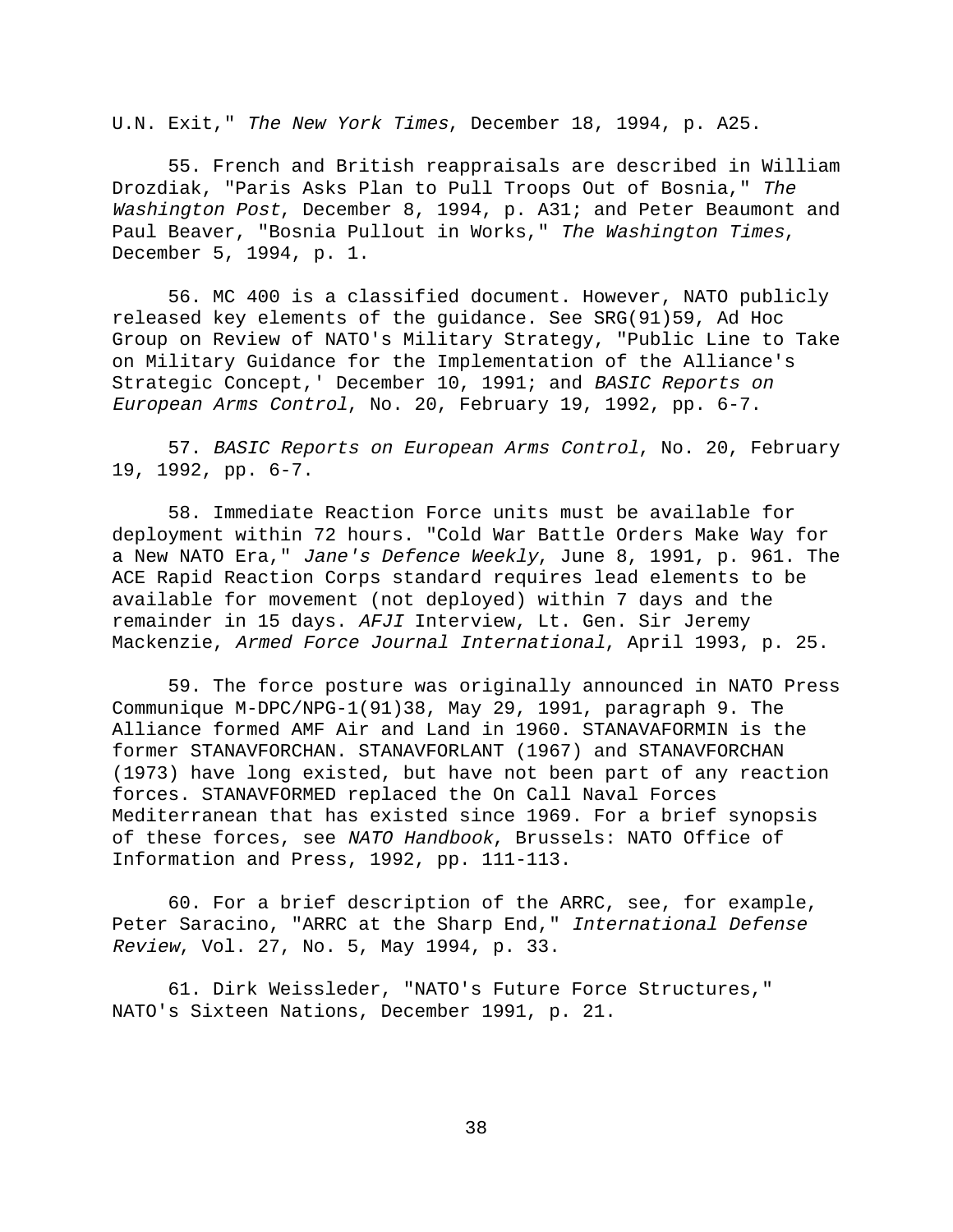62. The ultimate ratio of national and multinational formations, as well as active and mobilizable forces, would depend on specific circumstances. Within the Southern Region, larger numbers of active duty forces would be supplemented with smaller numbers of mobilizable units. In the Central Region, main defense forces would consist of largely conscript and reserve formations with longer mobilization times than was previously the case during the Cold War. In AFNORTHWEST, Norway, for instance, will continue to rely on almost total mobilization.

63. Norway will cut its regular personnel from 28,000 to 21,500, its total mobilizable ground strength from 160,000 to 100,000 personnel, and reduce its ground force structure from 13 to 6 brigades. (John Berg, "Cuts Are Threat to Norway's Defense," Jane's Defense Weekly, March 28, 1992, p. 503; John Berg, "Holst Cuts Threaten Norwegian Defence," Jane's Defence Weekly, January 23, 1993, p. 9; Helsinki Suomen Yleisadio Network, in "Defense Forces to be Cut by 37 Percent by 2000," FBIS-WEU-93-100, May 26, 1993, pp. 48-49.) Within the Southern region, Spain will cut its armed forces by approximately 44 percent (ABC [Madrid], February 21, 1993, pp. 35-36, in "Armed Forces Reorganization, Cuts Viewed," in FBIS-WEU-93-040, March 3, 1993, pp. 37-38) and Italy plans a reduction of roughly 25 percent. (Ansamail [Rome] September 9, 1994, in "Armed Forces Restructuring Detailed," FBIS-WEU-94-179A, September 15, 1994, pp. 14-15.) Portugal plans moderate reductions (Expresso [Lisbon], October 23, 1993, pp. 25R-33R, in "Armed Forces Capabilities Discussed," FBIS-WEU-93- 229, December 1, 1993, pp. 30-36), Greece will make little or no reductions (see "Country Survey: Greece," Jane's Defence Weekly, July 4, 1992, pp. 28ff) and Turkey will reduce significantly personnel strengths (620,000 to 350,000 personnel) while undergoing increases in items of modern equipment. (Lale Sariibrahimoglu, "Regular Officers--Top Recruitment Priority," Jane's Defence Weekly, January 23, 1993, p. 8.)

64. Weissleder, "NATO's Future Force Structures," p. 21. It is also worth noting that U.S. and limited Canadian augmentation forces are the only NATO forces not restricted by the CFE Treaty.

65. Strategic Concept, paragraph 54.

66. See, "JDW Interview, General John Galvin," Jane's Defence Weekly, June 29, 1991, p. 1196; and, Roy Wilde,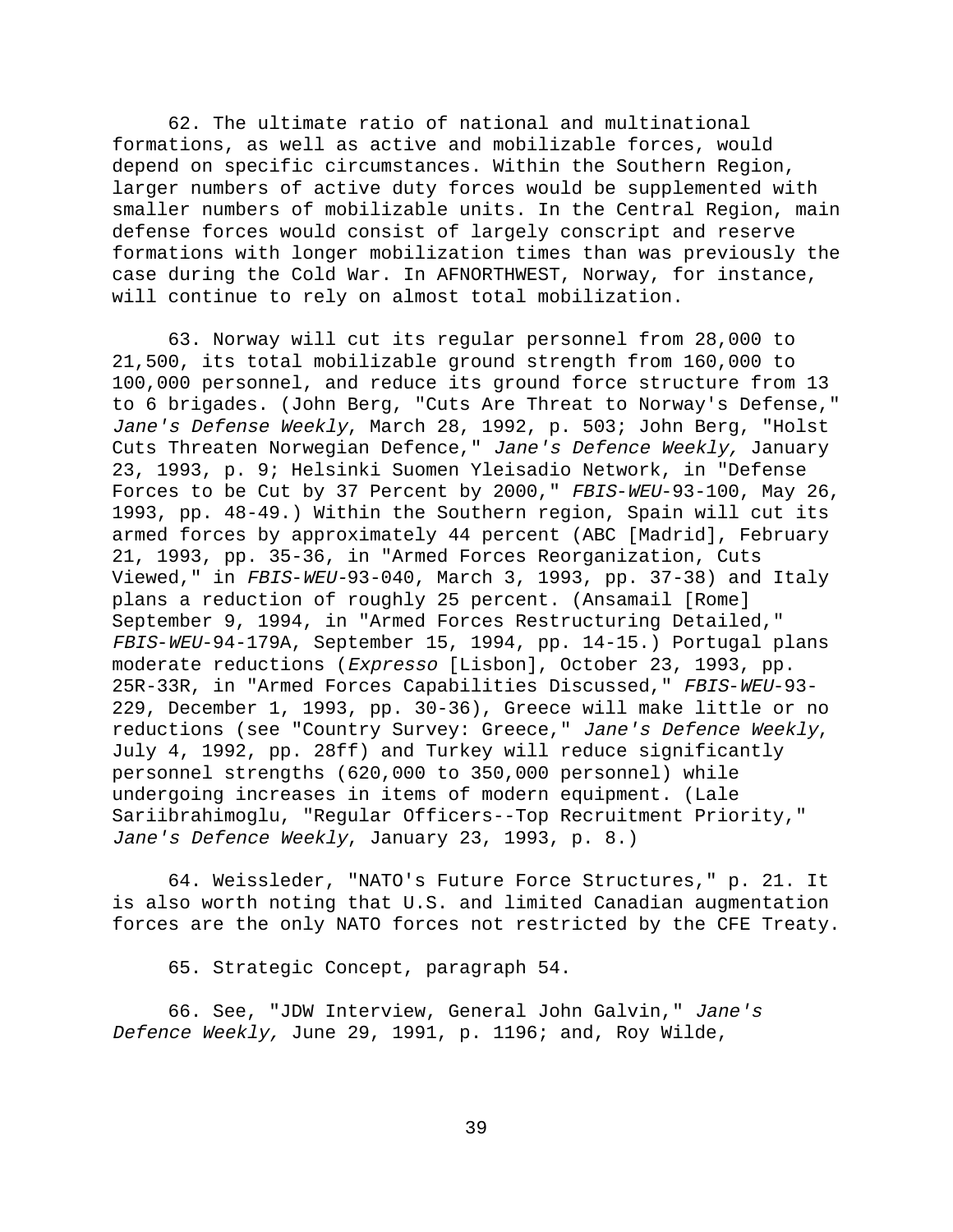"Multinational Forces--Integration for National Security," NATO's Sixteen Nations, December 1991, p. 26.

67. For an initial description and analysis of NATO's new force structure and command organization, see Christian Tuschhoff, "The Political Consequences of NATO Armed Forces Reforms," unpublished paper, American Institute for Contemporary German Studies, Washington, DC, Spring 1993, reprinted in FBIS-WEU-93-121-S, June 25, 1993, pp. 1-8. For a more recent assessment, see William T. Johnsen, Reorganizing NATO Command and Control Structures: More Work in the Augean Stables?, in Thomas-Durell Young, ed., NATO Command and Control Reorganization, Carlisle Barracks, PA: Strategic Studies Institute, forthcoming.

68. For example, the Central Region Chiefs of Army Staff have grappled with this thorny issue and produced The Multinational Force Commanders Command Authority Report, August 1994. However, a variety of command and control arrangements were developed to accommodate national positions (i.e., the United States and the nations participating in the Multinational Division Center [Belgium, Germany, Netherlands, and United Kingdom]).

69. These reductions were due, in part, to requirements mandated by the Conventional Armed Forces in Europe (CFE) Treaty (1990), as well as the changed security environment in Europe. It is also important to point out that these reductions took place simultaneously, and in a coordinated fashion, with the development of the Strategic Concept--no easy task.

70. Fixed wing combat aircraft (1.7%), and combat helicopters (0%) are the other two items. Figures derived from data contained in International Institute for Strategic Studies, The Military Balance, 1992-1993, London: Brassey's, 1992, p. 244.

71. Berg, "Cuts Are Threat to Norway's Defense," p. 503; Berg, "Holst Cuts Threaten Norwegian Defence," p. 9; Helsinki Suomen Yleisadio Network, in "Defense Forces to be Cut by 37 Percent by 2000," FBIS-WEU-93-100, May 26, 1993, pp. 48-49.

72. As reported in, La Liberation (Paris), May 28, 1993. For a somewhat dated, but still pertinent description of planned reductions in the Central Region, as well as throughout the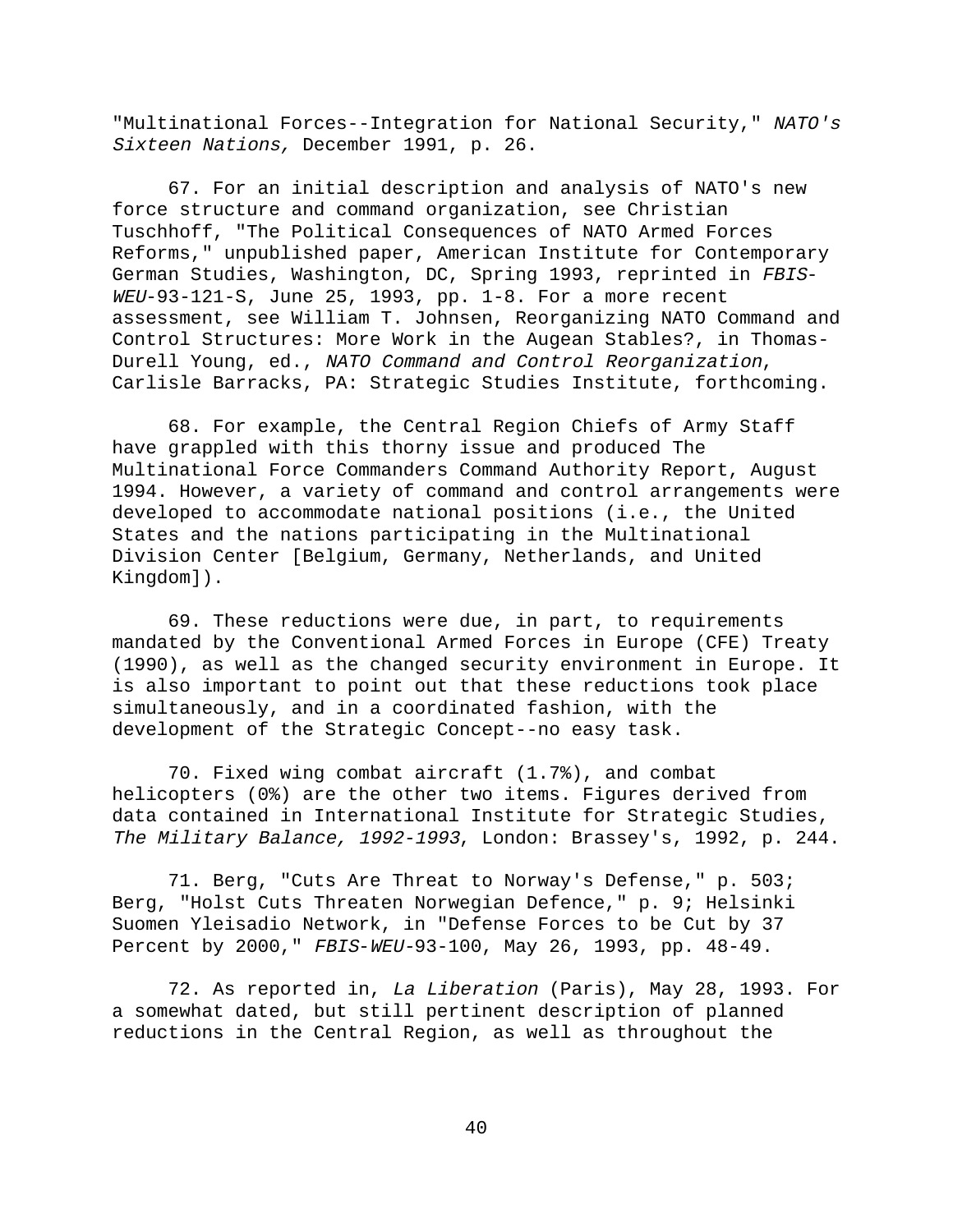remainder of the Alliance, see Rafael Estrella, North Atlantic Assembly Report AK 229, DSC/AF (93)2, "Military Trends Within the Atlantic Alliance," October 1993, pp. 10-27.

73. See, for example, ABC (Madrid), February 21, 1993, pp. 35-36, in "Armed Forces Reorganization, Cuts Viewed," in FBIS-WEU-93-040, March 3, 1993, pp. 37-38; Ansamail (Rome) September 9, 1994, in "Armed Forces Restructuring Detailed," FBIS-WEU-94-179A, September 15, 1994, pp. 14-15; Expresso (Lisbon), October 23, 1993, pp. 25R-33R, in "Armed Forces Capabilities Discussed," FBIS-WEU-93-229, December 1, 1993, pp. 30-36; "Country Survey: Greece," Jane's Defence Weekly, July 4, 1992, pp. 28ff; Lale Sariibrahimoglu, "Regular Officers--Top Recruitment Priority," Jane's Defence Weekly, January 23, 1993, p. 8. Spanish figures may have to be readjusted in light of recent announcements of further budget cuts. Giovanni de Briganti, "Spain Minister Decries Cuts," Defense News, February 20-26, 1995, p. 1, 25.

74. NATO Press Communique M-DPC-2(92)102, December 11, 1992, paragraph 9. Two years later, these efforts are still ongoing. See NATO Press Communique M-DPC/NPG-1 (94) 38, paragraph 13.

75. NATO Press Communique M-DPC/NPG-2(93), December 9, 1993, paragraph 9.

76. Ibid., paragraph 8.

77. Nor is the DPC alone in this concern, See Michael Inacker, Welt am Sontag, January 1, 1995, pp. 1,2 in "SACEUR Concerned About NATO Strength," FBIS-WEU-95-001, January 3, 1995, pp. 2-4.

78. "Consequently, capabilities for timely reinforcement and resupply both within Europe and from North America will be of critical importance." Moreover, the New Strategic Concept stipulates that "The Allies will maintain military strength adequate to convince any potential aggressor that the use of force against the territory of one of the Allies would meet collective and effective action by all of them  $\ldots$  . . . [emphasis added]. Strategic Concept, paragraphs 47(b) and 36, respectively.

79. NATO Press Communique DPC-NPG-2(94)126, December 15, 1994, paragraph 12. Emphasis added.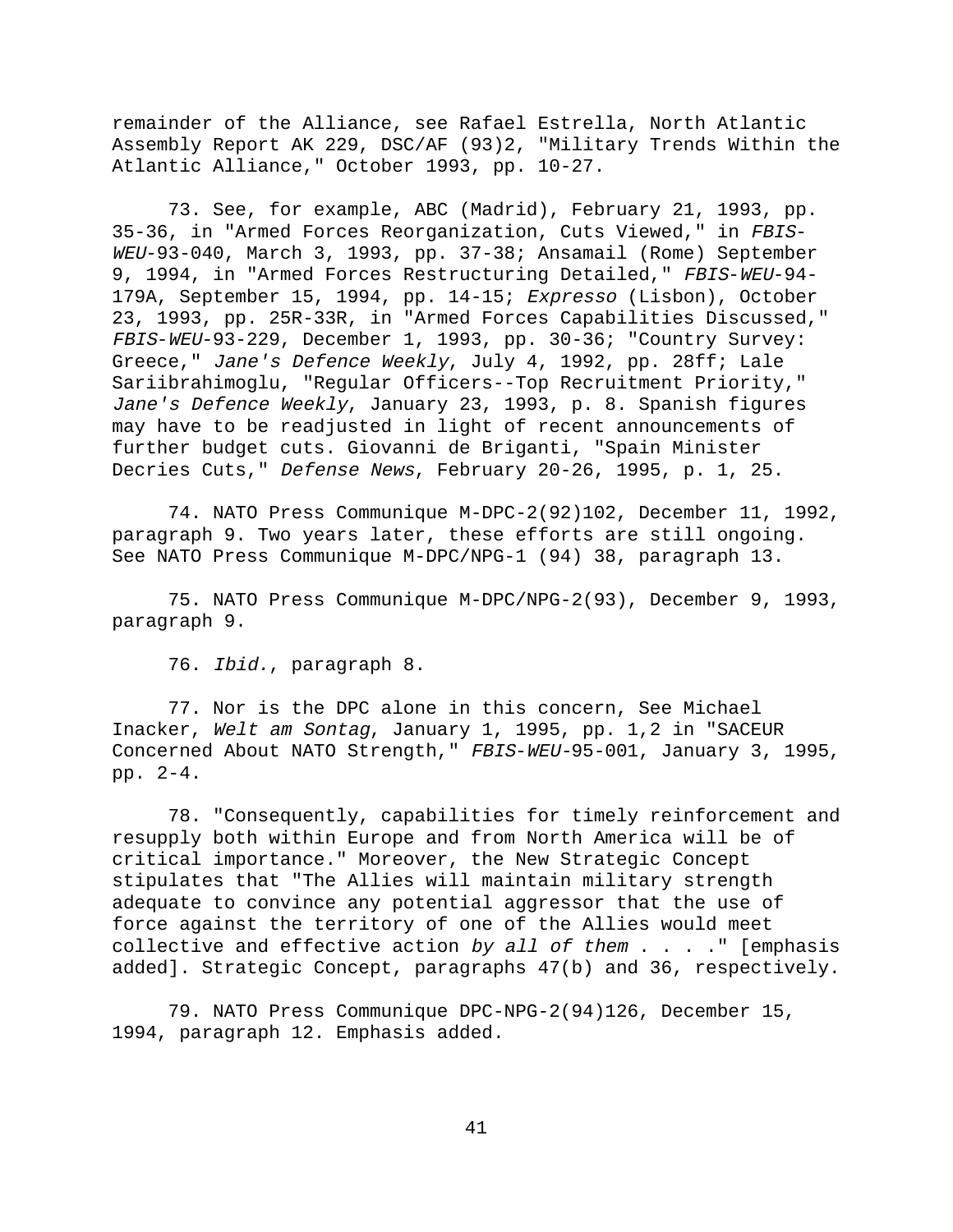80. See, for example, "America and Europe: The Trans-Atlantic Alliance," Norfolk, VA: Headquarters, Supreme Allied Commander Atlantic, n.d., p. 1.

81. By way of example, the U.S. Department of Defense estimates that environmental clean-up will eventually cost approximately \$41 billion. "Pentagon's Cleanup Bill Is Escalating," The Washington Post, March 27, 1995, p. 17.

82. The reporting on countries struggling with this conundrum is extensive. For representative samples, see: Denmark ("Soldiers Association Chief Criticizes Military," FBIS-WEU-95- 027, February 9, 1995, pp. 30-31); France (Francis Tusa, "France and Germany Face Tough Budget Decisions," Armed Forces Journal International, January 1994,,p. 7); Germany (Michael Inacker, Welt am Sontag, May 1, 1994, p, 5, in "Planned Changes in Bundeswehr Viewed," FBIS-WEU-94-086, May 4, 1994, pp. 13-14, and Ruediger Moniac, Die Welt, August 27, 1994, p. 3 in "Defense Ministry: Tight Budget Endangers Readiness, " FBIS-WEU-94-167, p. 19); the Netherlands (Algemeen Dagblad [Rotterdam], August 16, 1994, p. 1 in "Chief of Staff Resigns in Protest of Defense Cuts," FBIS-WEU-94-159, August 17, 1994, p. 9.); United Kingdom (Bruce Clark, "Some Fight Left in Them," Financial Times [London], July 22, 1994, p. 14); and United States (Eric Schmitt, "For Better Troop Living, \$2.7 Billion Is Shifted from Weapons," The New York Times, November 11, 1994, p. A24; Philip Finnegan, "Republicans Attack Weapon-Spending Free Fall," Defense News, February 13, 1995, p. 8; and Eric Schmitt, "Worries About Military Readiness Grows," The New York Times, April 3, 1995, p. B7.).

83. See, e.g., Dick Polman, "Where Does NATO Go After Bosnia?," The Philadelphia Inquirer, March 6, 1994, p. D1; and Irving Kristol, "Who Now Cares About NATO?," The Wall Street Journal, February 6, 1995, p. A12. For an alternate viewpoint, see John T. Tyler, Jr.'s Op-ed piece in The Wall Street Journal, March 1, 1995, p. 15.

84. Several of these points are taken from Henry Kissinger, "Expand NATO Now," The Washington Post, December 19, 1994, p. A27.

42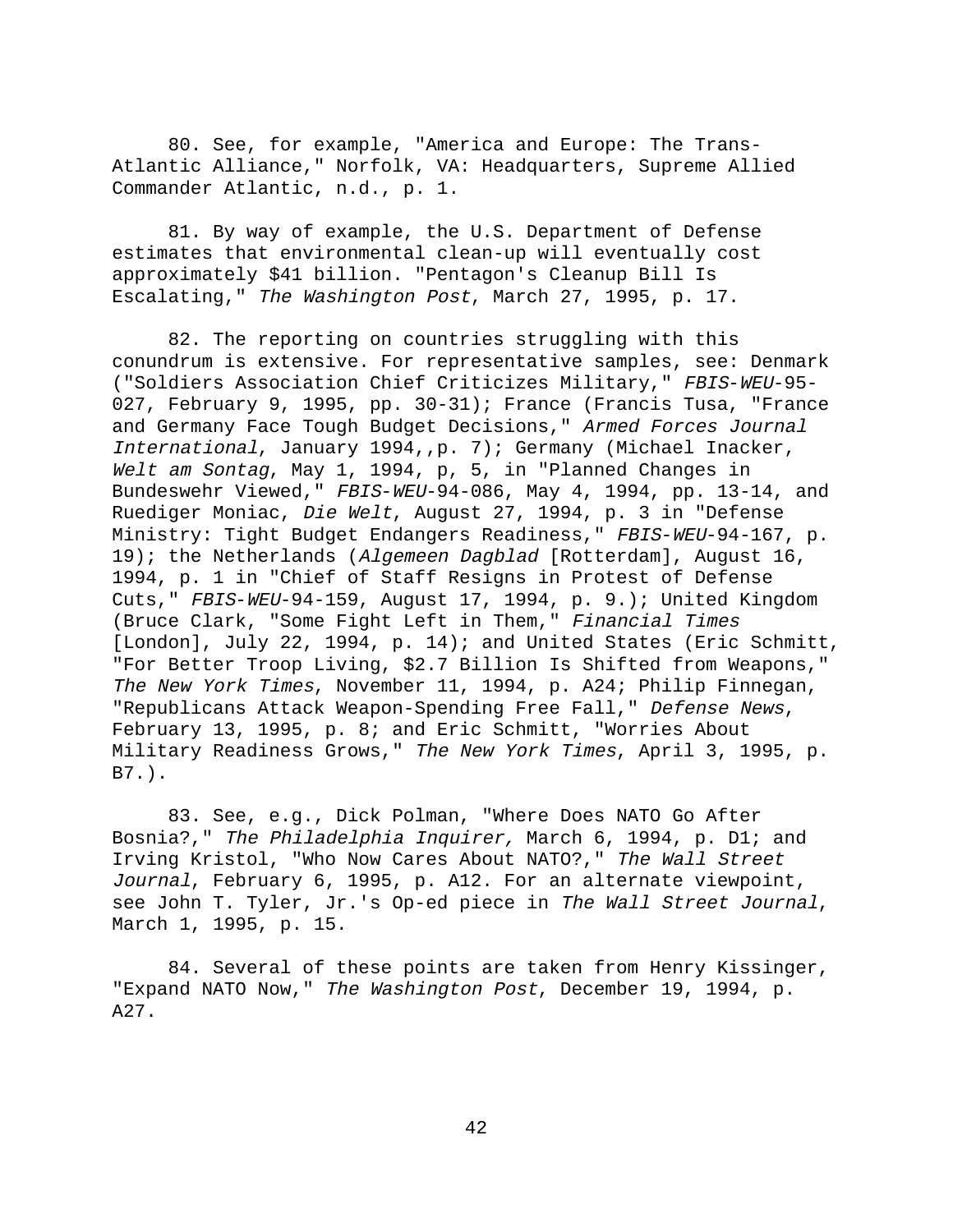85. See, for example, Craig R. Whitney, "Expand NATO? Yes, Say Most Experts, But What Does the Public Think?," The New York Times, February 10, 1995, A6; Eric Schmitt, "U.S. Fight for Uzbeks? No Way, Pentagon Says," The New York Times, February 10, 1995, p. A6; Dana Priest "Not All Partners Will Join NATO, Perry Concedes," The Washington Post, February 9, 1995, p. A26; Steve Erlanger, "Pressure on NATO to Expand," The New York Times, February 8, 1995, p. A11; and Congressman Robert G. Torricelli, "A Promise Best Not Kept," Los Angeles Times (Washington ed.), February 8, 1995, p. 11. It is important to note, that this represents a small sample of only three days. And, while solely U.S. sources are listed here, similar circumstances apply to individual NATO members and to the Alliance as a whole.

86. See, for example, Craig R. Whitney, "Expand NATO? Yes, Say Most Experts, But What Does the Public Think?," The New York Times, February 10, 1995, A6; Eric Schmitt, "U.S. Fight for Uzbeks? No Way, Pentagon Says," The New York Times, February 10, 1995, p. A6; Dana Priest "Not All Partners Will Join NATO, Perry Concedes," The Washington Post, February 9, 1995, p. A26; Steve Erlanger, "Pressure on NATO to Expand," The New York Times, February 8, 1995, p. A11; and Congressman Robert G. Torricelli, "A Promise Best Not Kept," Los Angeles Times (Washington ed.), February 8, 1995, p. 11. It is important to note, that this represents a small sample of only three days. And, while solely U.S. sources are listed here, similar circumstances apply to individual NATO members and to the Alliance as a whole.

87. See, e.g., Kagan's insightful discussion of the appeasement before World War II. Donald Kagan, The Origins of War and the Preservation of the Peace, New York: Doubleday, 1995, Chapter 4, especially, pp. 413-417.

88. See Jeffrey McCausland, "Dual Track or Double Paralysis?," Armed Forces and Society, Vol. 12, No. 3, Spring 1986, pp. 431-452. Reference to Suez Crisis is from Kissinger, "Expand NATO Now."

89. See, e.g., Justin Burke, "A Pushy US on Bosnia Rips NATO: An Analysis," The Christian Science Monitor, November 15, 1994, p. 1; "Bosnian Arms: It's Now a Killer Question," The Los Angeles Times (Washington ed.), November 15, 1994, p. 10; Craig R. Whitney, "NATO Keeps Bosnia Arms Blockade as U.S. Drops Role,"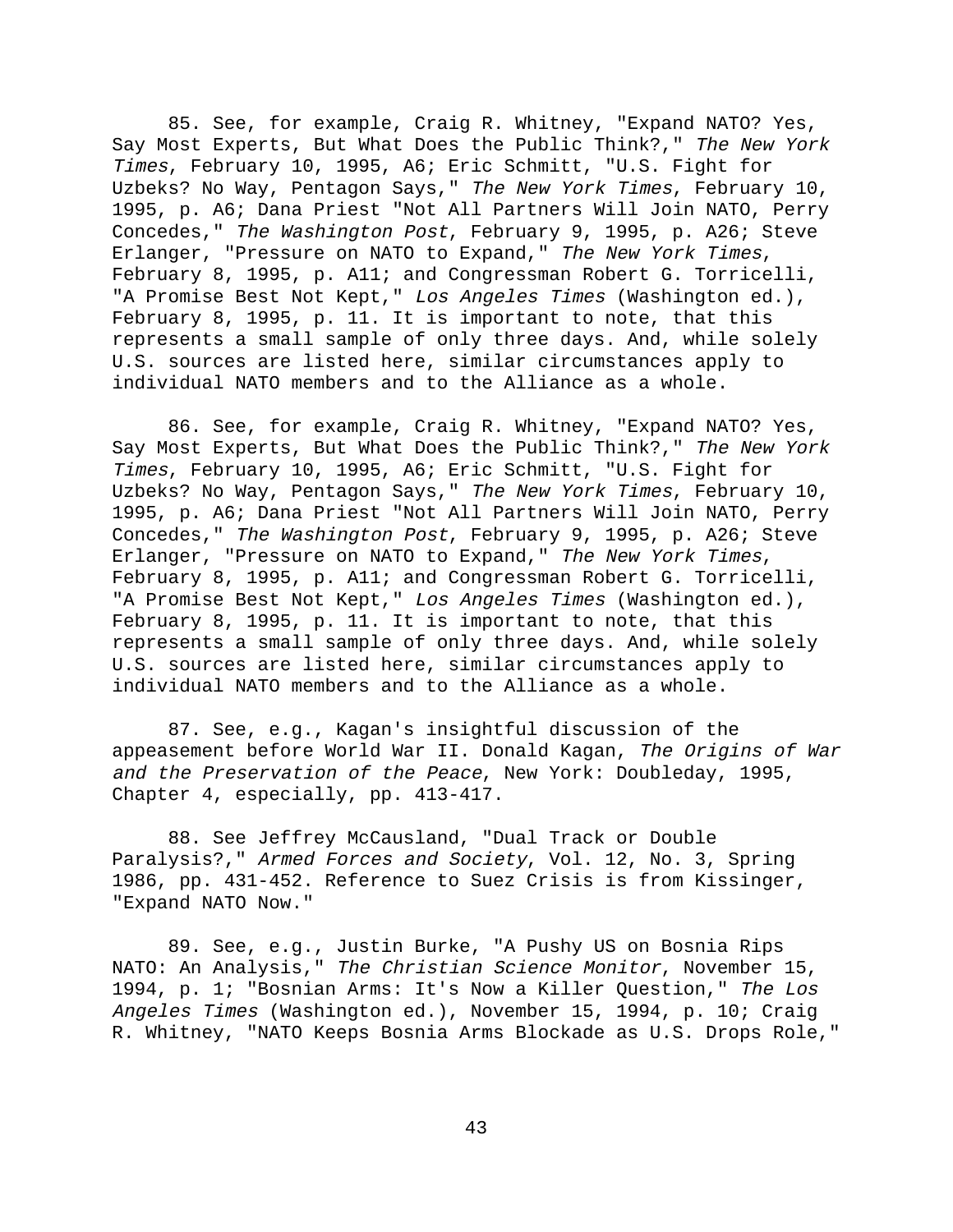The New York Times, November 16, 1994, p. A3; and William Drozdiak, "France, Russia Warn U.S. on Tilt Toward Bosnia," The Washington Post, November 18, 1994, p. A3.

90. For example, the UK in Northern Ireland and the former Yugoslavia; Belgium in Africa; France in Africa and the former Yugoslavia; Spain and the Netherlands in Bosnia-Hercegovina; and the United States throughout the world.

91. "NATO Council Agrees to Set Up New Alliance Standardization Organization," NATO Press Release 4(95), January 24, 1995.

92. Strategic Concept, paragraphs 16 and 31; and, for example, NATO Press Communique M-1(94)3, January 11, 1994, paragraph 7 (Brussels Summit).

93. NATO Press Communique M-NAC-1(92)51, June 4, 1992, paragraph 11, and NATO Press Communique M-1(94)3, January 11, 1994, paragraph 7.